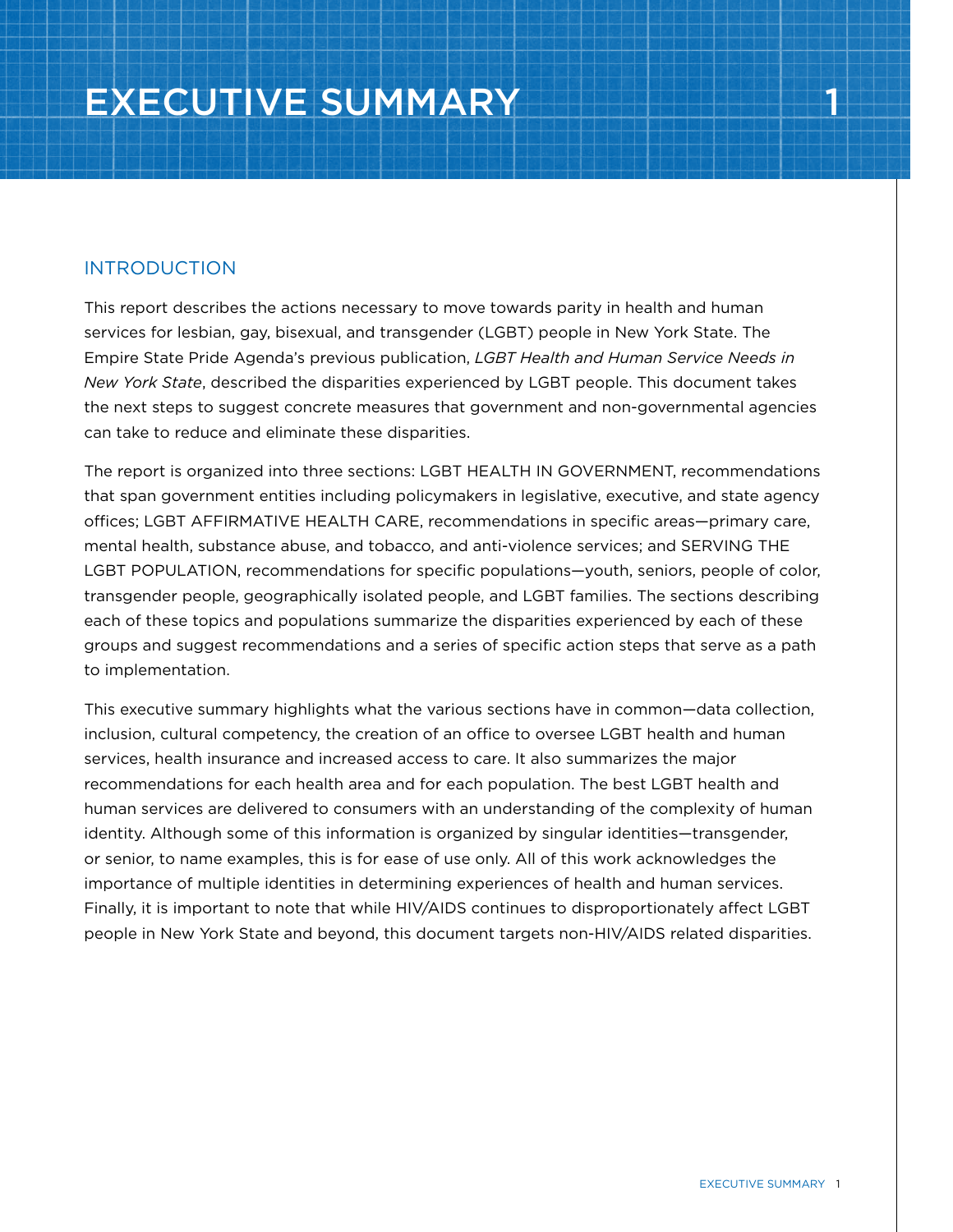# CROSSCUTTING RECOMMENDATIONS

The recommendations and paths to implementation contained within this document are intended to provide direction and guidelines for action. Progress in any one area, or on any series of steps will inform and serve as models to similar efforts within other agencies, statewide and at a local level. These suggestions may be helpful to other states and regions as they seek to address health and human services needs of their LGBT constituents. Collaboration and cooperation between all of the stakeholders-policymakers, health and human services providers, LGBT health equity advocates, and LGBT community members is integral to implementing these recommendations and action steps as they have been written, and the success of these efforts will depend upon an ongoing commitment on the part of all to working together to eliminate LGBT health disparities throughout New York State.

- 1. More data collection, analysis and utilization.
- Collection

LGBT demographic data collection by government must include sexual orientation identity, gender identity to reflect transgender populations and, where appropriate and relevant, same-sex sexual behaviors, same-sex partner status and same-sex domestic household status, including dependent children.

• Analysis

Data that are collected must be analyzed in order to be useful. Each agency that collects data (in addition to adding questions on sexual orientation and gender identity where they do not currently exist) should analyze health and human services data examining these key variables in order to identify local and topical disparities.

• Utilization of data

In order to act upon what is learned from data collection and analysis, evidence based practice must be developed (where they do not exist) and implemented where they are well understood.

- 2. Including LGBT people in decision-making about health and human services, particularly in cases where they are most affected.
- 3. Cultural competency training and enforcement for both students of health and human services and existing providers.
- Adopt cultural competency guidelines and standards for all state funded/licensed health and behavioral health programs that are inclusive of training in and competency with LGBT adult and adolescent populations.
- Require that all educational programs training health and behavioral health services providers in New York State incorporate LGBT cultural competency in their curricula.

7. Health insurance must cover issues and procedures specific to LGBT people without a disproportionate cost. These include:

• Monitor LGBT cultural competency through annual program audits for state licensed, certified and/or funded health and human services programs and require programs to address deficiencies.

• Provide training for relevant state agency staff in LGBT culturally competent services and care. Ensure that state issued funding proposals require prospective applicants to address how they will be inclusive of LGBT populations in their proposals.

4. The creation of a cabinet-level position and ombudsperson's office to oversee implementation of these recommendations and future efforts.

• Establishing a cabinet level position for LGBT health and human services within the Office of the Secretary to the Governor to direct and oversee these efforts.

• Appoint a state ombudsman for complaints about discrimination including on the basis of sexual orientation and gender identity and expression by state agencies or in provision of state services in the Solicitor General's Office or Division of Human Rights.

5. The creation of interagency task forces to address LGBT health and human services equity across the following topical areas: Primary Care, Mental Health Services, Tobacco Control, Substance Abuse and Anti-Violence, as well as to address the following specific issues: youth services, seniors services, the needs of people of color and transgender people, geography and transportation, and families.

6. Continued funding of *both* LGBT-specific outreach and efforts to make mainstream service providers LGBT-friendly.

• Recognizing that some LGBT consumers will be best served by mainstream providers (or have no other options), it is recommended that all mainstream service providers be aware of and culturally competent to work with LGBT people.

• Other LGBT consumers and issues are best served or provided for by LGBT-specific settings, and these should continue to expand.

• LGBT families being covered by insurance, including spouses, same-sex partners, and children (whether biological or adopted);

• Reproductive assistance for same-sex couples; and

• Cross-gender hormone therapy, sex reassignment surgery, mental health care and appropriate gender-specific screenings for transgender people.

8. Increase access to care for issues with a disproportionate affect on LGBT people, including mental health, substance abuse, and violence.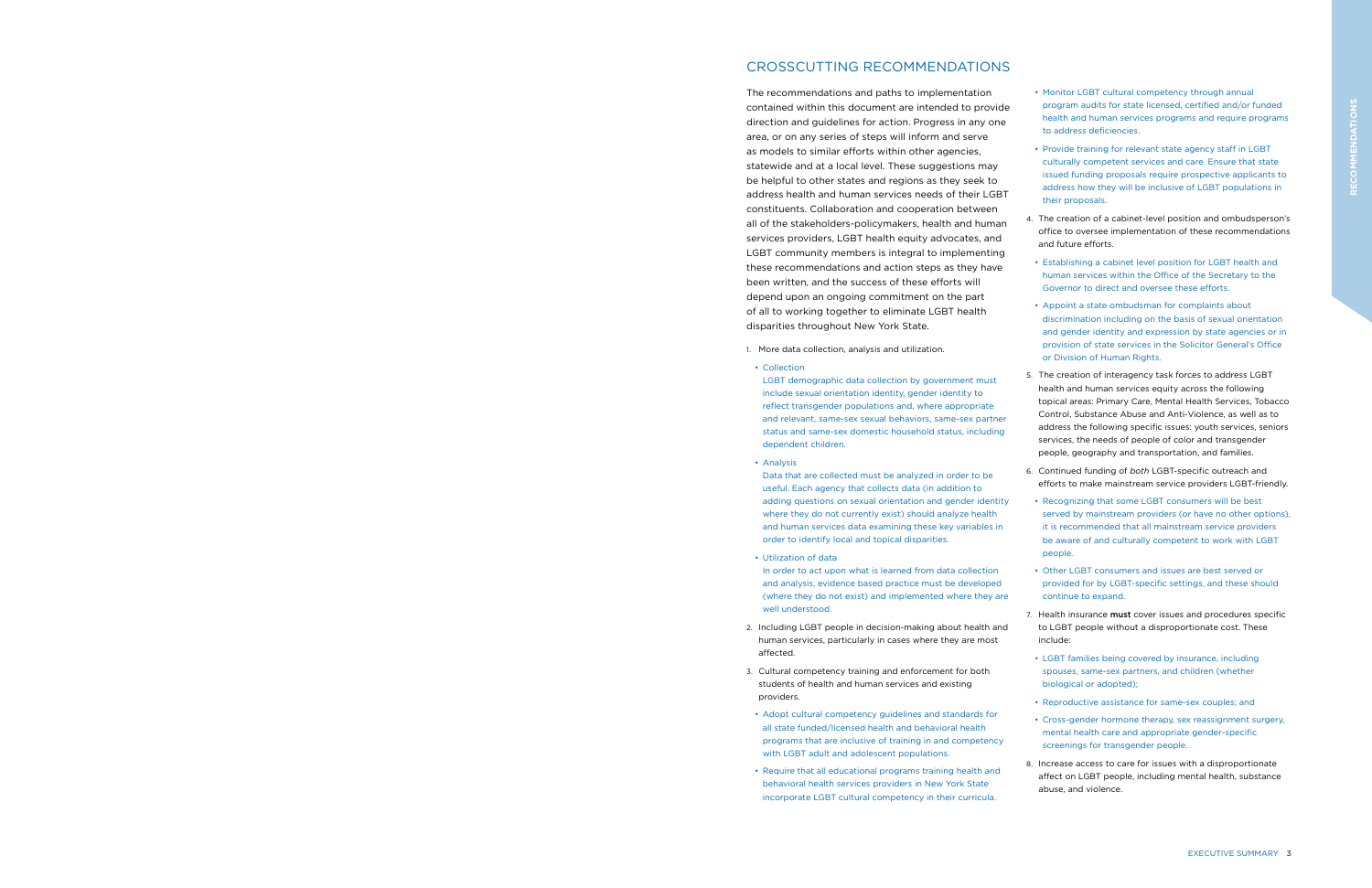# FOREWORD



**Office of the President**

Hunter College The City University of New York, 695 Park Avenue, New York, NY 10065 Tel: 212.772.4242 Fax: 212.772.4724 http://www.hunter.cuny.edu

August 18, 2010

It is with great excitement and pride that we at Hunter College present you with this report – the first official publication of the Hunter College Institute for LGBT Social Science and Public Policy.

Though many issues affecting the LGBT population have gained widespread attention in the last several years, and though much progress has been made, critical disparities in health and human services have gone largely unreported. As this report shows, LGBT people and their families continue to experience inequities in the prevention and treatment of HIV, cancer, mental illness, substance abuse, and other health crises. More importantly, this report shows what we can do about it, and how New York City and State can lead the way in addressing and solving this human rights issue.

lennye j. Laab Jennifer J. Raab President, Hunter College

This focus on evidence-based solutions is at the heart of the LGBT Institute, and of every project at the new Roosevelt House Institute of Public Policy at Hunter College. Located at the newly restored New York home of Franklin and Eleanor Roosevelt, which has been part of Hunter College since 1942, the Roosevelt House Public Policy Institute serves as a vital center for student learning, faculty research, and public programming related to public policy and human rights. From its inception, we have planned to make the study and implementation of LGBT policy an essential component – and thanks to the dedication and foresight of Dr. Barbara Warren and Dr. Jeffrey Parsons, the LGBT Institute is off to a phenomenal start.

We are grateful to Somjen Frazer Consulting, the New York State LGBT Health and Human Services Network, and especially our friends and partners at the Empire State Pride Agenda for collaborating on this important publication. And we look forward to contributing Hunter's resources to help follow through on its recommendations and become a national model for action.

We sincerely hope you join us.

# ISSUE SPECIFIC RECOMMENDATIONS

#### **Primary Care**

- 1. Implement and monitor non-discrimination guidelines for hospitals and outpatient health care facilities that operate under the oversight of the New York State Department of Health and the New York City Health and Hospitals Corporation.
- 2. Develop and implement LGBT-specific Standards of Practice (SOP), with related indicators for monitoring the provision of quality health care services to LGBT patients and their families, in all primary care settings licensed or operated by the New York State Department of Health and the New York City Health and Hospitals Corporation.
- 3. Increase access to preventative health care and enhance access to health promotion and wellness for LGBT individuals and families.

### **Mental Health Services, Tobacco Control and Substance Abuse**

1. Develop and implement prevention and wellness, as well as increasing access to care and base services in the LGBT community.

#### **Anti-Violence**

- 1. Law enforcement should be visibly engaged in working with the LGBT community to stop anti-LGBT bias crimes and provide sensitive services for victims.
- 2. Increase public awareness of the extent and impact of victimization against LGBT individuals and communities and on crime victims' rights and services.
- 3. Foster a culture that makes anti-LGBT violence unacceptable and promotes appreciation for diversity and inclusion.

# POPULATION SPECIFIC RECOMMENDATIONS

#### **Youth services**

- 1. Continue to work to prevent youth homelessness and assist homeless youth.
- 2. Expand access for LGBT youth to LGBT positive and affirmative youth development, health promotion and wellness activities, and to reduce social isolation for these youth throughout New York State
- 3. Prevent hate violence in schools and in the community.

#### **Seniors**

- 1. Support legislation modeled on California's *Older LGBT Equality and Protection Act* to require state units on aging and area agencies in aging to:
- Increase access for LGBT seniors to a comprehensive continuum of aging-related services and supports.
- Protect LGBT seniors from discrimination by vigorous enforcement of the letter and spirit of the Sexual Orientation Non-Discrimination Act (SONDA)'s prohibition on discrimination in public accommodations and housing.
- 2. Support legislation like the Older New Yorkers Equality and Protection Act to institutionalize the progress made in recent years and support additional progress.
- 3. Ensure that the Point of Entry initiative, to provide seniors with one stop access to comprehensive information and referral services, is inclusive of the needs of and provides appropriate resources for LGBT seniors.

#### **People of color**

- 1. All health and human services infrastructure should be welcoming and culturally sensitive to people of color issues and the ways that these issues intersect with issues of sexuality and gender identity.
- 2. Data analysis and reporting on racial and ethnic communities should examine intersectional disparities involving LGBT people.
- 3. LGBT people of color-specific programming should be available for a wide variety of LGBT health and human services issues.
- 4. LGBT people of color-specific programming should be available in communities of color.
- 5. Given the lack of systematic information on intersectionality and pending further research, programs should target issues where both LGBT people and people of color experience disparities in health and human services.

#### **Transgender people**

- 1. Protect transgender and gender non-conforming people from discrimination and violence. Public facilities such as homeless shelters, jails, and prisons should decrease the risk of violence against transgender people.
- 2. Ensure adequate medical care for transgender and gender non-conforming people through requiring public and private insurance policies to cover transgender responsive and inclusive health care**.**

#### **Geography and transportation**

- 1. Create LGBT-specific infrastructure in rural areas, including community centers and youth, family, people of color, and older adult programming.
- 2. Integrate LGBT services into health and human services located outside of major urban areas and evaluate the effectiveness of these models.
- 3. Utilize new media and internet tools to reach rural LGBT people with health and human services.

#### **Families**

- 1. Broaden state understandings and definitions of what constitutes a family.
- 2. Expand access to family building resources for LGBT adults.
- 3. Schools and child care must be made safe and welcoming for children of LGBT parents.
- 4. Ensure that all families have access to legal processes and documents that assure their safety and cohesion.
- 5. Expand access for LGBT families with children to LGBTpositive and affirmative family support, health promotion, and wellness activities in order to reduce social isolation for these families throughout New York State.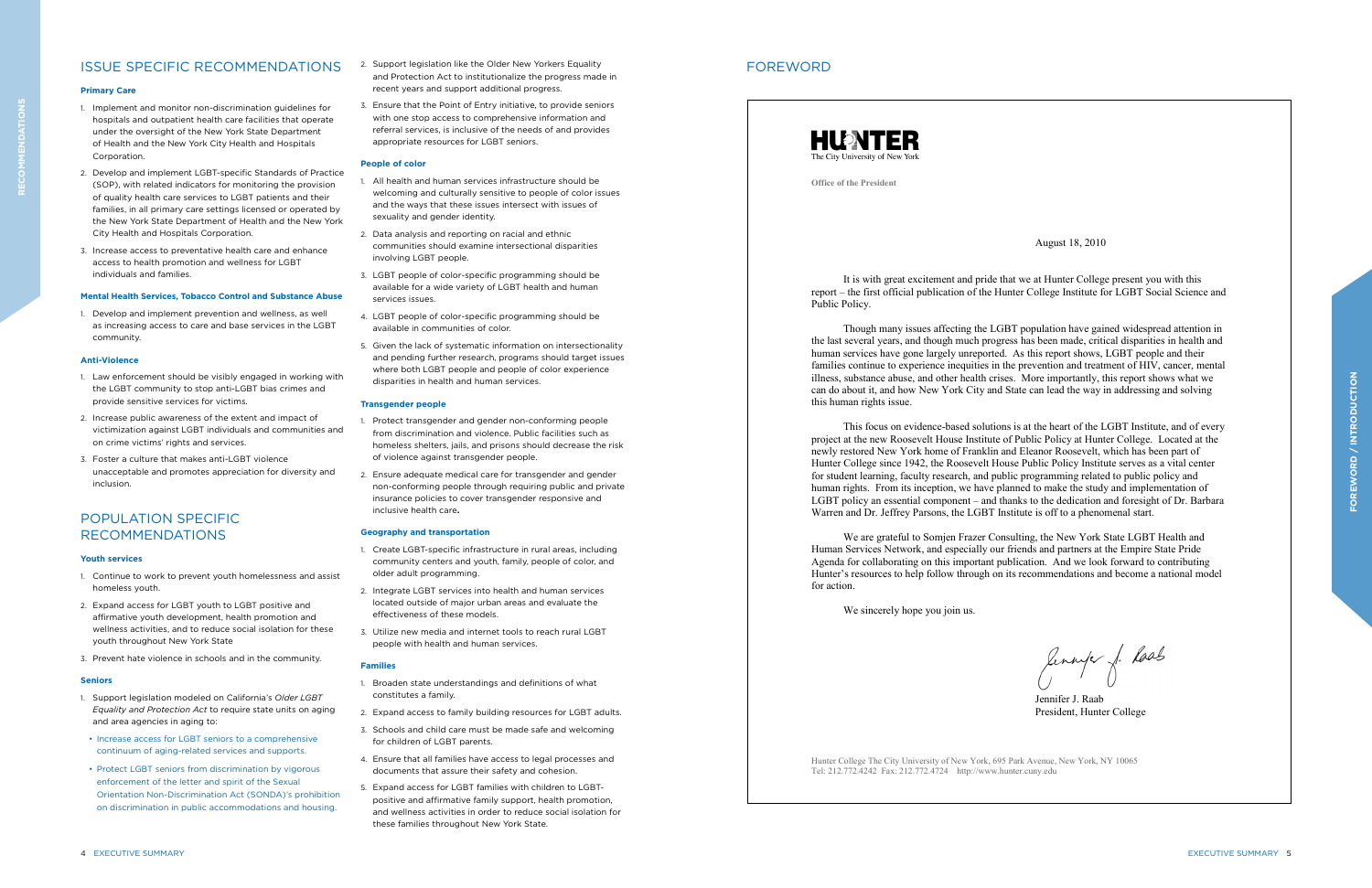# AUTHORSHIP

This report was developed collaboratively by:

#### **The Hunter College Institute for LGBT Social Science and Public Policy, City University of New York (The LGBT Institute)**

The Hunter College Institute for LGBT Social Science and Public Policy is located within Hunter College, a comprehensive teaching, research and service institution, long committed to excellence and access in the education of undergraduate and graduate students in the liberal arts and sciences, as well as in several professional fields: education, health sciences, nursing and social work. Hunter College serves a diverse population of over 21,000 students who come from over 150 countries, speak 100 different languages and represent virtually every major religion of the world. While teaching and research are its primary missions, community service is also an essential goal of the College. In this context, the LGBT Institute, under the direction of Dr. Barbara E. Warren, focuses on development of credible social science research on LGBT issues to inform policy decisions, dissemination of the findings and implications, to inform public opinion and development of LGBT policy academic training and practicum opportunities for Hunter students.

#### **Somjen Frazer Consulting**

Somjen Frazer has been providing affordable research and evaluation services to nonprofits and universities since 2003. With a specific focus on LGBT communities, Somjen Frazer worked on projects in a variety of relevant fields, such as criminal justice and political participation. Current and recent clients include Lambda Legal, the National Council for Research on Women, the New York State LGBT Health and Human Services Network, and Public Agenda. To date, twenty percent of the firm's work has been pro bono for small LGBT organizations that could not otherwise afford such research services.

#### **The Empire State Pride Agenda (Pride Agenda)**

The Pride Agenda is New York's statewide lesbian, gay, bisexual and transgender (LGBT) civil rights and advocacy organization. Our mission is to win equality and justice for LGBT New Yorkers and our families. We recognize that while significant cultural, legal and governmental advances have led to greater equality for LGBT New Yorkers, we and our families remain highly vulnerable without the vast majority of rights and protections that most New Yorkers take for granted. Through our education, organizing and advocacy programs, we work toward creating a broadly diverse alliance of LGBT people and our allies in government, communities of faith, labor, all sectors of the workforce and other social justice movements to achieve equality for LGBT New Yorkers and the broader goals of social, racial and economic justice.

### **The New York State Lesbian, Gay, Bisexual and Transgender (LGBT) Health and Human Services Network (The Network)**

The Network is a coalition of more than 50 LGBT-specific and LGBT-supportive nonprofit groups and organizations that provide health and human services to LGBT New Yorkers and their families. The Network is coordinated by the Empire State Pride Agenda. Its member organizations serve urban and rural populations all across New York State, including LGBT individuals who are part of other communities that have historically experienced barriers and marginalization, such as youth, seniors, people of color, people with low incomes and transgender individuals. The Network focuses on non-HIV related services, such as primary and preventive care, crime victim assistance, substance abuse, and mental health needs, family counseling and education.

# INTRODUCTION

This report describes the actions necessary to move towards parity in health and human services for lesbian, gay, bisexual, and transgender (LGBT) people in New York State. The Empire State Pride Agenda's previous publication, *LGBT Health and Human Service Needs in New York State*, described the disparities experienced by LGBT people. This document goes a step further and suggests concrete measures that government and non-governmental agencies can take to correct these disparities.

The project is a collaboration between the Empire State Pride Agenda Foundation, the New York State LGBT Health and Human Services Network, and the Institute for LGBT Social Science and Public Policy at Hunter College. Each contributing organization brought expertise and information without which the project would not have been possible. The authors also drew upon the experience of the many LGBT advocates, researchers, frontline services providers, and consumers from across the State who have been dedicated to working towards LGBT health equity for over two decades. A number of recent national LGBT policy reports were also invaluable sources and all are credited in the reference and acknowledgements sections.

The document is organized into thirteen sections, each of which contains an introduction to the issue, a brief description of the relevant disparities and a set of recommendations with implementation guidelines for each. We have included sections on two issues that cross-cut all others: data collection and cultural competency training. We have also included sections on the most important areas where LGBT people experience health and human services disparities: primary care, mental health, tobacco use, substance abuse and violence. Finally, we have included sections on vulnerable subpopulations of the LGBT community: youth, seniors, families, people of color, transgender and gender non-conforming people, and rural LGBT people.

These sub-populations require special consideration because they have specific health issues and disparities — e.g., transgender people often need access to hormone therapy, LGBT families may require specific reproductive services, etc. We also include these sections to draw attention to the fact that identities do not exist in isolation and individuals cannot be well-served in health and human services if a holistic approach is not taken. No one should ever have to choose to be a transgender woman first and African American second, or a father first, a gay man second and a member of a rural community third.

It is our hope that this document offers agencies and organizations in New York State a guide to moving their work towards more fully serving the LGBT community. While this community may continue to struggle to achieve parity in law and full citizenship in their treatment by the non-LGBT community, we hope that New York State will remain a trailblazer in its commitment to closing the gaps experienced in health and human services.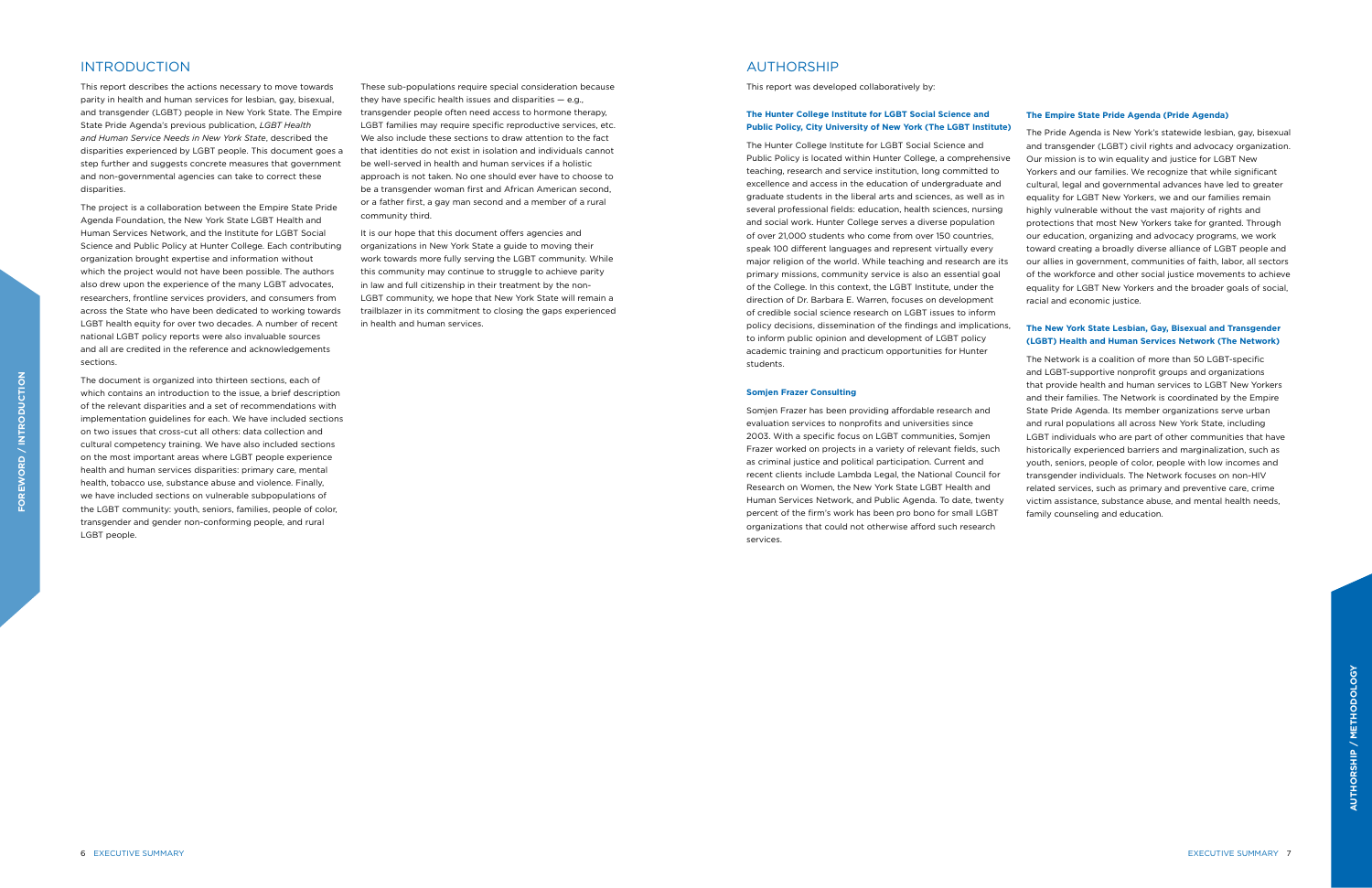Estimates of the size of the LGBT population in New York State vary. In 2004, the New York State Department of Health's Adult Tobacco Survey included questions on sexual orientation and gender identity. It suggested that 2.6% of adults in New York State are lesbian, gay or bisexual, while 2.1% are transgender. In 2007, the New York City Department of Health and Mental Hygiene's Community Health Survey estimated that 4.1% of people in New York City identify as lesbian, gay, or bisexual; however, this survey did not ask about transgender identities. National estimates suggest that 4.1% of the population identifies as lesbian, gay, or bisexual. However, a larger number have had sex with someone of the same gender or experience same-sex attractions. For example, one study found that 7% of males and 14% of females reported some attraction to the same sex.<sup>1</sup>

# METHODOLOGY

Although it does not include all LGBT people, the Williams Institute's *Census Snapshot* of same-sex couples in New York State shows that these couples live in the every area of the state.<sup>2</sup>

This document works towards providing documentation of the health and human services disparities that LGBT people face and how to address them. In order to do so, it uses multiple methodologies. The *Documenting the Disparities and Identifying the Gaps* sections drew on an expanded analysis of the same datasets used in the *LGBT Health and Human Services Needs in NY State.3* Interested readers should consult that document for more details to understand data utilization. Unless otherwise noted, all Community Health Survey and Youth Risk Behavior Survey data were compiled from Epiquery, an online tool created by the New York City Department of Health.4 The Community Health survey is an annual random digit dial telephone survey of New York City adults with approximately 10,000 participants per year. The Youth Risk Behavior Survey is a survey of high school students that takes place in odd numbered years.

> http://www.law.ucla.edu/williamsinstitute/publications/ NewYorkCensusSnapshot.pdf

New York State population-based data are far more limited; the Adult Tobacco Survey most recently collected sexual orientation and gender identity in 2004 and we have cited these data in numerous places throughout this publication. In order to ask questions statewide that have not been placed on population-based surveys, a needs assessment survey was conducted in April 2009 with approximately 3,500 New York State LGBT adults and the results have been extensively analyzed for this publication.

New data collection was also conducted for this report. Approximately 40 key informant interviews were conducted with Network members, government agency officials, influential policymakers, LGBT researchers and health and human services providers, health care advocates, and LGBT consumers of health care. These informants described experiences with health and human services from multiple perspectives, gaps in these services for LGBT people, past efforts to expand services and typical costs of such expansions in a multitude of contexts. We have provided *Recommendations and Path to Implementation,* organizing the report by cross-cutting recommendations for policymakers and government agencies; types of disparities; and subpopulations. Although we acknowledge that both identities and types of health care disparities intersect and interact, we hope that this organization will allow users to more easily find the information they need.

For more information please visit **www.prideagenda.org** or **www.hunter.cuny.edu**

**EMPIRE STATE PRIDE AGENDA FOUNDATION** One Commerce Plaza 99 Washington Avenue, Suite 805 Albany, NY 12260 T: 518-472-3330 16 West 22nd Street, 2nd Floor, New York, NY 10011 T: 212-627-0305 www.prideagenda.org

**BARBARA E. WARREN, PSY.D.** Hunter College Institute for LGBT Social Science & Public Policy

695 Park Avenue, Rm 1305 New York, NY 10065 T: 212-396-6512 M: 917-971-0689 Barbara.Warren@hunter.cuny.edu www.hunter.cuny.edu

**SOMJEN FRAZER** T: 646-233-2019 consulting@somjenfrazer.com www.somjenfrazer.com



Romero, A., Rosky, C., Badgett, M.V.L., and Gates, Gary, J. Census Snapshot: New York.

# LGBT HEALTH IN GOVERNMENT | | | | 2

# ADDRESSING LGBT HEALTH WITHIN GOVERNMENT

Despite recent progress in bringing more visibility and resources to address LGBT health and human services needs, significant health disparities still exist. People who are both LGBT and members of a racial or ethnic minority face the highest level of health disparities. In developing an effective action plan to address and eliminate health disparities among all LGBT New Yorkers, several overarching actions emerge on which state government should take leadership. These actions would have a profound effect upon achieving LGBT inclusive and relevant care: a state government mandate for LGBT cultural competence throughout the healthcare system, including its governance; universal statewide LGBT data collection that includes sexual orientation and gender identity demographics to make LGBT populations visible and measurable and through which to hold health systems more accountable; and close government oversight of these efforts to coordinate and sustain more equitable access to care for LGBT populations.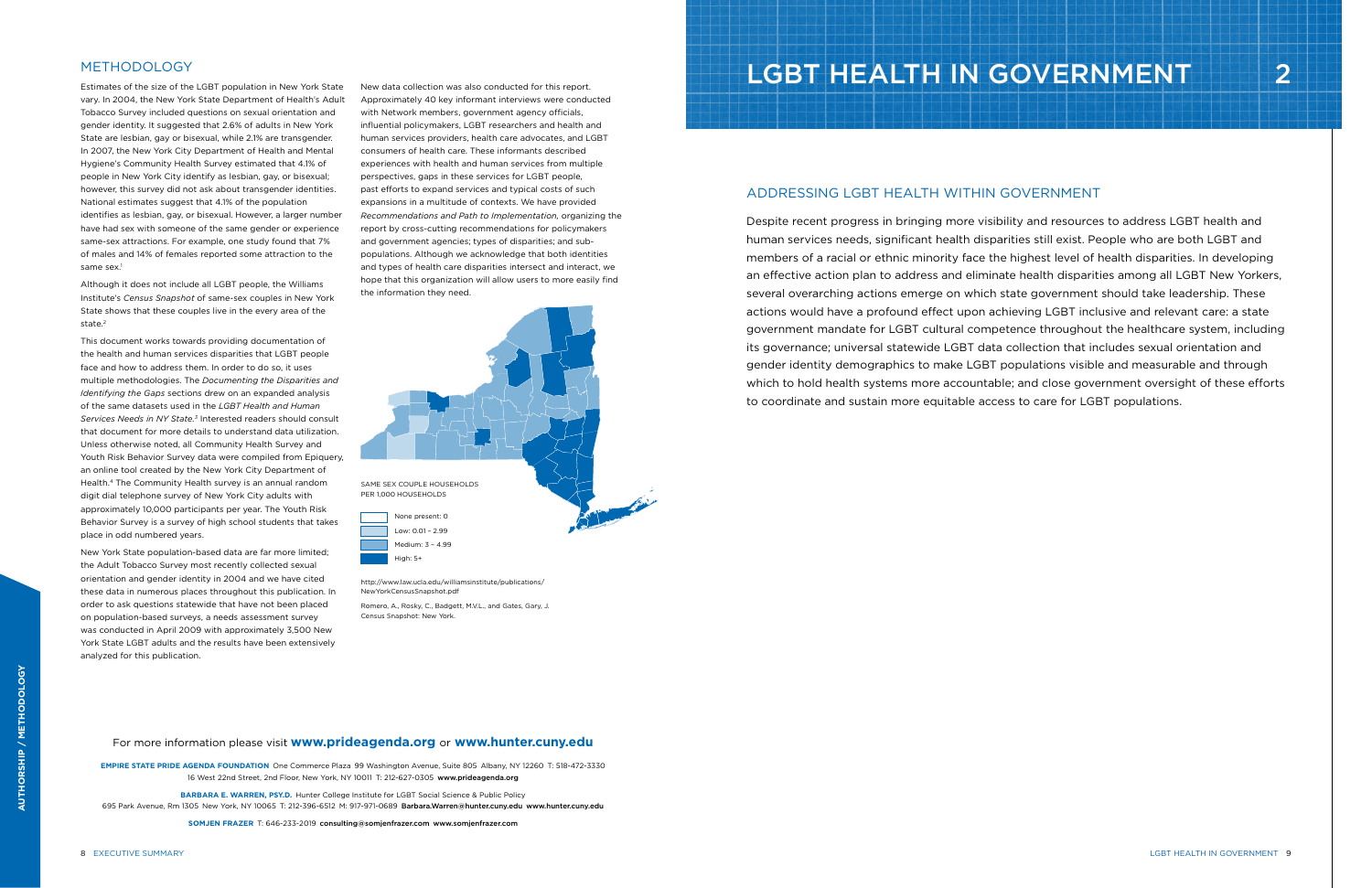Despite the promotion and dissemination of population focused curricula in healthcare cultural competency over the past decade, most of what is available from mainstream and government sources includes little or no content addressing LGBT populations. There is no mandate for including LGBT healthcare topics or issues in higher education for health professionals or in continuing education and training for healthcare providers at state and local levels. Furthermore the racial, ethnic and socio-economic diversity of LGBT populations mandates that existing curricula focusing on racial/ethnic cultural competency address its intersection with LGBT identities and that LGBT cultural competency initiatives be inclusive of racial, ethnic and socio-economic differences and needs. In the most recent national Health Care Equality Index survey of LGBT-affirmative health care,<sup>7</sup> 119 of the 166 respondents surveyed claimed to offer some training to staff on sexual orientation and gender identity, yet the majority (90 facilities) offer these trainings on a voluntary basis, requiring no employees to attend and two facilities require only clinical employees to attend. Other research finds that fewer than 9% of public health schools and medical schools offer courses that cover LGBT health topics beyond HIV/AIDS.<sup>8</sup>

According to the federal Office of Minority Health, cultural competency is one of the "main ingredients in closing the disparities gap in health care, enabling providers to more effectively communicate with their patients about health concerns, without cultural differences hindering the conversation, but enhancing it."5 Research demonstrates that health care that respects and is responsive to the health beliefs, practices and cultural and linguistic needs of diverse patient's results in more positive health outcomes.6

The health and behavioral health care service system in New York State lacks consistent, effective training and consultation in LGBT culturally competent care. LGBT training curricula are available across a number of practice areas including substance abuse, mental health, aging, youth services, violence prevention and primary care. A number of organizations with expertise have been funded to offer training and consultation to providers. However, the absence of any mandate to undergo

such training or demonstrate LGBT cultural competency for students, professionals seeking certification or licensure or programs and agencies providing state licensed services has resulted in far too few providers who are culturally competent in this topic.

In a recent statewide survey of 125 New York State organizations offering substance abuse, mental health, youth, domestic violence and primary care outpatient services asking about the need for LGBT cultural competency training,<sup>9</sup> findings included: 86% of the agencies report serving LGBT clients, yet only 3% of those surveyed reported LGBT-specific training was mandated; 61% reported not receiving any sort of training on LGBT-related issues; 82% reported they did not offer training to help educate employees and managers on how to better include LGBT employees; 53% reported their organization did not need any training on sensitizing the workplace for LGBT employees in the future.

#### **RECOMMENDATIONS AND PATH TO IMPLEMENTATION**

### **RECOMMENDATION 1:**

Require all current and future health and behavioral health care professionals to receive cultural competency training. Use a relevant, proven curriculum delivered by a qualified provider and tie cultural competency to exam success, credentialing and licensing.

# **Path to Implementation Through:**

1. Convening a state interagency committee to include LGBT organizations, providers, and consumer advocates as a key resource in creating, evaluating and disseminating curriculum, and delivery of LGBT cultural competency training and consultation. 2. Adopting cultural competency guidelines and standards for all state funded/licensed health and behavioral health programs that are inclusive of training in and competency with LGBT adult and adolescent populations.

3. Developing a central, comprehensive web-based clearinghouse that will provide access to LGBT resources,

# A MANDATE FOR LGBT CULTURAL COMPETENCY

"Because of a general lack of knowledge by the health care system related to LGBT sexuality, gender identity, and gender expression, LGBT individuals may neglect routine screenings and/or delay treatment for chronic illness. They may avoid mainstream service providers out of fear that sharing information about their lives and sexuality will subject them to rejection and discrimination. Even when LGBT individuals access health care, lack of knowledge and information sharing between LGBT individuals and their service providers may result in less than comprehensive assessment or treatment. In addition, service providers themselves may not be trained to recognize the stressors impacting upon LGBT individuals, couples and families. These stressors include, but are not limited to, 'coming out,' family disruptions, alcohol and substance abuse, violence, poor health, stigma, harassment in school and homelessness."

*From: New York State Department of Health, Request for Applications, 2009*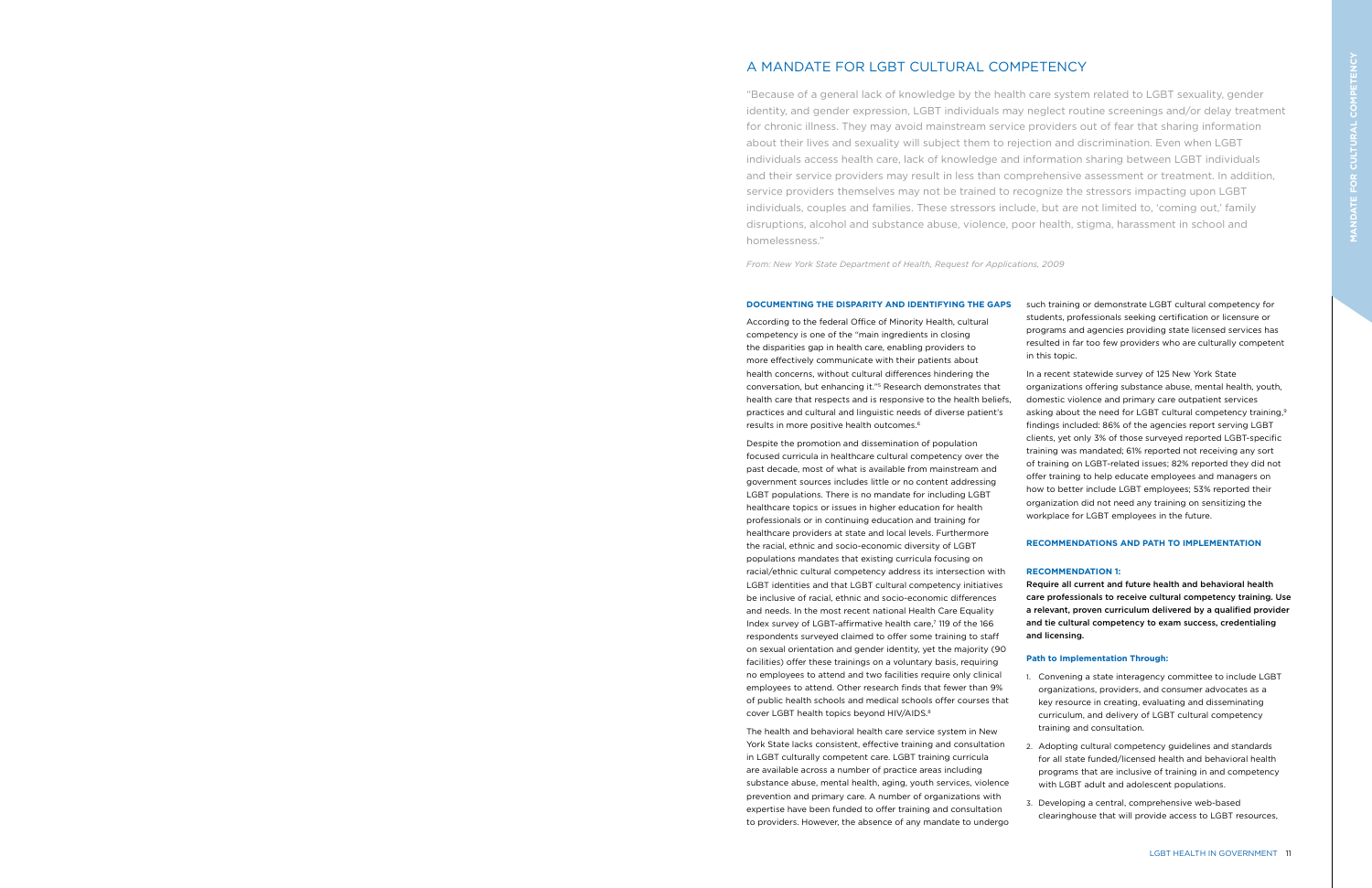Government agencies make important decisions about how to allocate resources based on conclusions they draw from analyses of data. Data is collected in a variety of forms, which include surveys and surveillance systems that monitor patterns of disease and health care utilization. The agencies that have oversight of health and human services both nationally and locally determine what questions are asked on surveys and how the data is analyzed.

Currently, all of the New York State agencies providing health-related services rely upon both federal health surveys with NYS data subsets and state and city administered data collection, very few of which collect comprehensive data on sexual orientation and gender identity. This lack of government sponsored and reliable LGBT data critically limits policymakers, government agencies, researchers and health care providers from understanding the LGBT community's health related needs and impedes the development of public policies and programs to improve LGBT health and wellbeing.

#### **DOCUMENTING THE DISPARITY AND IDENTIFYING THE GAPS**  Tobacco Survey after 2004 because of lack of sufficient

This pervasive lack of documentation of LGBT health status, both nationally and within New York State, leaves those concerned with LGBT health relying on "a loosely knit patchwork that often raises more questions than it answers"10 and extrapolating data on LGBT health trends and needs from those states, like California and Massachusetts, that have collected LGB data. Smaller local studies have used convenience samples of LGBT populations that have supplied much needed information on LGBT health, but these sources are limited by small sample sizes and results that cannot be generalized to LGBT populations throughout the State. In addition, it is critical to collect and analyze data that reflects the intersection of other demographics with LGBT identity and the health and social issues of concern to LGBT people of color, LGBT people living with disabilities, LGBT people experiencing poverty and LGBT immigrants.

> 4. Equipping this panel of experts and stakeholders with access to current expertise in LGBT demographic data collection, e.g. *Best Practices for Asking Questions about Sexual Orientation on Surveys*, from the Williams Institute at UCLA;11 *LGBT Surveillance and Data Collection Briefing*  Paper, from National LGBT Tobacco Control Network;<sup>12</sup> and

Although the New York City Department of Health and Mental Hygiene's Community Health Survey (CHS) of adults and the NYC Youth Risk Behavior Survey (YRBS) of high school students do collect data on sexual orientation, both surveys exclude transgender populations. The NYSDOH Office of Tobacco Control discontinued collecting data on both transgender and LGB populations within the NYS Adult funding and small sample size.

### **RECOMMENDATIONS AND PATH TO IMPLEMENTATION**

### **RECOMMENDATION 1:**

Add sexual orientation and gender identity demographic questions to all government physical and behavioral health-related surveys and data collection throughout New York State.

### **Path to Implementation through:**

1. Including comprehensive, ongoing LGBT demographic data collection at all levels of state, city and county data collection: within all NYS and NYC funded general population health surveys, e.g. BRFSS, NHANES and YRBS; in all state, county and city agency health and human services surveys and data collection systems that document health status, health needs, health services engagement, enrollment, utilization and outcomes, e.g. PRISM, SPARCS, PCS, and at NYSOFA; and at the program level, in data collection and reporting by health and human service programs that are licensed or certified by the state or city, or which receive state, county or city funding.

2. Making LGBT demographic data collection inclusive of sexual orientation identity, gender identity to reflect transgender populations and, where appropriate and relevant, same-sex sexual behaviors, same-sex partner status and same-sex domestic household status, including dependent children.

3. Convening a panel of external and internal experts and stakeholders to advise state and city agency staff on how best to approach adding survey questions on sexual orientation and gender identity to general population surveys and within state and city agency data collection systems.

# UNIVERSAL GOVERNMENT DATA COLLECTION ON LGBT POPULATIONS

"To improve the health of all Americans, it is critical to keep collecting data about all components of health, documenting trends in access to and utilization of health care services, and disseminating reliable and accurate information about the health of our population. Equally important is gaining an understanding of the health care needs and utilization patterns of population subgroups, such as young adults. Such insight will enable policymakers to monitor future trends, target resources most effectively, and set program priorities."

*From: Health, United States, 2008, the 32nd annual report on the health status of the Nation prepared by the Secretary of the Department of Health and Human Services for the President and Congress.* 

including LGBT cultural competency guidelines and standards, educational and training materials and opportunities and community-based referral guides and databases containing LGBT-competent service providers.

- 4. Requiring that all educational programs training health and behavioral health services providers in New York State incorporate LGBT cultural competency in their curricula.
- 5. Monitoring LGBT cultural competency through annual program audits for state licensed, certified and/or funded health and human services programs and require programs to address deficiencies.
- 6. Providing training for relevant state agency staff in LGBT culturally competent services and care. Insuring that state issued funding proposals require prospective applicants to address how they will be inclusive of LGBT populations in their proposals.
- 7. Insuring that all LGBT cultural competency training, materials and resources effectively address the racial, ethnic and socioeconomic diversity of LGBT populations across New York State working with expert advisors from LGBT communities of color, components that are specific to diverse LGBT communities can be developed and implemented.

#### **RECOMMENDATION 2:**

Provide access to more resources for research, evaluation and dissemination of best practices in LGBT cultural competency training and consultation, and in providing services and care to diverse LGBT populations.

#### **Path to Implementation through:**

- 1. Securing and allocating funding for community participatory research in evidence-based practices for LGBT culturally competent provider education and LGBT patient care through state agencies, the New York State Health Foundation and the New York City Fund for Public Health.
- 2. Enhancing funding for evaluation of promising practices and implementation of evidence based practices in LGBT culturally competent care for LGBT organizations and other providers who are offering LGBT cultural competency training and consultation in their communities or to their provider networks.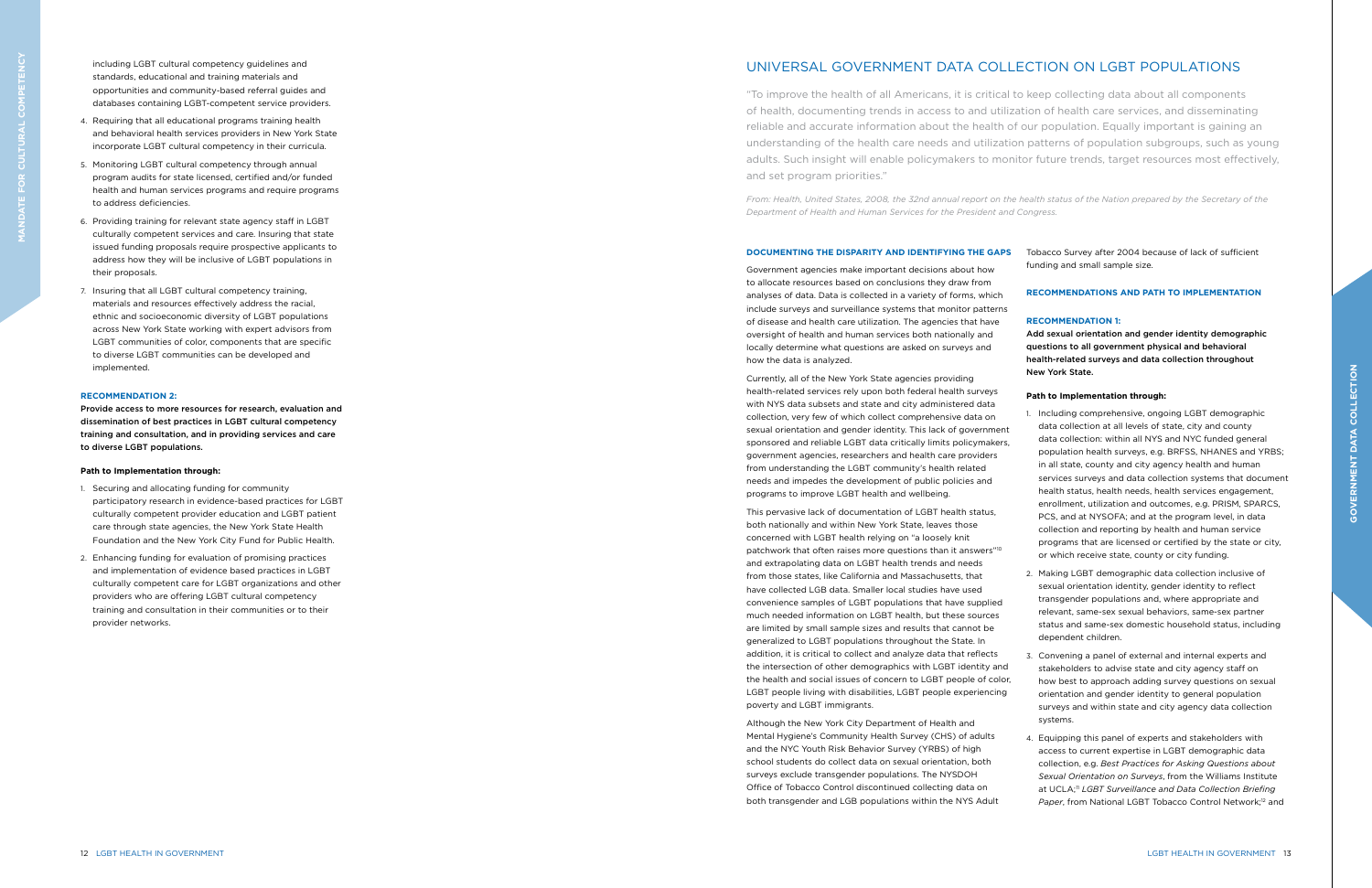New York State has made progress towards gaining equal rights for its LGBT residents, including in health care: allocating the first designated state funding to LGBT health and human services needs; development of a groundbreaking LGBT sensitivity training for substance abuse providers that served as a national model; establishing state-mandated guidelines for the humane treatment of LGBT youth in juvenile detention; and passage of several historic pieces of legislation including the Sexual Orientation Non-Discrimination Act and most recently, the Family Heath Care Decisions Act. However, as documented by the Needs Assessment and within this report, too many LGBT New Yorkers still suffer significant health disparities and a critical lack of equitable access to health and human services. Government leadership, initiative and oversight that permeates all levels of government is now required to comprehensively and efficiently authorize and sustain efforts toward achieving full health equality for all New Yorkers.

#### **RECOMMENDATIONS AND PATH TO IMPLEMENTATION**

#### **RECOMMENDATION 1:**

New York State should establish administrative oversight to direct and facilitate a consistent, comprehensive and evidence-based response to eliminate LGBT health disparities and to insure equal access to effective healthcare for LGBT persons and their families throughout all NYS health and human services agencies.

#### **Path to Implementation through:**

- 1. Establishing a cabinet level position for LGBT health and human services within the Office of the Secretary to the Governor to direct and oversee these efforts.
- 2. Appointing a state ombudsman for complaints about discrimination by state agencies or in provision of state services in the Solicitor General's Office or Division of Human Rights.

### **RECOMMENDATION 2:**

Foster government and stakeholder collaborations in order to reduce these health disparities and ensure implementation.

### **Path to Implementation through:**

1. Convening a statewide LGBT Initiative Working/Advisory Group to oversee and advise on implementation of all recommendations, comprised of internal and external stakeholders, including: designated state agency staff; experts in LGBT-specific health and behavioral health services, including those with experience providing services and consultation within New York State's system; and LGBT consumer advocates who represent the racial, ethnic and socio-economic diversity of the LGBT communities across New York State.

2. Participating in a state government interagency initiative to work with other NY State agencies to address LGBT disparities and promote LGBT health at the intersection of health-related needs with other social issues, e.g. substance abuse and dependence, mental health, HIV/AIDS, aging, education, criminal justice, homelessness, violence prevention, social isolation and disability.

3. Allocating increased funding that is sustained within state agency budgets, to enable expansion and maintenance of community-based programs and activities that promote LGBT health awareness and link LGBT consumers to effective, affordable and sensitive health and human services throughout New York.

# GOVERNMENT STEWARDSHIP OF LGBT HEALTH EQUITY

"One of the New York State Department of Health's goals is to eliminate disparities in healthcare access by increasing the availability and quality of health care services for New York's underserved populations. This initiative focuses on addressing disparities through building a wider, more sensitive and appropriate system to promote health and human services for lesbian, gay, bisexual and transgender (LGBT) individuals, families and communities. The intent of this initiative is to increase access to, and improve quality and appropriateness of, non HIV-related health and human services and improve health outcomes and quality of life for LGBT individuals and families through the promotion of full and equal access to health and human services… "

*From: New York State Department of Health, Request for Applications, 2009* 

*Recommendations for Inclusive Data Collection of Trans People in HIV Prevention, Care & Services*, from the National Center of Excellence for Transgender HIV Prevention: University of California, San Francisco.13

- 5. Collaborating with agency and external stakeholders including policymakers, planning and program development staff, providers and consumers to create accessible and useful formats for data dissemination and application, and provide assistance to them to be able to apply data to improving LGBT health promotion and access to care.
- 6. Funding and implementing regular needs assessments that are driven by and include the participation of LGBT consumers and stakeholders to document and respond to emerging needs.

#### **RECOMMENDATION 2:**

Provide resources and funding to monitor the results and to report out the findings.

#### **Path to Implementation through:**

- 1. Enabling government and health policymakers, state and city agencies, researchers and health care providers to obtain epidemiological data for rates of incidence, prevalence and trends, to monitor and track access to and utilization of services at the program level, and to be able to measure impacts and outcomes of LGBT targeted funding, programs, and interventions.
- 2. Implementing regular analysis of LGBT data subsets with an emphasis on trends and issues for LGBT people of color, LGBT people living with disabilities, and LGBT immigrants, to more effectively monitor and then address higher rates of health disparities and elevated risk due to multiple stigmas.
- 3. Preparing reports that provide diverse stakeholders including policymakers, program administrators, service providers, and consumers with access to plain language summaries and reports.
- 4. Providing qualified researchers and external stakeholders with full access to public, i.e. state and city, data sets to conduct additional research and analysis towards eliminating LGBT health disparities and promoting LGBT health.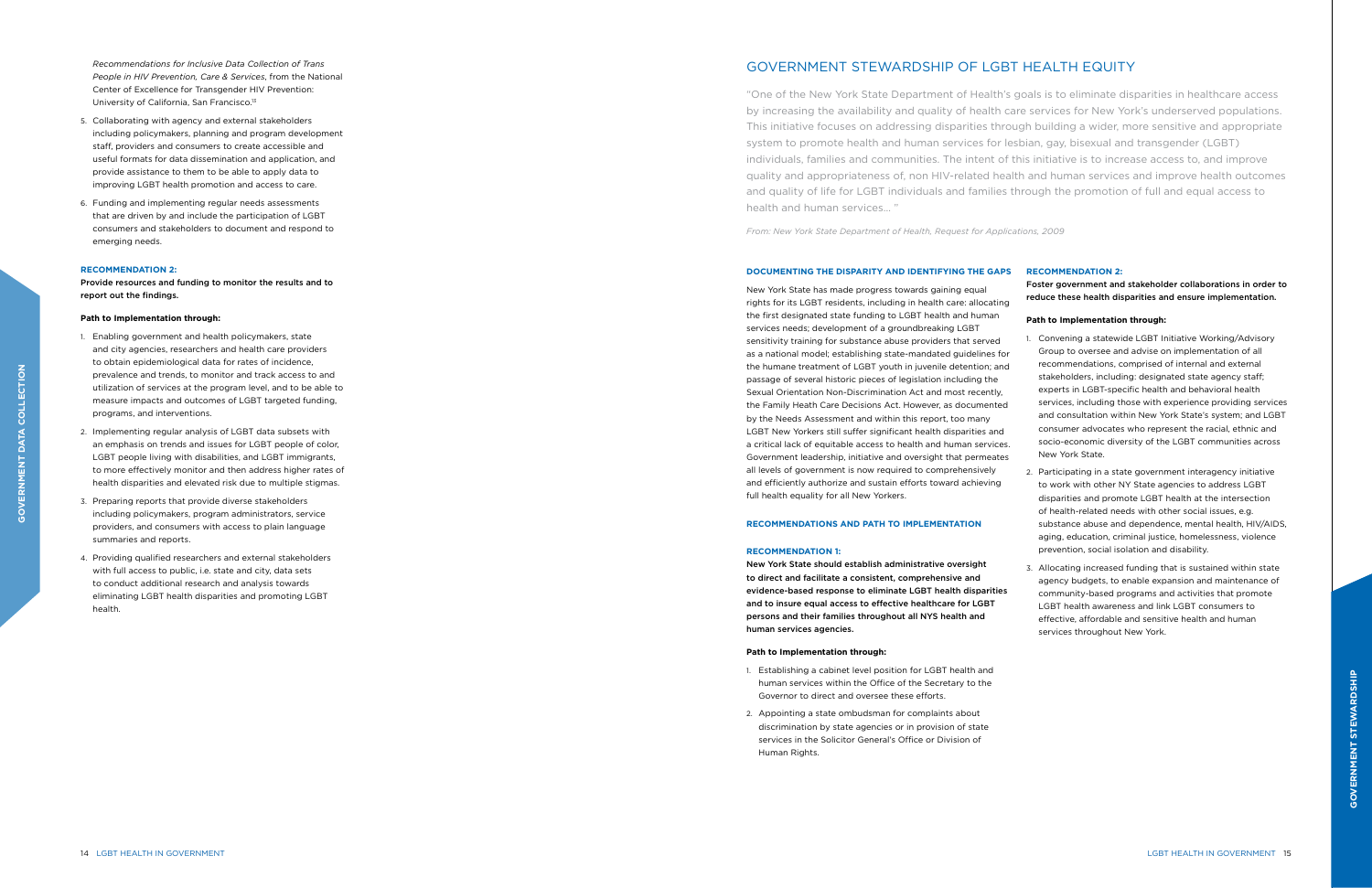For more information please visit **www.prideagenda.org** or **www.hunter.cuny.edu**

**EMPIRE STATE PRIDE AGENDA FOUNDATION** One Commerce Plaza 99 Washington Avenue, Suite 805 Albany, NY 12260 T: 518-472-3330 16 West 22nd Street, 2nd Floor, New York, NY 10011 T: 212-627-0305 www.prideagenda.org

**BARBARA E. WARREN, PSY.D.** Hunter College Institute for LGBT Social Science & Public Policy

695 Park Avenue, Rm 1305 New York, NY 10065 T: 212-396-6512 M: 917-971-0689 Barbara.Warren@hunter.cuny.edu www.hunter.cuny.edu

**SOMJEN FRAZER** T: 646-233-2019 consulting@somjenfrazer.com www.somjenfrazer.com

# LGBT AFFIRMATIVE HEALTH CARE 3

# PROVIDING COMPREHENSIVE, EFFECTIVE, AND LGBT-AFFIRMATIVE HEALTHCARE SERVICES

As demonstrated in last year's *Needs Assessment* and documented throughout this report, LGBT New Yorkers continue to experience significant health disparities for which they face considerable barriers to accessing care. Of particular concern is lack of sufficient access to: primary care for screening, early detection and adequate treatment; substance abuse and mental health prevention and treatment services; and smoking cessation and anti-violence services which if unaddressed in themselves can create risk for additional health problems. This section specifies recommendations to address barriers to care in each area and to enhance and expand effective health prevention and treatment and to promote health maintenance for LGBT consumers and communities across New York State.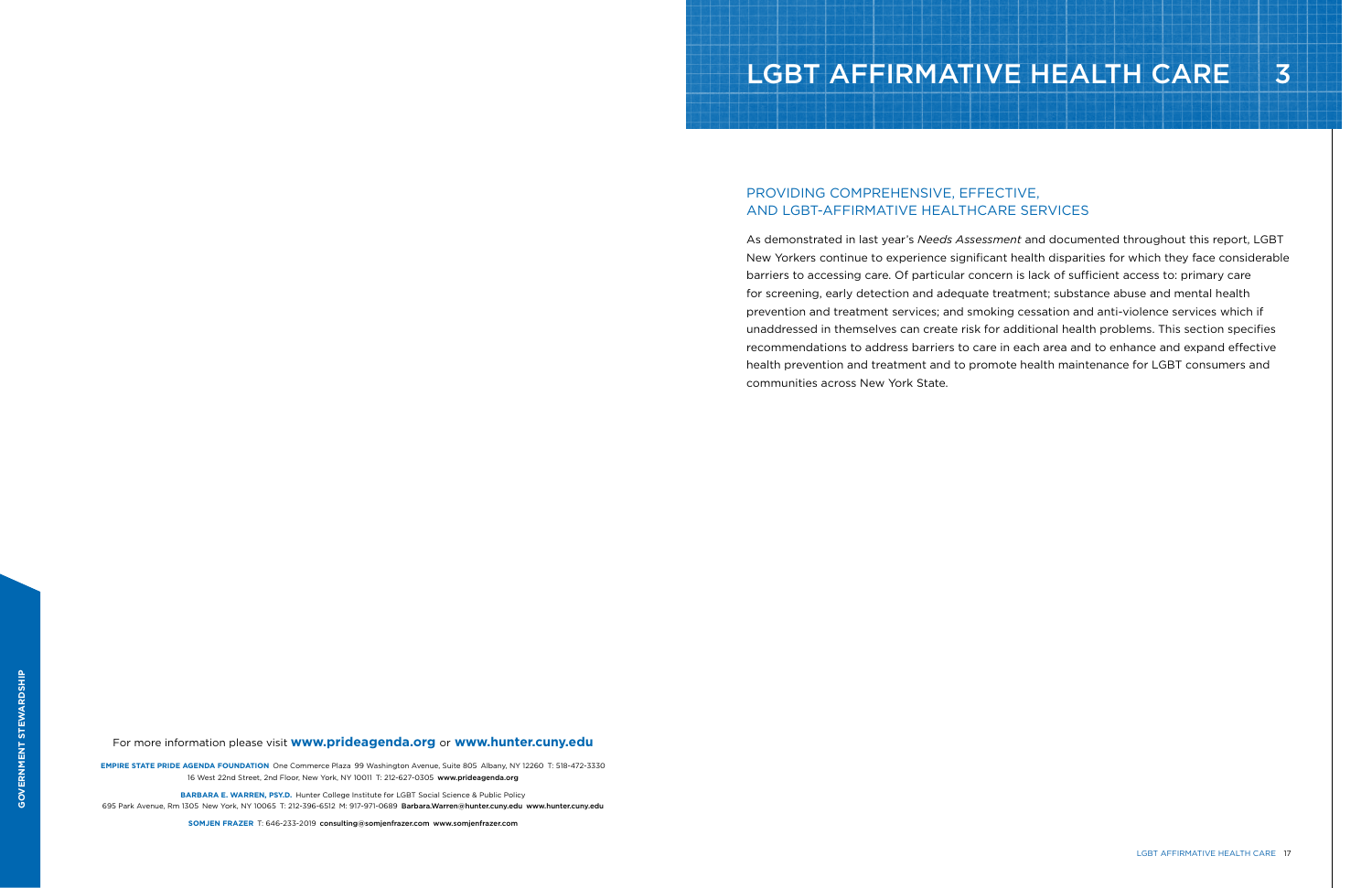In New York State, LGBT people have poor access to healthcare because of lower rates of primary care utilization. According to NYC Community Health Survey data, 28% of lesbian and gay people in the sample did not have a primary care provider, compared to 17% of heterosexual people. Similarly, according to the NYC Youth Risk Behavior Survey, young people who identify as gay/lesbian (25%), or bisexual (22%) are more likely than those who are heterosexual (18%) to NOT have had a physical in a doctor's office, which means that they have less access to healthcare.

For LGBT people, social stigma and systemic discrimination based on sexual orientation and gender identity have led to disproportionately adverse health effects. Many LGBT persons avoid or delay care, or receive inappropriate or inferior care, because of perceived or real stigma and discrimination by health care providers and institutions.<sup>14</sup> Stereotyping and ignorance on the part of health care providers may lead them to neglect preventive health care needs of LGBT clients (i.e., failing to provide pap smears to lesbian women).<sup>15</sup> These factors have, in turn, led to higher rates of late detection and delayed treatment for many LGBT persons and have resulted in higher rates of death and complications from cancers and other diseases.

LGBT New Yorkers also have lower rates of insurance.<sup>18</sup> The New York City Department of Health and Mental Hygiene's Community Health Survey (2007) estimates that 21% of lesbian and gay and 24% of bisexual people lack insurance, while only 15% of heterosexual people do. LGB New Yorkers are also less

LGBT persons across New York State report that they have little or no access to LGBT culturally competent health care. The Needs Assessment survey found that 40% of LGBT people—and higher numbers of people of color and transgender people—say that it is a problem accessing culturally competent health care. Geographic isolation is also significant barrier to healthcare for LGBT people living outside major urban areas.

Coming out as LGBT to family members often results in abuse and homelessness for young people,<sup>16</sup> which has implications for health disparities. Thus, an awareness and understanding around the potential for instability in the homes of LGBT youth is important to understanding health behavior and issues of access to care.17

likely to get needed health screenings. Previous studies using the NYC Community Health Survey have found that women who partner with women are less likely to have mammograms and cervical cancer screening than women who partner with men.19 While health care reform legislation is anticipated to bring many LGBT uninsured into coverage, unless addressed, the healthcare access needs described above will remain.

#### **RECOMMENDATIONS AND PATH TO IMPLEMENTATION**

#### **RECOMMENDATION 1:**

Implement and monitor non-discrimination guidelines for hospitals and outpatient health care facilities that operate under the oversight of the New York State Department of Health and the New York City Health and Hospitals Corporation.

- 
- 
- 
- 

#### **Path to Implementation through:**

1. Convening an LGBT Primary Care Working/Advisory Group to oversee and advise on the creation and implementation of state guidelines, comprised of internal and external stakeholders including: designated DOH staff; experts in LGBT-specific health services, including those with experience providing services and consultation within New York State's system; and LGBT consumer advocates. As a template, utilize recommendations from the *Gay and Lesbian Medical Association: Non-Discrimination Guidelines for Hospitals and Office of the New York City Public Advocate: Improving Lesbian, Gay, Bisexual and Transgender Access to Healthcare at New York City Health and Hospitals Corporation Facilities.* 

2. Requiring implementation of non-discrimination policies in all facilities that apply to all areas of operations to demonstrate commitment to providing equal treatment and care for all persons, regardless of sexual orientation, gender identity or expression, marital status or other non-medically relevant factors.

3. Requiring that Patient Bills of Rights are explicitly inclusive of LGBT patients, including non-discrimination policies that define "family" following the Joint Commission (formerly known as the Joint Commission on Accreditation of Healthcare Organizations) definition, which is inclusive of "person(s) who plays a significant role in an individual's life, who are not legally related to the individual."

# PRIMARY CARE

"All New Yorkers deserve equal access to public healthcare services, period. And every New Yorker should expect the quality of care to be the same no matter the sexual orientation or gender identity of the patient. This report points out areas of concern that LGBT organizations and I have regarding healthcare for gay and transgender New Yorkers. I have shared these concerns with HHC (New York City Health and Hospitals Corporation), as well as recommendations for addressing them, and I expect HHC to take the necessary steps to help LGBT New Yorkers receive quality care."

*From: Former Public Advocate Betsy Gotbaum, Report on Improving Lesbian, Gay, Bisexual and Transgender Access to Healthcare at New York City Health and Hospitals Corporation Facilities, 2008*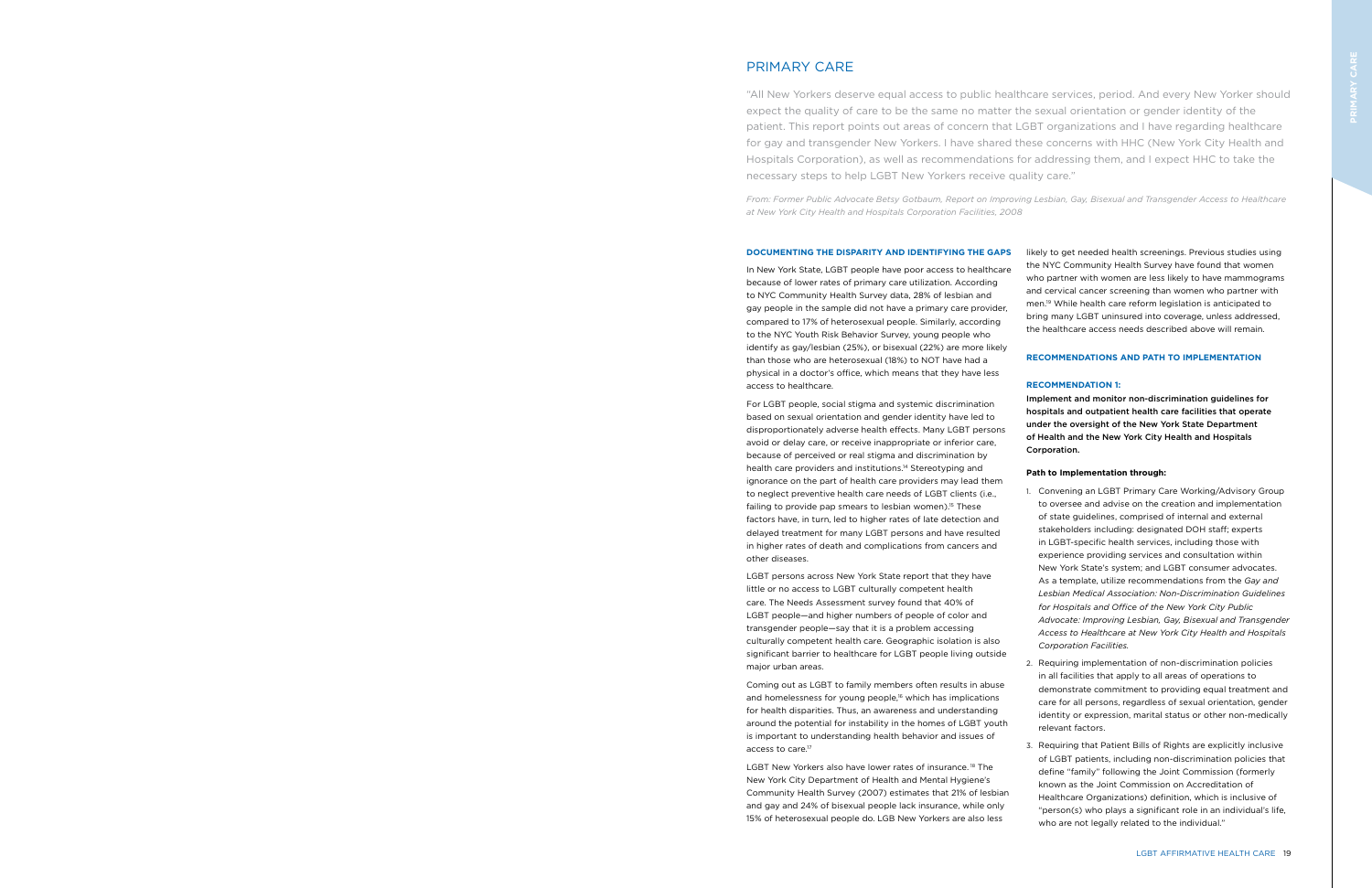20 LGBT AFFIRMATIVE HEALTH CARE LGBT AFFIRMATIVE HEALTH CARE 21

#### **RECOMMENDATION 5:**

Require all current medical providers and all current and future health professionals to receive LGBT cultural competency training. Use a relevant, proven curriculum delivered by a qualified provider and tie cultural competency to exam success and licensing.

#### **Path to Implementation through:**

- 1. Convening an advisory committee to include LGBT organizations, healthcare providers and consumer advocates as a key resource in identifying, enhancing, evaluating and disseminating curriculum and in delivery of LGBT cultural competency training and consultation.
- 2. Making LGBT-specific information accessible to primary and specialty physicians. This can occur through Continuing Medical Education and cultural competency training for current medical professionals as well as classroom training for medical students. In addition, LGBT-specific information should be available online and in physician resources.
- 3. Requiring all facilities licensed, certified or funded by the State and New York City to provide in-house sensitivity training. Hospitals, clinics, and nursing homes should include modules on LGBT sensitivity that is inclusive of racial, ethnic, socioeconomic, and other differences within LGBT populations, in their continuing education curricula, Grand Rounds, and mandatory staff education.
- 4. Requiring the provision of regular training on issues of discrimination, including detection and prevention of LGBT discriminatory practices, in all primary care and hospital settings. These training sessions should be directed at both professional and non-professional hospital staff and address both workplace nondiscrimination and the experience of patients.
- 5. Requiring the designation of institutional LGBT liaisons to monitor staff compliance with nondiscrimination policies and to serve as a contact person for complaints from both LGBT patients and staff. The LGBT liaison should also support the institution's outreach to the LGBT community, encouraging the use of preventive services by LGBT patients.

#### **RECOMMENDATION 2:**

Develop and implement LGBT-specific Standards of Practice (SOP), with related indicators for monitoring the provision of quality health care services to LGBT patients and their families, in all primary care settings licensed or operated by the New York State Department of Health and the New York City Health and Hospitals Corporation.

#### **Path to Implementation through:**

- 1. Using the model SOP from the Massachusetts Dept. of Public Health's GLBT Health Access Project as a guide.
- 2. Disseminating the LGBT SOP widely to practitioners and consumers, through LGBT community-based organizations and healthcare provider networks.
- 3. Requiring inclusion of sexual orientation and gender identity data fields under NYS's Meaningful Use guidelines within all forms of Electronic Health Records to insure adequate documentation of LGBT patients' needs, care and health outcomes; to monitor LGBT healthcare access and utilization patterns; to create visibility for LGBT relevant and competent healthcare throughout the healthcare and hospital system; and to ensure appropriate coordination of data sharing and care between providers.

#### **RECOMMENDATION 3:**

Increase access to affordable health care and insurance coverage for LGBT individuals, same-sex couples, and their families.

#### **Path to Implementation through:**

- 1. Extending domestic partnership benefits, such as health insurance, to same-sex couples and respecting legally married same-sex couples for spousal benefits. Under both current law and new health care reform laws, members of same-sex couples lack access to partners' health insurance.
- 2. Extending Medicaid benefits to include LGBT families and transgender-specific medical needs (for example, crossgender hormone therapy and sex reassignment surgery).
- 3. Asking the federal government to do the same for Medicare benefits.
- 4. Eliminating in New York and asking the federal government to rescind – the policy of taxing same-sex partners and spouses for health insurance benefits they received from their partner's insurance coverage, equitable to the tax benefits of opposite-sex married couples.
- 5. Supporting the expansion of Federally Qualified Health Centers (FQHCs), which provide low-cost, federally subsidized care to low-income communities, FQHC's across the State and ensuring that all FQHCs offer LGBT-affirmative and relevant care.
- 6. Removing insurance, regulatory and legal exclusions through the NYS Insurance Department that block coverage and provision of care based on sexual orientation, gender identity or same-sex partner status. This would include access to medically necessary gender specific treatments for transgender persons and family medical services for LGBT parents and their children.

#### **RECOMMENDATION 4:**

Increase access to preventative health care and enhance access to health promotion and wellness for LGBT individuals and families.

#### **Path to Implementation through:**

- 1. Ensuring that LGBT patients are consistently screened for issues that disproportionately affect LGBT populations, such as cancer screening, intimate partner violence (see violence section), depression, alcohol use and substance abuse, and smoking.
- 2. Linking state and local health promotion initiatives to local primary care initiatives, particularly around issues that may disproportionately affect the LGBT community such as adolescent access to regular primary care, smoking cessation and cancer support.
- 3. Providing funding and resources to LGBT community-based programs, such as LGBT community centers and youth programs, to develop and sustain comprehensive wellness and health promotion programming, targeted to the needs of diverse LGBT populations, including outreach, education and prevention activities, within local communities across New York State.
- 4. Providing materials to mainstream health services providers – local hospitals, primary care clinics, primary group medical practices and independent physicians and health care providers – to educate their patients on LGBT-specific health issues and refer them to local LGBT-specific wellness programs.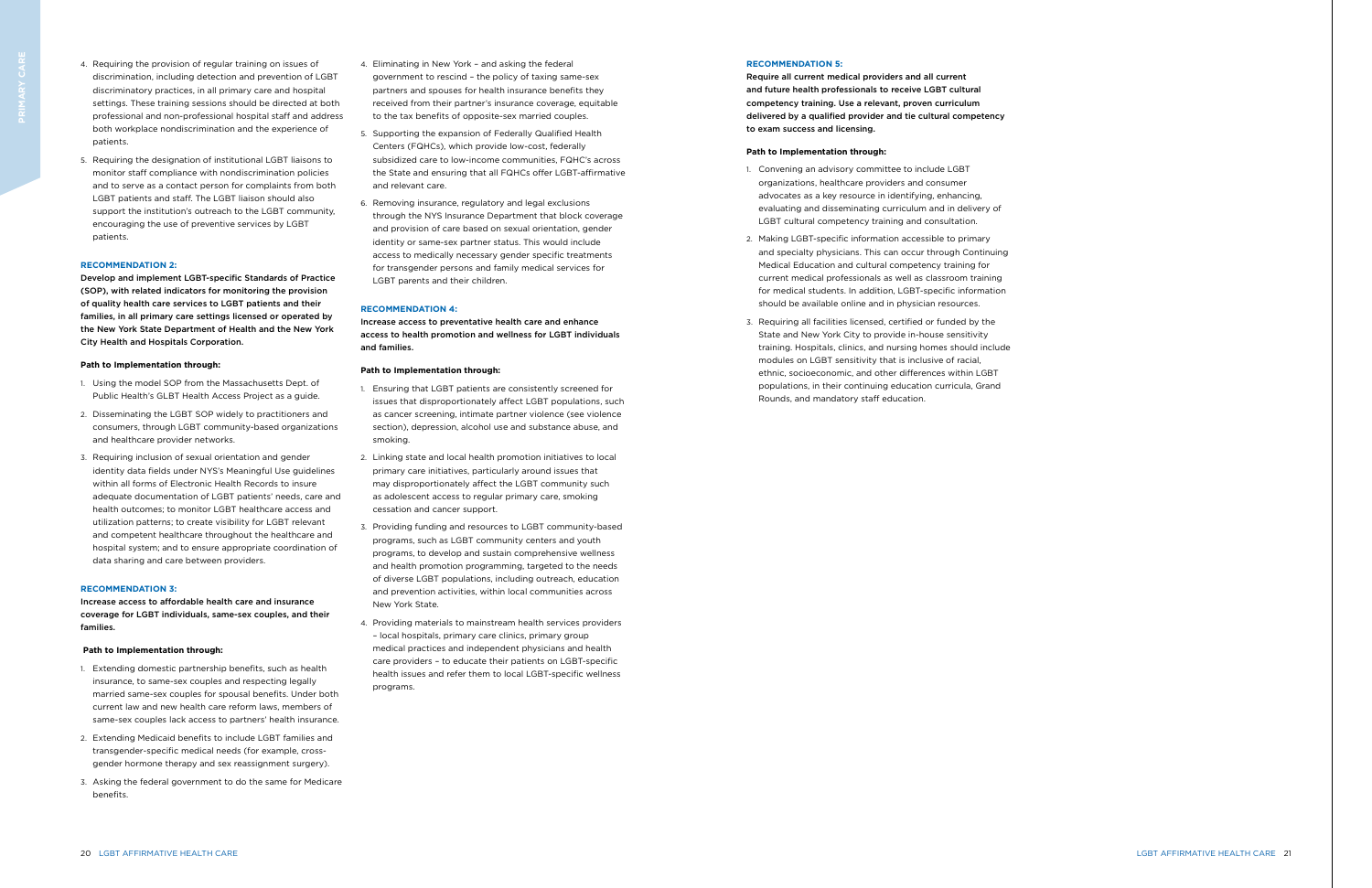LGBT populations continue to face significant challenges in prevention of mental health disorders and in access to LGBT-affirmative and culturally competent treatment and recovery support. A growing body of evidence indicates that minority stress in LGBT populations, chronic stress related to stigmatization, marginalization, and lack of institutional and social supports within a predominantly heterosexual society act as both a determinant of mental health and mental illness and a deterrent to seeking and finding appropriate and adequate care.20 Although it has been more than 50 years since psychologist Evelyn Hooker's groundbreaking research in the 1950s led the American Psychiatric Association to declassify homosexuality as a mental disorder in 1973, surveys and studies continue to document ongoing pathologizing of LGB orientation and transgender identity in the mental health treatment system.21

A major study commissioned by the federal Center for Mental Health Services<sup>22</sup> found: a pervasive lack of provider knowledge about and competence in addressing the needs of LGBT consumers; the tendency for treatment staff to view any exploration or expression of LGBT sexual or gender identity as evidence of inappropriate behavior and/or mental illness; and an unwillingness or inability by staff to effectively intervene when LGBT patients are threatened by other patients who are frequently derogatory or violent toward them.

Mental health disparities, particularly in incidence and prevalence of depressive disorders, persist for LGBT communities across New York State, yet New York State does not consistently or adequately collect and document the full range of mental health disparities, service needs or outcomes for LGBT populations. According to the 2008 New York City Community Health Survey, 13% of heterosexual people have been told they have depression, compared with 27% of gay/lesbian people and 35% of bisexual people. The Needs Assessment survey found high rates of probable depression

For example, nearly one in four (24%) of Black and African American respondents to the Needs Assessment survey had probable depression, as did 22% of Latino/a respondents, compared with 15% of white people who took the survey. Nearly half of American Indian respondents (47%) had probable depression, as did one in five of mixed race people (20%). Twice as many transgender and gender non-conforming people had probable depression (31%) as did non-transgender people (16%).

In addition, New York State lacks access to LGBT culturally competent mental health services in inpatient and outpatient settings, and to LGBT-affirmative community-based recovery support. The recent NYS LGBT Needs Assessment also found that LGBT people still have less access to mental health services with 35% identifying lack of LGBT sensitive mental health services and 39% identifying lack of LGBT-affirmative support groups as being a major problem in accessing care. Black and Hispanic respondents, as well as those who were in the youngest age group (18-24) and those who identified as transgender or gender non-conforming, were most likely to have difficulty accessing mental health and support group

services.

Drs. Ronald Hellman and Christian Huygen have pioneered development of LGBT-affirmative mental health care and recovery support in New York City and are able to demonstrate lowered rates of hospitalization, enhanced adherence to medication and treatment protocols and increased prosocial behaviors in the consumers who access LGBT-focused services.<sup>23</sup> Yet their program remains the only State-funded mental health continuum of care program for LGBT patients in all of New York State. This points to the critical need for LGBT culturally competent mental health care that affirms LGBT identity, integrates LGBT experience, offers peer and provider social support, and assists in development of proactive coping mechanisms for minority stress.

# MENTAL HEALTH SERVICES

"Cultural competence—congruent behaviors, attitudes, and policies that promote cross-cultural efforts in groups, organizations, and systems—is seen as an important factor in reducing disparities in mental health services and outcomes. The delivery of culturally and linguistically competent care is essential if we are to identify, respect, and respond to individual and community need and improve the outcomes of care."

*From: New York State Office of Mental HealthStatewide Comprehensive Plan, 2009-2013*

"One population often identified as underserved relative to its need is the lesbian, gay, bisexual and transgender community… These differences in the experience of people who are LGBT suggest that mental health service providers may need to assess their programs and treatment strategies to ensure that they are supportive of people who are LGBT and responsive to their unique needs and experiences."

*From: New York City Mental Health Plan for Local Government Services, 2008* 

#### **DOCUMENTING THE DISPARITY AND IDENTIFYING THE GAPS** particularly for people of color and transgender people.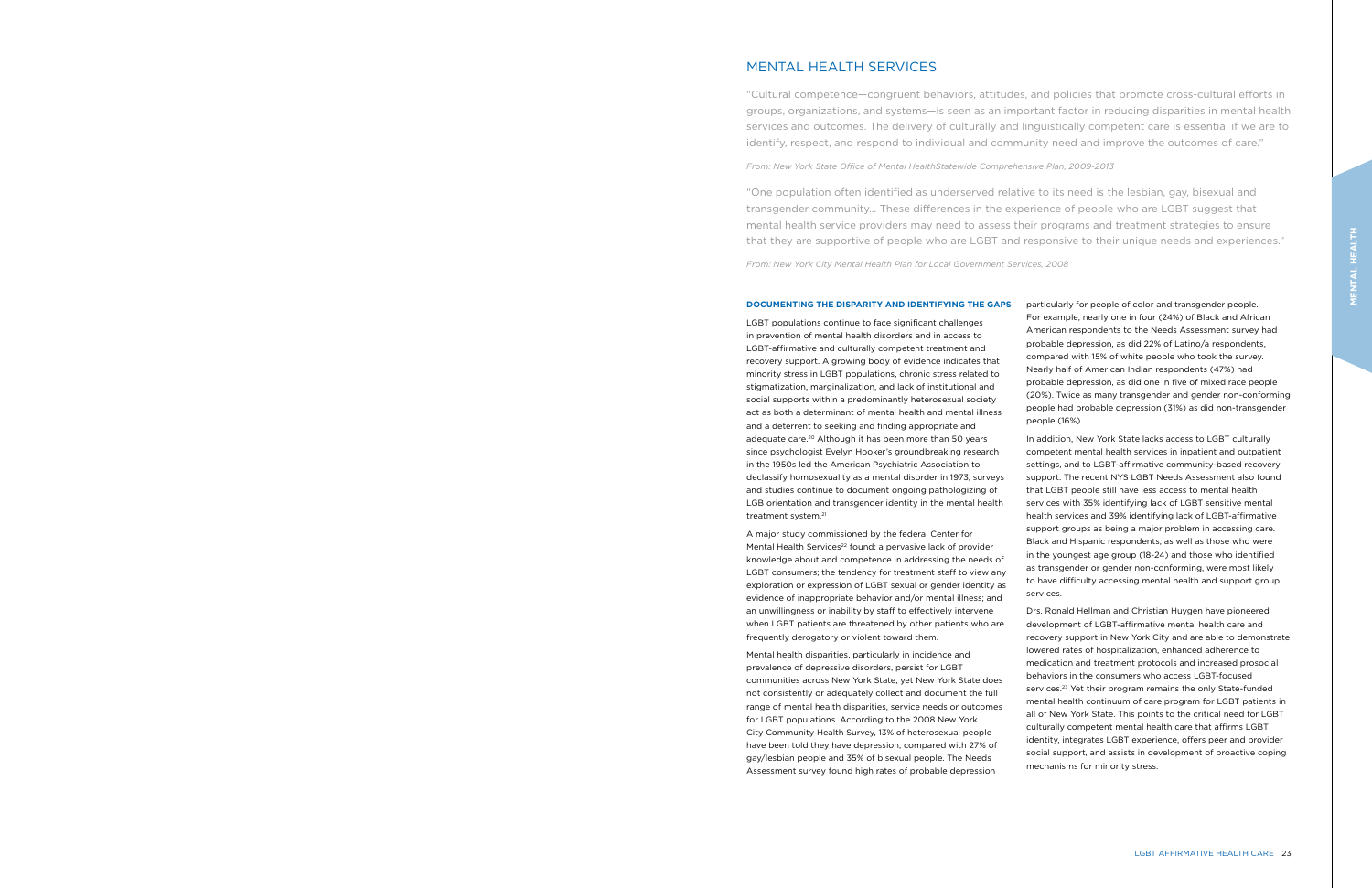#### **RECOMMENDATION 5:**

Foster government and stakeholder collaborations in order to ensure implementation and reduce these health disparities.

#### **Path to Implementation through:**

- 1. Convening an LGBT Initiative Working/Advisory Group to oversee and advise on implementation of all of the above recommendations, comprised of internal and external stakeholders, including: designated OMH staff; experts in LGBT-specific mental health services, including those with experience providing services and consultation within New York State's system; and LGBT consumer advocates.
- 2. OMH participating in a state government interagency initiative to work with other NY State agencies to address LGBT disparities and promote LGBT health at the intersection of mental health needs with other health and social issues, e.g. substance abuse and dependence, HIV/ AIDS, aging, education, homelessness, criminal justice, violence prevention, and disability.

#### **RECOMMENDATIONS AND PATH TO IMPLEMENTATION**

#### **RECOMMENDATION 1:**

Add sexual orientation and gender identity demographic questions to collect comprehensive data on mental health needs, disorders, service utilization, access to recovery support and treatment outcomes in LGBT populations, at every level of data collection – general population, statewide survey and program levels – including monitoring of results and reporting out findings. (See Section 1 for additional recommendations.)

#### **Path to Implementation through:**

- 1. Appointing a panel of external and internal experts to advise and work with the NYS Office of Mental Health and the New York City Dept of Health and Mental Hygiene on how best to approach new survey questions about sexual orientation and gender identity, including the Patient Characteristics Survey, to effectively address ethical, methodological and related concerns.
- 2. Conducting an audit of all data collection systems within the purview of the NYS Office of Mental Health (OMH) and local departments of health, such as the New York City Department of Health and Mental Hygiene (DOHMH) and County Offices of Mental Health, including agencies and grantees licensed, certified or funded by these entities to ensure collection of sexual orientation and gender identity data system wide.

#### **RECOMMENDATION 2:**

Ensure access to LGBT culturally competent mental health prevention, treatment, and recovery support throughout New York State.

#### **Path to Implementation through:**

- 1. Convening an advisory committee to include LGBT organizations, providers, and consumer advocates with expertise in mental health issues and in the intersection of issues of race, ethnicity, class, and gender with sexual orientation and gender identity, as a key resource in creating, evaluating and disseminating curriculum and delivery of LGBT cultural competency training and consultation.
- 2. Adopting cultural competency guidelines and standards for OMH funded/licensed programs, inclusive of training in and competency with LGBT adult and adolescent populations.
- 3. Requiring that all state certified educational programs training mental health services professionals in New York State incorporate LGBT cultural competency in their curricula.
- 4. Mandating that any OMH licensed, certified, or regulated agency, program or provider under section 31.02 of the Mental Hygiene Law and sections of 14 NYCRR, implement a rigorous and evidence-based LGBT cultural competency training program for professional and nonprofessional staff.

5. Funding and supporting community participatory research to develop and evaluate evidence-based practices for LGBT recipients of mental health services.

#### **RECOMMENDATION 3:**

Facilitate increased LGBT consumer participation in statewide mental health planning, educational and program development activities and as advisors to OMH and local / regional initiatives and activities.

#### **Path to Implementation through:**

- 1. Recruiting, engaging and supporting more LGBT identified consumer participants on the NYS OMH Recipient Affairs Advisory Committee and within the NYS OMH Office of Consumer Affairs.
- 2. Ensuring that LGBT consumers and providers have meaningful input into the yearly local government planning process in New York City and within each designated local governmental unit (LGU) across New York State.
- 3. Working with local and regional mental health departments, such as the LGBT Citywide Committee of the DOHMH Federation, to ensure that its provider and consumer membership's input is more effectively incorporated into delivery of mental health services throughout localities.

#### **RECOMMENDATION 4:**

Increase access to LGBT-focused community-based prevention, early intervention, and recovery support services for LGBT adults and adolescents.

#### **Path to Implementation through:**

- 1. Developing, funding and evaluating demonstration projects in LGBT-specific mental health prevention, treatment, and recovery support services throughout New York State.
- 2. Fostering networking and collaborations between LGBT community-based providers and programs with the mainstream mental health services system including hospital-based, outpatient, clubhouse, social support, and mental health prevention programs, to create a continuum of LGBT-affirmative and supportive services across New York State.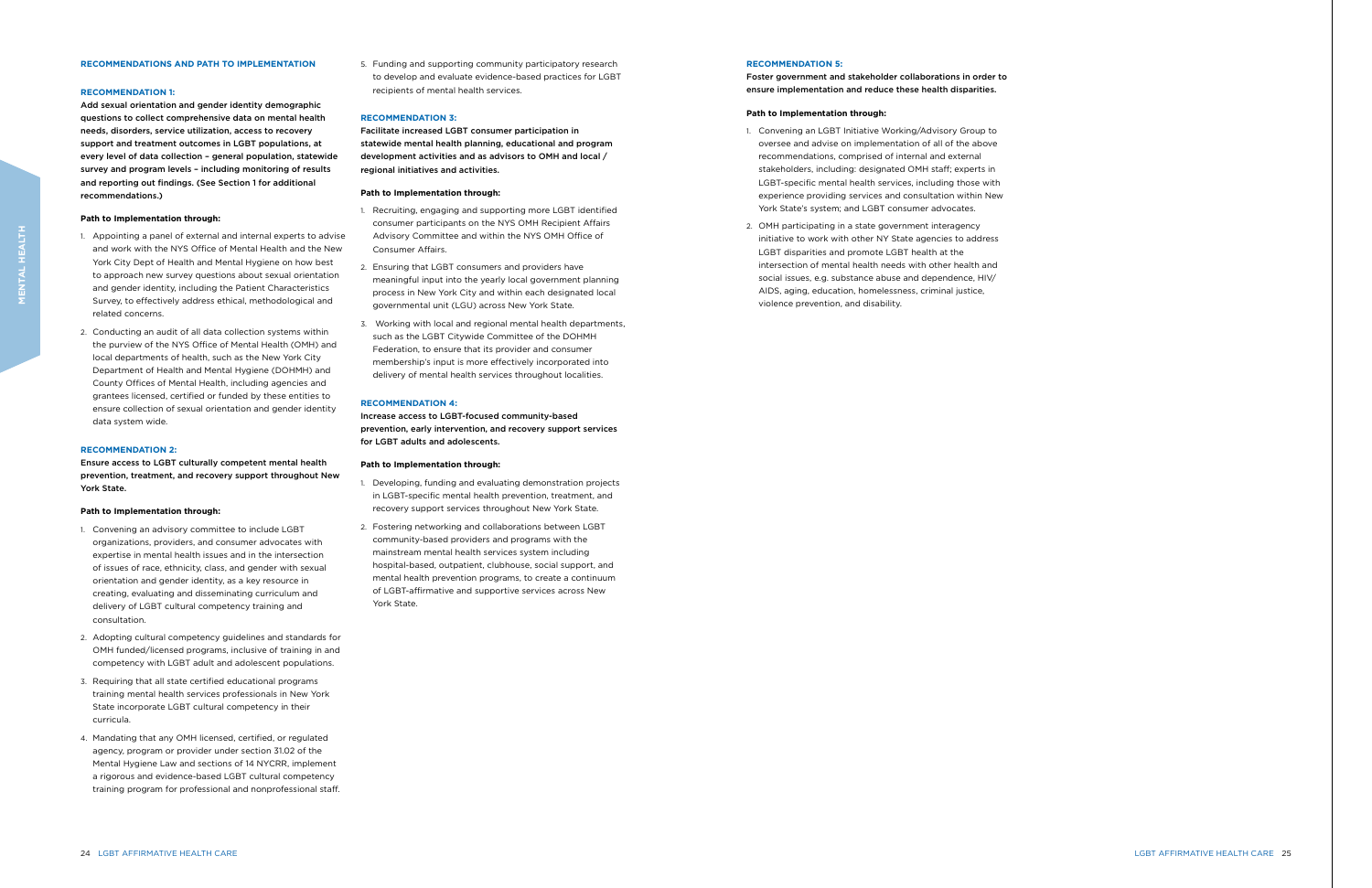Despite trends over the past decade showing cessation in adult smokers and reduced initiation of smoking by young people, <sup>24</sup> LGBT youth and adults still smoke at nearly twice the rate found in the general population. The intersection of smoking disparities among LGBT populations with other critical health issues – for example, a higher prevalence of smoking among gay and bisexual men living with HIV/AIDS – requires that tobacco control activities throughout the state effectively engage LGBT populations in prevention and cessation services.

In New York State, the NYS Office of Tobacco Control pioneered data collection on smoking in LGBT populations. According to the Adult Tobacco Survey, there are 133,774 LGBT smokers in New York State  $-40\%$  of all LGBT adults.<sup>27</sup> This was compared to 32% of the general population at the time of the survey in 2005. While smoking continues to drop in the general population, disparities between LGBT and non-LGBT populations persist. For example, in New York City, where rates of smoking have fallen recently due to increased tobacco control efforts, 35% of gay and lesbian people continue to smoke compared to 16% of heterosexual people. A total of 51,000 LGB smokers live in NYC alone.<sup>28</sup>

Numerous studies of tobacco control activities show that culturally focused policies and interventions are effective;<sup>25</sup> and studies on emerging LGBT-specific tobacco control interventions demonstrate best practices for those communities.26 However, most states have yet to fund or implement LGBT-specific tobacco cessation or prevention programs, or collect general LGBT population data to enable allocation of resources and evaluation of practices.

The New York State Tobacco Control program funded several demonstration projects in New York City to address smoking in LGBT and HIV-positive populations, but funding was not sustained for these efforts. In addition, the statewide NYS Department of Health Adult Tobacco Survey (ATS) from 2004 included questions on sexual orientation and gender identity, as well as tobacco use and insurance status. However it discontinued that data collection after 2005 because of lack of sufficient funding and small sample size.

Here again, the lack of consistent LGBT data collection and the lack of sufficient LGBT culturally competent or focused tobacco control programs and activities to meet the needs across the State has led to ongoing and significant tobacco-related

disparities for LGBT New Yorkers. To date, smoking related illness not only continues to be the number-one preventable cause of death among LGBT New Yorkers, it eventually could kill twice as many of them.

### **RECOMMENDATIONS AND PATH TO IMPLEMENTATION**

#### **RECOMMENDATION 1:**

Maintain consistent inclusion of sexual orientation and gender identity demographic questions to collect comprehensive epidemiological, service utilization, emerging trends and outcome data on smoking initiation and tobacco use in youth and adult LGBT populations, including monitoring of results and reporting of findings.

### **Path to Implementation through:**

1. Appointing a panel of external and internal experts to advise and work with the NYS Tobacco Control Program and the local departments of health, such as the NYC Department of Health, on how best to construct survey questions and analyze data on sexual orientation and gender identity.

2. Creating a central clearinghouse to disseminate LGBT related tobacco control data, research, best and evidence based practices and other resources to providers, consumers, researchers, government and the public.

3. Providing qualified researchers and external stakeholders with full access to public, i.e. state and city, data sets to conduct additional research and analysis towards eliminating LGBT tobacco control disparities and promoting LGBT prevention and cessation activities and services.

## **RECOMMENDATION 2:**

Ensure access to LGBT culturally competent tobacco control and smoking prevention and cessation throughout New York State.

#### **Path to Implementation through:**

1. Convening an expert advisory committee to include LGBT organizations and providers who represent the racial, ethnic, and socioeconomic diversity of LGBT populations, as a key resource in creating, evaluating, and disseminating curriculum and delivery of LGBT cultural competency training and consultation for tobacco control.

# LGBT TOBACCO CONTROL

"The elimination of tobacco-related health disparities poses a major challenge to this nation. Certain groups remain at high risk for tobacco use and suffer disproportionately from tobacco-related illness, disease, and death. Underlying the challenge to eliminate health disparities is the inadequate empirical understanding of the proximal and distal determinants of tobacco use, nicotine addiction, and related consequences among understudied and historically underserved populations in the United States… "

*From: Eliminating Tobacco-Related Health Disparities Summary Report: Forging a National Research Agenda to Reduce Tobacco-Related Health Disparities, National Conference on Tobacco and Health Disparities, NIH Publication No. 05-5283, April 2005*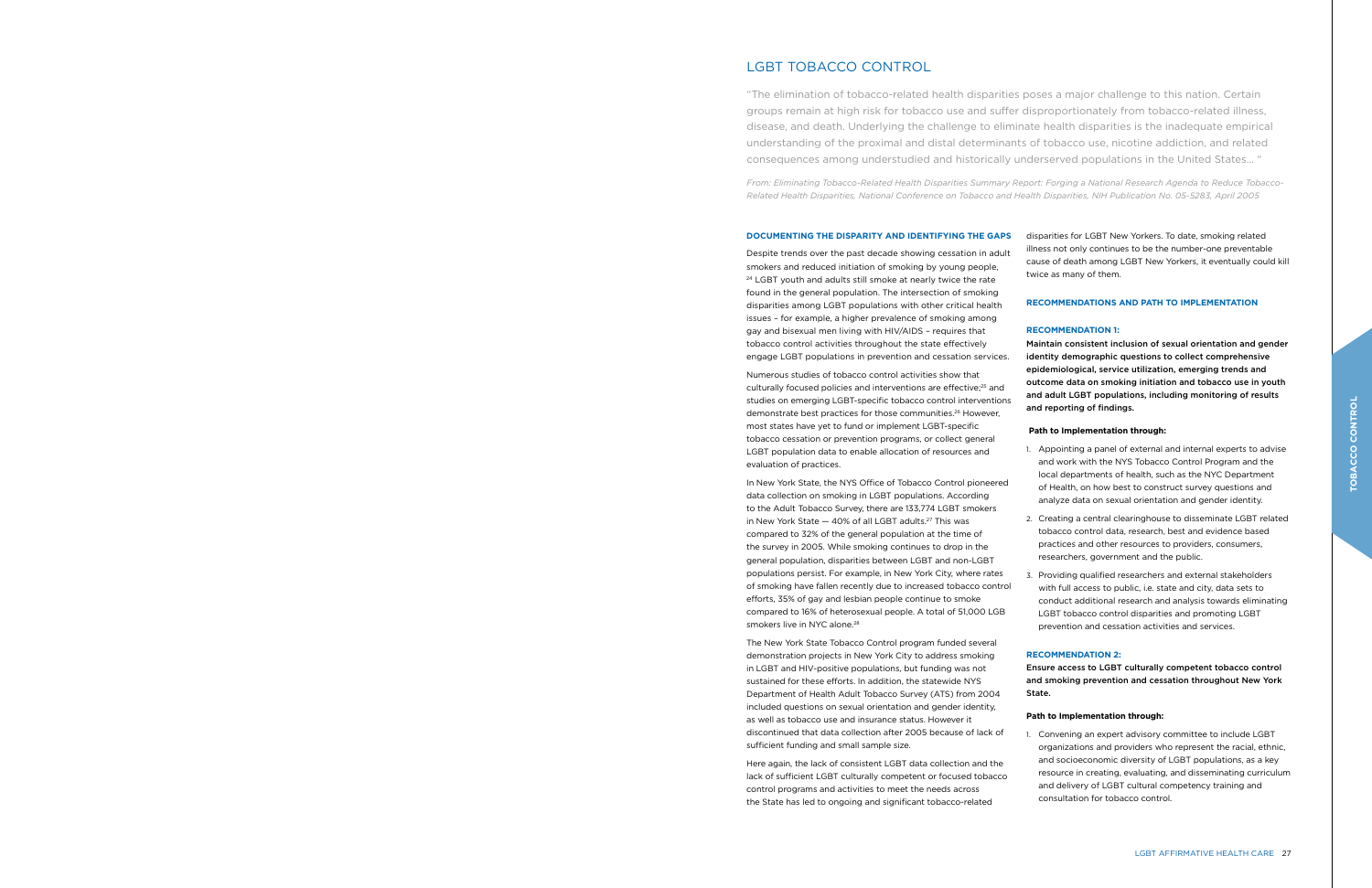Nearly 40 years ago, the research on substance abuse in the LGBT communities reported extremely high rates of drinking and other drug use among gays and lesbians, but these studies relied upon small and non-representative convenience samples. More recent LGBT substance abuse research uses larger and more diverse samples, but significant gaps still exist. The National Household Survey on Drug Abuse and the Monitoring the Future study, the most commonly cited governmentadministered substance abuse data sets, still do not include sexual orientation or gender identity in their demographic variables.

Despite the need for LGBT inclusive population data, LGBT health experts agree that discrimination, isolation, and other social pressures increase the risk that LGBT communities, particularly LGBT youth, may turn to drugs and alcohol to alleviate and cope with stress. The alarming surge in the use of methamphetamine ("crystal meth") among gay and bisexual men, and other men who have sex with men, over the last decade has been directly related to these "sexual minority" stress factors.<sup>29</sup> Even without inclusive data collection, there is no doubt that many LGBT individuals are among the tens of thousands of Americans who suffer from alcoholism and other addictions, and that there is a critical need for an LGBTaffirmative continuum of services throughout New York State.

According to the 2008 New York City Community Health Survey, about 19,000 lesbian, gay, and bisexual adults are heavy drinkers, putting them at risk for negative health outcomes. This represents 11% of lesbian and gay and 8% of bisexual respondents, compared to 4% of heterosexual respondents.30 Fully one-third of lesbian and gay respondents and nearly one in four bisexual respondents (24%) to the 2004 Community Health Survey reported drug use, while only 8% of heterosexual respondents did. Although the survey did not ask about current drug use, 59,000 LGB people in New York City alone have used drugs at some time. This suggests a significant need for increased substance abuse prevention and treatment. More data is needed.

For LGBT people, higher rates of substance abuse may also translate into higher rates of risk for other health problems. For example, higher rates of crystal methamphetamine use among

men who have sex with men have been well-documented in studies using data from New York City, and this type of drug use is strongly linked to risky sexual behavior including elevated risk for HIV and other sexually transmitted infections. 31

New York State has acknowledged the need for LGBT-specific alcohol and drug services through several initiatives undertaken over the past decade, including prevention programming targeted to LGBT youth, to gay and bisexual men at risk for crystal meth abuse, and the development of the first ever statesanctioned training curriculum in LGBT-affirmative addiction treatment. The New York State Office of Alcoholism and Substance Abuse Services (OASAS) also licensed and funded the first LGBT-identified outpatient chemical dependency treatment program in New York City, housed within the LGBT Community Center.

*From: Addressing Lesbian, Gay, Bisexual, and Transgender Issues From the Inside: One Federal Agency's Approach, Edwin M. Craft,*  DrPH, LCPC, and Kevin P. Mulvey, PhD, American Journal of Public Health. 2001; 91:889-891.

> However, significant disparities still exist. New York State still does not include LGBT demographic data in any of its substance abuse population or program level data collection efforts; it does not require LGBT cultural competency in its counselor credentialing processes; it has not undertaken development or dissemination of LGBT culturally competent intervention practices throughout its substance abuse services workforce; nor has it sustained funding for or allocated resources to address the critical need for LGBT culturally competent prevention, treatment and recovery support throughout the

State.

#### **RECOMMENDATIONS AND PATH TO IMPLEMENTATION**

#### **RECOMMENDATION 1:**

Add sexual orientation and gender identity demographic questions to collect comprehensive epidemiological, service utilization, emerging trends and outcome data on substance use, abuse, and dependence in LGBT populations, monitor results and report out findings.

#### **Path to Implementation through:**

1. Appointing a panel of external and internal experts to advise and work with OASAS, Department of Health and other state agency staff on how best to approach new survey questions on sexual orientation and gender identity to effectively address ethical, methodological, and related concerns.

- 2. Adding a training component on LGBT cultural competency to required training for all persons staffing the NYS Quitline.
- 3. Adding LGBT-specific concerns regarding tobacco use and LGBT culturally competent prevention and cessation services to clinical cessation guidelines that are used to train health care providers in New York State.
- 4. Providing access to LGBT cultural competency training and resources to health and behavioral health care providers throughout New York State.
- 5. Developing and disseminating LGBT targeted social marketing and education campaigns to prevent youth initiation and encourage adult cessation.
- 6. Engaging LGBT researchers with mainstream researchers to develop, implement and review proposals for tobacco control research that are inclusive of LGBT population, needs, and concerns.

#### **RECOMMENDATION 3:**

Increase access to LGBT community-based tobacco use and smoking prevention and cessation delivered by LGBT organizations.

#### **Path to Implementation Through:**

- 1. Providing capacity building and technical assistance resources to LGBT-identified community-based organizations and service providers to provide a continuum of tobacco prevention and smoking cessation activities within their communities.
- 2. Developing, funding, and evaluating demonstration projects in LGBT-specific and focused prevention and cessation throughout New York State.

# SUBSTANCE ABUSE SERVICES

"SAMHSA [Substance Abuse and Mental Health Services Administration] has learned a great deal about issues and needs that should be addressed when attempting to provide service to the LGBT community… Substance abuse treatment providers, counselors, therapists, administrators, and facility directors should have increased awareness of the issues facing LGBT clients. In the context of addressing the mental health and substance abuse treatment needs of LGBT persons, providers should be aware of the effects of internalized homophobia, of bias against LGBT individuals, and of heterosexism on the LGBT individual and community. Helping LGBT clients affirm themselves and address negative feelings may frequently contribute to improved treatment outcomes."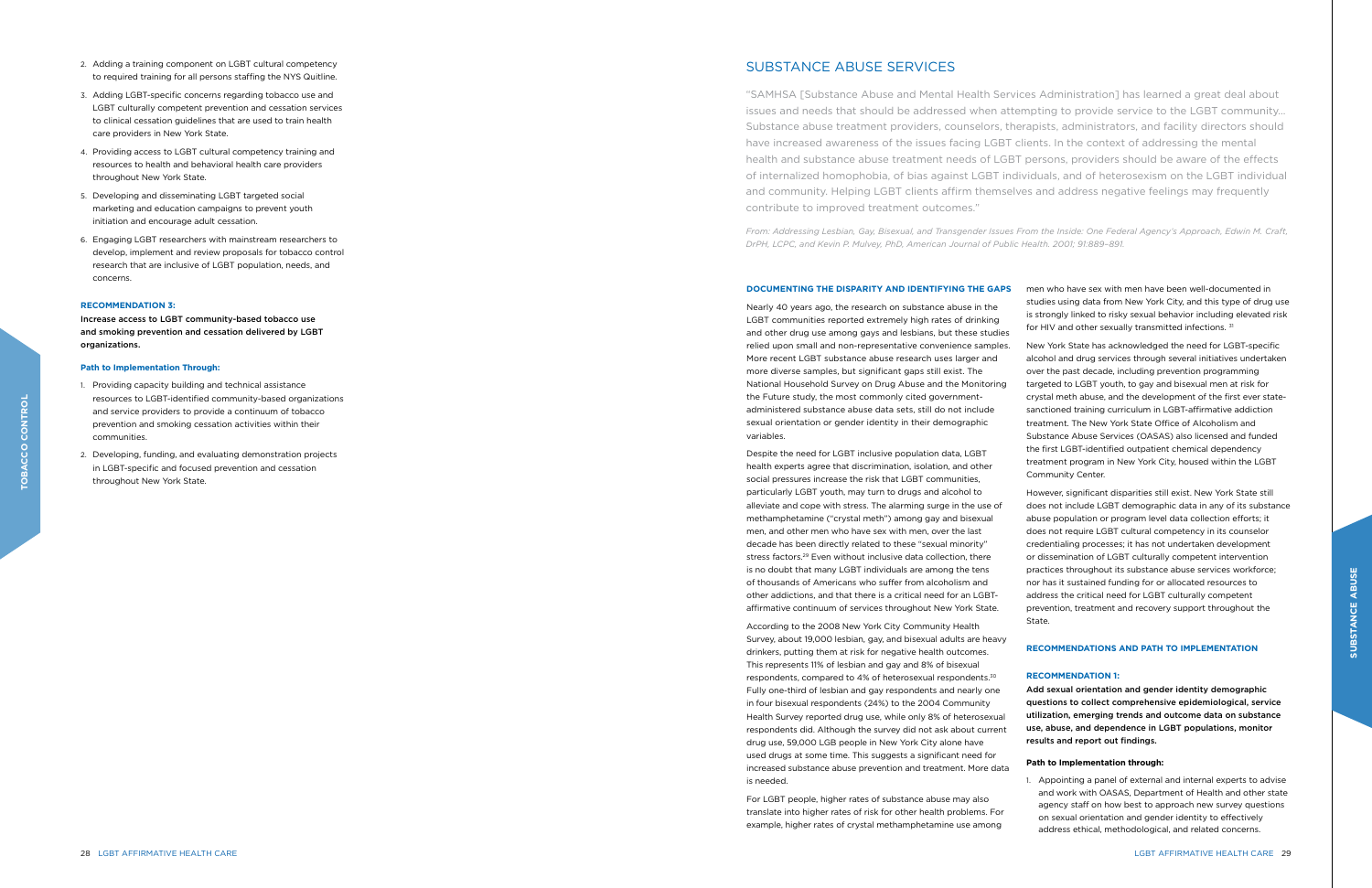From a public health perspective, the impact of anti-LGBT violence extends beyond the injuries or disabilities inflicted directly upon it victims, to affect the entire community. Studies by the National Institute of Mental Health (NIMH) report that hate crimes based on sexual orientation bias have more serious and long-lasting psychological effects than other crimes because of the link to core aspects of the victim's identity and community.32 Fear of violence as well as anti-LGBT harassment, stigma and discrimination act as secondary stressors, which in turn elevate risk for depression, anxiety, substance abuse and obesity. Because it is much harder for anyone to focus on their physical well-being when suffering from trauma or distress, violence can impede all health promotion behaviors. Most critically, LGBT survivors of violence, their partners and family members cannot consistently rely on police, prosecutors, courts or mainstream victim service agencies to help them.33

#### **DOCUMENTING THE DISPARITY AND IDENTIFYING THE GAPS**  people experiencing forced to sex, compared to 4% of the

The recent groundbreaking report released by the National Center for Victims of Crime with the National Coalition of Anti-Violence Programs (NCAVP) provides stunning evidence that hate violence against LGBT populations is on the rise across the country. Data indicates that between 2006 and 2008, anti-LGBT bias-motivated violence increased by 26% overall, with a 36% increase in crimes committed by strangers, a 48% increase in bias-related sexual assault and the highest rate of hate violence resulting in murder ever reported. In 2008, medical attention was required by 46% of all victims of LGBT hate violence reported to NCAVP programs.34 Reports of anti-LGBT bias-related physical abuse at the hands of law enforcement personnel increased 150% from 2007 to 2008.35

The Needs Assessment survey has documented high rates of hate crime and low levels of reporting hate crime to police. This paints a picture of a seriously victimized community; however, resources have been limited to meet their needs in a culturally sensitive manner. While numerous cities, including Dallas and Ft. Worth, Texas, and Washington, D.C., have LGBT police liaison units, most New York State cities do not.<sup>37</sup>

New York is no exception. In 2007, there were 403 anti-LGBT incidents documented in New York City alone.<sup>36</sup> In the Needs Assessment, 13% of those who answered questions about hate violence reported having been victims of homophobic or transphobic physical or sexual assault serious enough to require medical attention. Despite the high rates of violence, these incidents often go unreported to the police. Verbal abuse, for example, is almost never reported to the police. Although 5% of the sample experienced homophobic verbal abuse and reported it, 63% experienced it and did not report it.

Population-based data from the New York City Community Health (CHS) survey suggest that 11,000 LGB people have experienced forced sex and may be in need of victim services, with 8% of lesbian and gay and 5% of bisexual

heterosexual population. The 2006 CHS data suggest similar disparities in experiences of intimate partner violence. About 7,000 LGB adults report being injured by an intimate partner in the last year. Although lesbian and gay people were much less likely to report intimate partner violence (<1%) than heterosexual people (1%), bisexual people had high rates of intimate partner violence (8%).

Although hate, domestic and sexual violence disproportionately affect LGBT persons and their families throughout New York State, only four programs statewide – in New York City, Rochester, Albany and Bay Shore – receive funding to directly offer assistance and support to LGBT victims, let alone provide training and consultation to first responders and mainstream anti-violence service providers. These programs do a heroic job to address the anti-violence needs of LGBT persons within their districts but remain overwhelmed with need and under-funded. In addition, there is a critical need for developing government supported and funded statewide education campaigns that would build public support for respecting LGBT identities and deter anti-LGBT harassment and violence.

#### **RECOMMENDATIONS AND PATH TO IMPLEMENTATION**

#### **RECOMMENDATION 1:**

Law enforcement should be visibly engaged in working with the LGBT community to stop anti-LGBT bias crimes and provide sensitive services for victims. All police services must be LGBT-friendly and culturally competent.

#### **Path to Implementation through:**

1. Police leadership at the state and local levels convening a task force to study this problem and implement ideal cultural competency solutions.

2. Police departments across the state collecting statistics on homophobic and transphobic hate crimes, according

- 2. Convening a state interagency effort to collect and utilize LGBT-related data to discern and effectively address intersecting issues impacting and affecting LGBT populations including substance abuse and: aging; HIV/ STD risk and treatment; criminal justice; violence prevention; homelessness; and disability.
- 3. Creating a central clearinghouse to disseminate LGBT substance abuse data, research, best and evidence based practices and other resources to providers, consumers, researchers, government, and the public.

#### **RECOMMENDATION 2:**

Ensure access to LGBT culturally competent substance abuse prevention, treatment and recovery support within mainstream programs throughout New York State.

#### **Path to Implementation through:**

- 1. Convening an advisory committee to include LGBT organizations and providers as a key resource in creating, evaluating and disseminating curriculum, and delivery of LGBT cultural competency training and consultation.
- 2. Adopting cultural competency guidelines and standards for OASAS funded/licensed prevention and treatment programs, inclusive of training in and competency with LGBT adult and adolescent populations. These same guidelines and standards should be applied to other New York State agency funded or licensed programs offering harm reduction, recovery readiness, or co-occurring disorder services.
- 3. Ensuring that all educational programs training addiction services providers in New York State incorporate LGBT cultural competency in their curricula.
- 4. Mandating that any OASAS licensed, certified, or regulated agency, program, or provider implement a rigorous and evidence-based LGBT cultural competency training program for professional and nonprofessional staff.
- 5. Mandating inclusion of LGBT-related content to required training for initial and renewal credentialing criteria for the Credentialed Alcohol and Substance Abuse Prevention Professionals and Prevention Specialists (CPP, CPS) and for Credentialed Substance Abuse Counselors (CASAC) in New York State.

#### **RECOMMENDATION 3:**

Increase access to LGBT community-based substance abuse prevention and recovery promotion programming through LGBT-specific and LGBT culturally competent communitybased organizations throughout New York State, to reach, educate, engage, and assist LGBT New Yorkers in prevention, and early intervention and recovery support.

#### **Path to Implementation through:**

- 1. Providing capacity building and technical assistance resources to LGBT-identified community-based organizations and service providers to provide a continuum of substance abuse services, for adolescents and adults, especially in prevention and recovery support within their communities.
- 2. Developing, funding and evaluating demonstration projects

in LGBT-specific prevention, treatment and recovery support services throughout New York State.

- 3. Creating mechanisms for LGBT service providers and other community-based support organizations to share resources and do reciprocal referrals with mainstream substance abuse services providers in all regions and areas of NYS.
- 4. Developing capacity to institute and implement special initiatives to address emerging issues and needs such as sustaining anti-methamphetamine activities that began with the Assembly funding allocated in F07 and to effectively address the critical need for similar efforts in communities across New York State.
- 5. Including LGBT populations in cultural competence training for substance abuse treatment within prison. The New York State Department of Corrections is the largest treatment provider in the state and the incarcerated population includes LGBT people. LGBT people of color are especially at risk of incarceration for addiction and drug use in NY State.

#### **RECOMMENDATION 4:**

Foster government and stakeholder collaborations in order to ensure implementation and reduce these health disparities.

#### **Path to Implementation through:**

- 1. Convening an LGBT Initiative Working Group including: external stakeholders; designated OASAS staff; experts in LGBT-specific substance abuse prevention and treatment, including those with experience providing services and consultation within New York State's system; and LGBT consumer advocates.
- 2. OASAS participating in an interagency initiative to work with other NY State agencies to address LGBT disparities and promote LGBT health at the intersection of substance abuse and dependence with other health and social issues, e.g. HIV/AIDS, mental health, aging, education, criminal justice, homelessness, violence prevention, and disability.

# ANTI-LGBT VIOLENCE

"You understood that we must stand against crimes that are meant not only to break bones, but to break spirits — not only to inflict harm, but to instill fear. You understand that the rights afforded every citizen under our Constitution mean nothing if we do not protect those rights — both from unjust laws and violent acts… Prosecutors will have new tools to work with states in order to prosecute to the fullest those who would perpetrate such crimes… because no one in America should ever be afraid to walk down the street holding the hands of the person they love."

*From: President Barack Obama, on signing into law the Matthew Shepard and James Byrd Jr. Hate Crimes Prevention Act, 2009*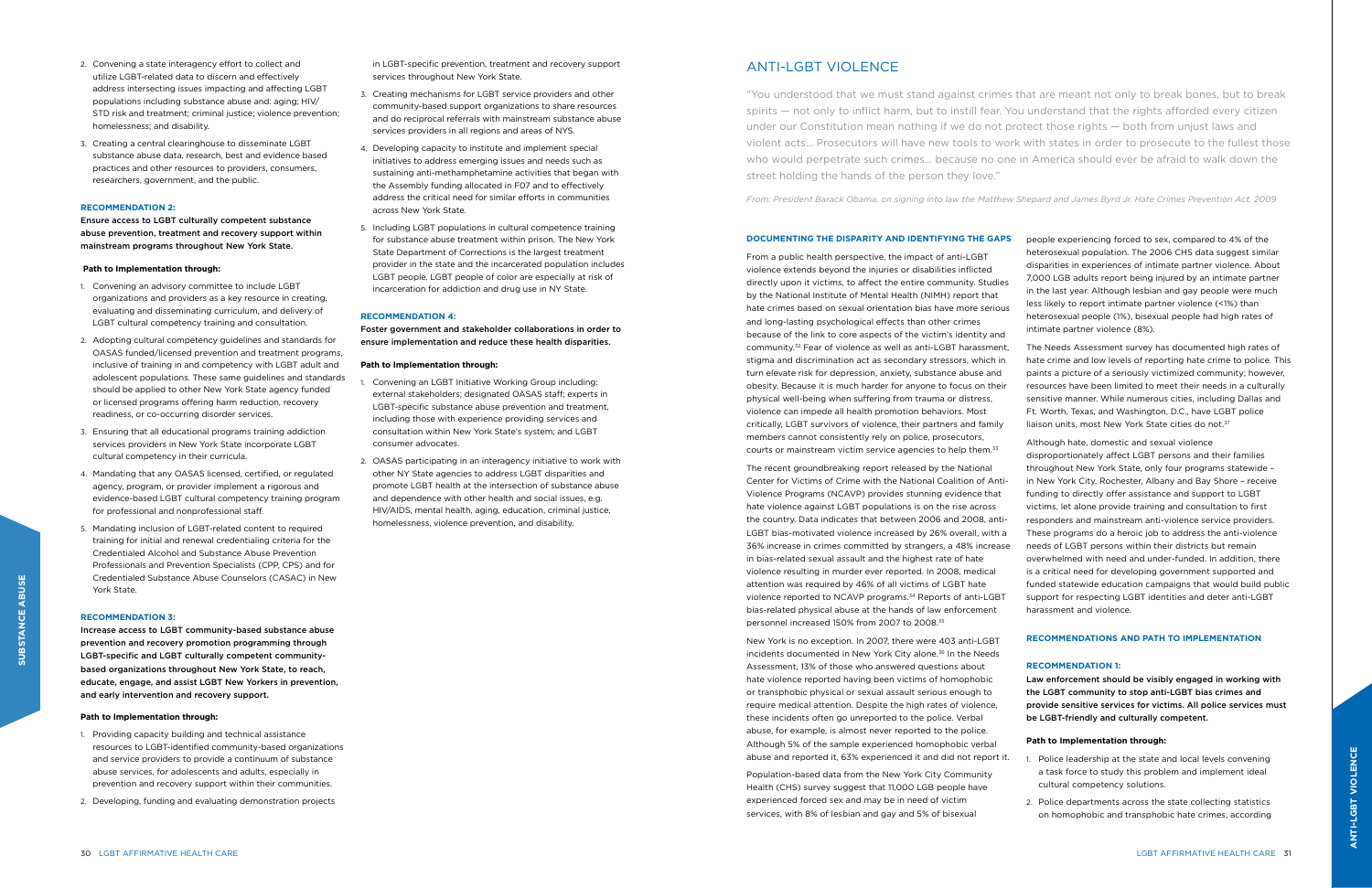to national law, and working actively with communities to reduce homophobic and transphobic hate crime.

- 3. Providing cultural competency training for all police, district attorneys and other criminal justice personnel including intensive training on how to identify and respond to anti-LGBT bias crimes, same-sex intimate partner violence and transgender issues.
- 4. Designating an LGBT police liaison unit or officer in all major cities and local jurisdictions.

#### **RECOMMENDATION 2:**

Health and human services settings where LGBT people seek services after experiences of violence must be LGBT-friendly and culturally competent.

#### **Path to Implementation through:**

- 1. Providing training to medical personnel in emergency departments (i.e. emergency rooms) in hospitals and primary care settings where effective interventions in intimate partner violence and hate crimes may take place on working more effectively with racially, ethnically and socioeconomically diverse LGBT populations. (See cultural competency section for more information.)
- 2. Making all domestic violence infrastructures LGBT-friendly; at the same time, parallel systems for LGBT people who prefer services designed specifically for them should also be developed further. All facilities should respect the gender identities of those presenting for services and alternative family structures must be respected and accommodated.
- 3. Including information about anti-LGBT bias crimes and intimate partner violence, in all LGBT cultural competency training for health and human services providers, as health and human services agencies may need to screen (as appropriate) for interpersonal violence (IPV) and hate crime trauma given that they are common experiences in the LGBT population.

#### **RECOMMENDATION 3:**

Increase survey data and epidemiology on violence prevalence, prevention and intervention in LGBT populations as well as evaluation of existing programs and laws.

#### **Path to Implementation through:**

1. Encouraging injury prevention and workplace health specialists and other scientists working on violence prevention in state and city health departments to use data to understand the local nature of anti-LGBT bias crime and intimate partner violence and develop local policy initiatives to combat violence.

- 2. Increasing state funding for collaboration, training, outreach, services, research, and data collection on the victimization of LGBT people.
- 3. Assessing and evaluating the implementation of state and federal protections for victims of crime and the abovenamed efforts to assure equal protection for LGBT victims of crimes.

#### **RECOMMENDATION 4:**

Increase public awareness of the extent and impact of victimization against LGBT individuals and communities and on crime victims' rights and services.

#### **Path to Implementation through:**

- 1. Creating statewide campaigns to ensure understanding among the public that anti-LGBT violence is a social problem.
- 2. Creating local awareness of crime victim services and rights.

#### **RECOMMENDATION 5:**

Foster a culture that makes anti-LGBT violence unacceptable and promotes appreciation for diversity and inclusion.

#### **Path to Implementation through:**

- 1. Clarifying the state's hate crimes law to explicitly include crimes motivated by gender identity and expression.
- 2. Implementing training for teachers on how to respond to incidents of LGBT bias harassment and bullying in schools.
- 3. Including age-appropriate components in diversity and inclusion, including around sexual orientation and gender identity and expression, in the state's mandated school character and civility education.
- 4. Documenting incidents of bias violence in school, as currently required in state law, and have those incidents identified by type (e.g. race, sexual orientation, gender identity or expression, etc.) to assess the precursors and conditions that promote anti-LGBT violence and to hold schools accountable for taking steps to remedy and prevent future incidents.

# SERVING THE LGBT POPULATION 4

## SERVING THE DIVERSE LGBT POPULATION

For more information please visit **www.prideagenda.org** or **www.hunter.cuny.edu**

**EMPIRE STATE PRIDE AGENDA FOUNDATION** One Commerce Plaza 99 Washington Avenue, Suite 805 Albany, NY 12260 T: 518-472-3330 16 West 22nd Street, 2nd Floor, New York, NY 10011 T: 212-627-0305 www.prideagenda.org

**BARBARA E. WARREN, PSY.D.** Hunter College Institute for LGBT Social Science & Public Policy

695 Park Avenue, Rm 1305 New York, NY 10065 T: 212-396-6512 M: 917-971-0689 Barbara.Warren@hunter.cuny.edu www.hunter.cuny.edu

**SOMJEN FRAZER** T: 646-233-2019 consulting@somjenfrazer.com www.somjenfrazer.com

LGBT people are often treated as one singular group because they are targeted for a common form of discrimination. However, LGBT people are of all races, ages and genders, live in all regions of the state and in all types of families. This section focuses on the youngest and oldest LGBT people, transgender people's specific needs, the challenges created by geography and transportation, and the unique issues faced by LGBT families. Because LGBT people are often treated as one group, the full diversity of the population needs further description in research. Specific groups within the LGBT community also need specific services, delivered where they live, work and play and in ways that fit their specific needs.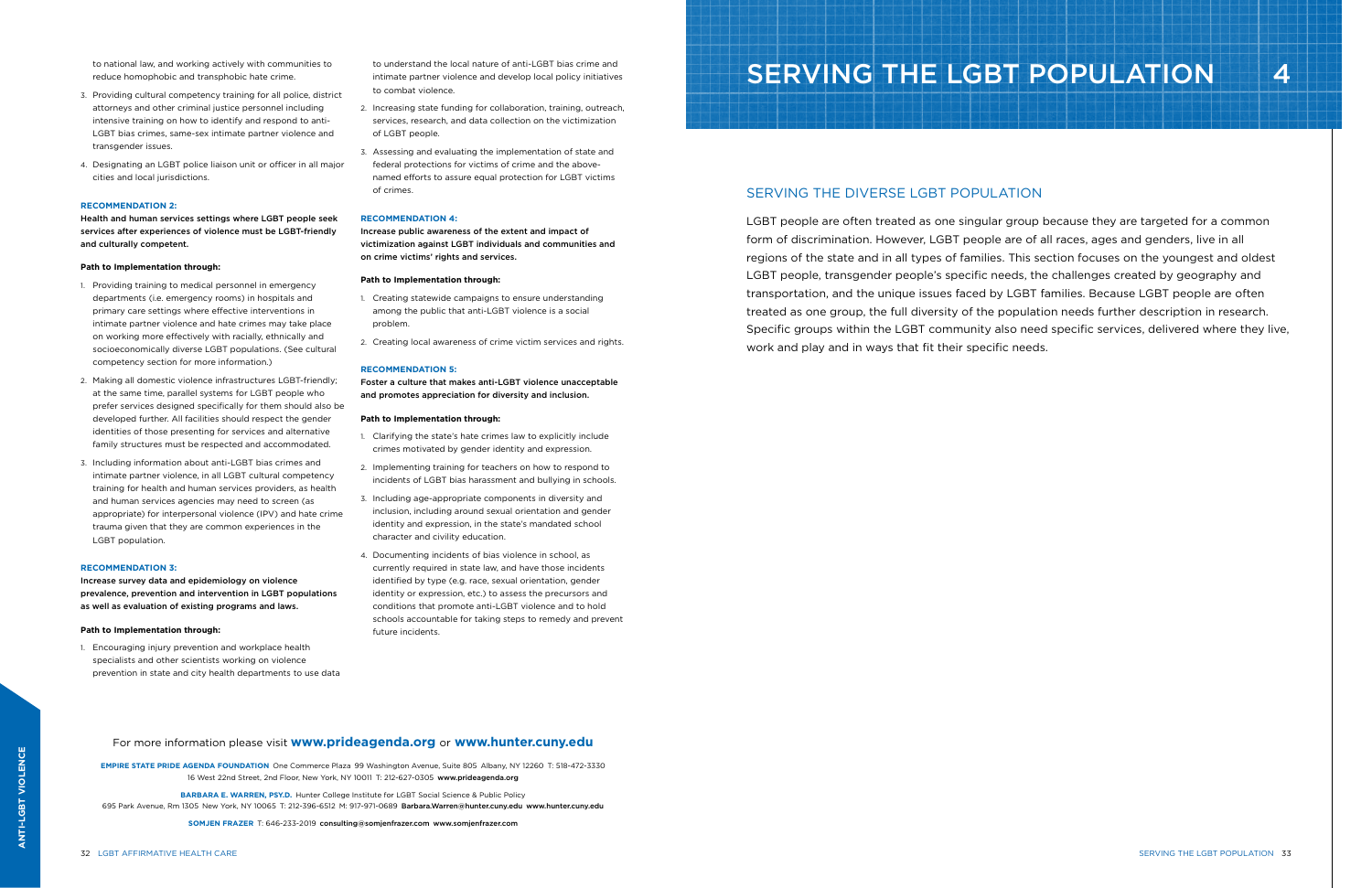LGBT youth are often denied important opportunities in youth development. They often experience bullying and family rejection, and may cope with stress by using tobacco, alcohol and other drugs. Research indicates that hate violence is universally experienced by openly LGBT youth.<sup>38</sup>

 Homelessness is epidemic for LGBT youth in New York City, but without LGBT specific statewide data collection, it is still unknown how many LGBT youth throughout New York State become homeless. LGBT-affirmative shelter and related services throughout the State are not yet adequate to meet the needs of LGBT youth. The Office of Children and Family Services estimates that about 12,000 young people were admitted to homeless shelters and similar facilities in 2007; there are almost certainly more who remain uncounted.<sup>39</sup> Studies consistently find that disproportionate numbers — from about 28% in one NYC study to as high as 40% — of homeless youth are LGBT.40 Although exact counts of current homeless LGBT youth are impossible to find, some extrapolations can be made that suggest the size of the problem. The Needs Assessment survey found that 14% of LGB and 33% of transgender people had been homeless at some time.

youth); 9% of lesbian and gay teens and 6% of bisexual teens have used ecstasy, compared with 1% of heterosexual youth; and 7% of lesbian and gay teens and 4% of bisexual teens have used heroin compared with 1% of heterosexual youth.<sup>41</sup> The Youth Risk Behavior Survey shows that there may be as many as 4,000 teen LGB smokers in New York City alone; 17% of lesbian and gay and 23% of bisexual students smoke compared to 8% of their heterosexual peers.<sup>42</sup>

#### **DOCUMENTING THE DISPARITY AND IDENTIFYING THE GAPS**  lesbian and 8% of bisexual, compared with 3% of heterosexual

High rates of alcohol, tobacco and other drug use continue to put LGBT adolescents in New York at risk for substance addictions, sexually transmitted infections and other health problems associated with these behaviors. Data from New York City strongly supports the need for resources that will effectively reach, engage and support health promotion for LGBT youth. Data about and services for LGBT youth throughout New York State are urgently needed to understand and address these health disparities. The 2007 NYC Youth Risk Behavior survey suggests that as many as 4,000 LGB and questioning youth in New York City alone may be binge drinking. 21% of lesbian and gay and 26% of bisexual youth report this behavior, compared to only 14% of heterosexual youth. Similarly, nearly 4,000 LGB and questioning youth are using marijuana – 17% of lesbian and gay and 24% of bisexual youth compared to 12% of heterosexual youth. 3,000 LGB and questioning youth may be using cocaine (9% of gay and

Hate violence, harassment and bullying is a universal experience for openly LGBT youth throughout New York State, not only within their communities but within many of the institutional settings where they would seek care and support, including schools. The YRBS shows high rates of experiences of violence for LGBT adolescents in New York City. For example, 9% of gay and lesbian, 12% of bisexual and 18% of question youth had missed school because they felt unsafe, compared with 7% of heterosexual youth. The patterns among youth showed high rates of intimate partner violence among lesbian and gay (28%) and bisexual (26%) youth (compared to 10% of heterosexual youth), as well as forced sex (18% for gay and lesbian and 21% for bisexual compared to 7% of heterosexual youth). Recent policy initiatives undertaken by the New York State Office of Children and Family Services and the New York City Mayor's Office to prevent harassment and discrimination based on sexual orientation and gender identity are promising first steps, but more efforts are needed throughout New York State's educational and health services systems and across all geographical regions.

One of the major reasons for all of these health disparities is a lack of opportunity for positive LGBT youth development in mainstream settings. LGBT-focused programs for adolescents enable them to explore developmentally appropriate milestones with their peers and to find acceptance and support, all of which are correlated to health and wellbeing.

# LGBT YOUTH SERVICES

"It shall be the policy of the New York State Office of Children and Family Services (OCFS) to maintain and promote a safe environment for lesbian, gay, bisexual, transgender, and questioning (LGBT) youth in OCFS operated residential and after-care programs. All OCFS staff, volunteers and contract providers are prohibited from engaging in any form of discrimination against or harassment of youth on the basis of actual or perceived sexual orientation, gender identity, and gender expression."

*From: New York State office of Children and Family Services, Policy and Procedures Manual, PPM 3442.00, 2008*

"New York City may be one of the most tolerant places on earth, but LGBT youth still face daily discrimination that forces many of them to leave home and sometimes make risky decisions… "

*From: New York City Mayor Michael Bloomberg, on Appointing A Commission for Lesbian, Gay, Bisexual, Transgender and Questioning Runaway and Homeless Youth, Press Release, Office of the Mayor*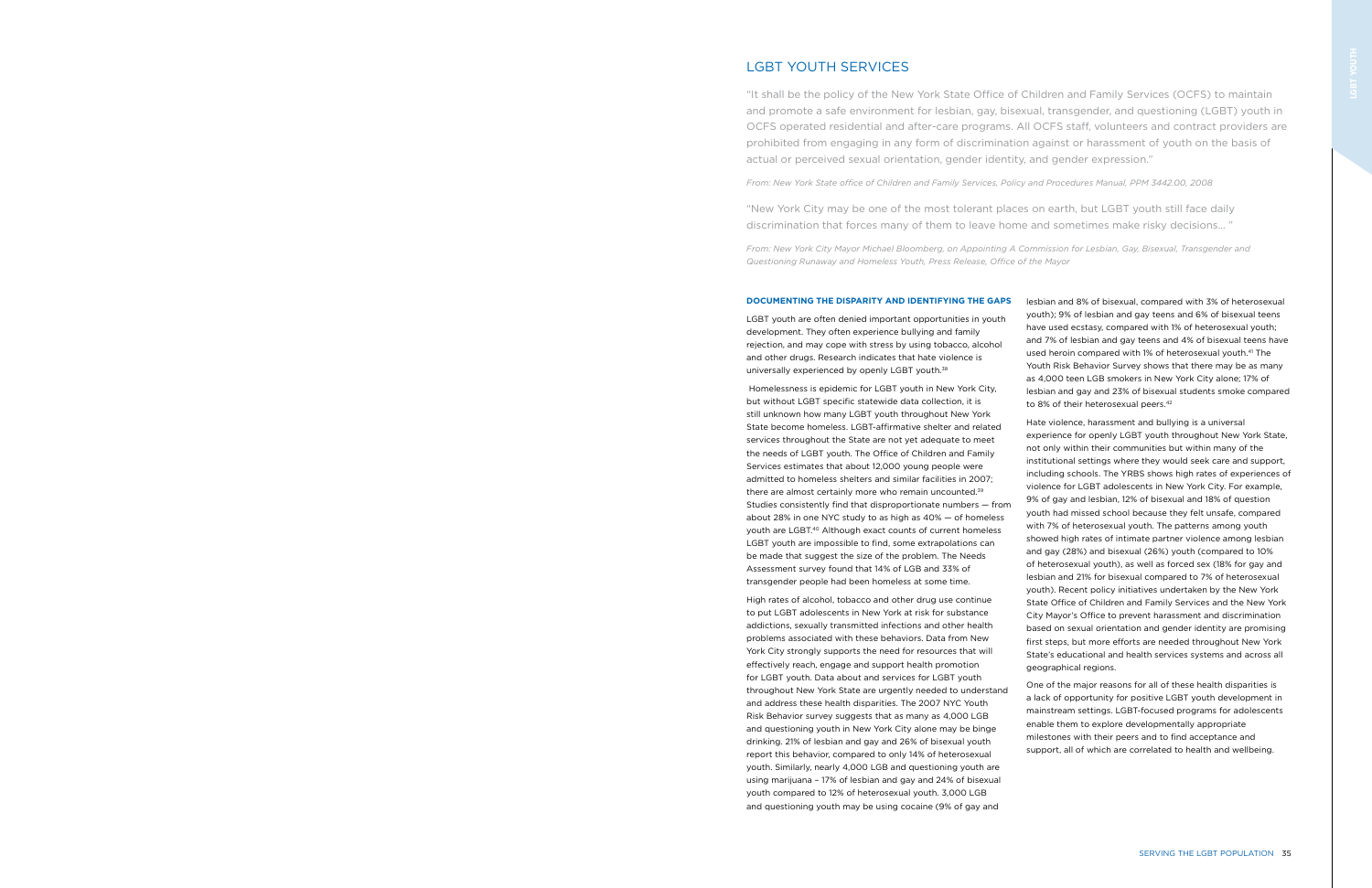- 7. Developing and funding LGBT community centers and organizations to provide transportation for LGBT youth, particularly those in rural areas, where LGBT-affirmative youth resources are severely limited.
- 8. Providing LGBT youth with opportunities to experience developmental milestones that mainstream settings do not provide. An example is the alternative 'proms' held by many LGBT centers located in communities where youth cannot bring same-sex dates to mainstream proms or wear clothing that expresses a gender different from the one expected by educators.
- 9. Implementing comprehensive, medically accurate, ageappropriate LGBT-inclusive sex education for all young people.

#### **RECOMMENDATION 4:**

Prevent hate violence in schools and in the community.

#### **Path to Implementation through:**

- 1. Working with the State Department of Education and local Departments of Education to: develop comprehensive and effective student conduct policies that include clear prohibitions regarding bullying and harassment, for teachers and school personnel as well as for student-to-student conduct; promote prevention strategies and professional development designed to help school personnel meaningfully address issues associated with bullying and harassment; and to ensure that the state and districts maintain and report data regarding incidents of bullying and harassment specified by type (e.g. motivated by race, sexual orientation, etc.) in order to inform the development of effective state and local policies that address these issues.
- 2. Creating funding and allocating additional resources to LGBT anti-violence programs across the state to enhance and expand their LGBT youth specific activities and services.
- 3. Allocating resources and funding for local community-based youth programs to actively seek to engage and integrate gay and straight youth together in personal and community development activities.
- 4. Increasing public awareness of the extent and impact of victimization against LGBT youth and on LGBT youth rights and services through developing and funding statewide and local public awareness, education and outreach campaigns.
- 5. Including respect for LGBT students in character education offered to young people in schools.

### **RECOMMENDATIONS AND PATH TO IMPLEMENTATION**

#### **RECOMMENDATION 1:**

Include sexual orientation and gender identity within all youth-related data collection throughout New York State.

#### **Path to Implementation through:**

- 1. Collecting and publishing data on the sexual orientation and gender identity in the annual reports of the New York State Office of Children and Family Services.
- 2. Collecting and analyzing information about sexual orientation and gender identity in the state Youth Risk Behavior Survey.
- 3. Including comprehensive, ongoing LGBT youth demographic data collection in all other state, county and city agency health and human services data collection systems that document health status, health needs, health services engagement, enrollment, utilization, and outcomes; and at the program level, in data collection and reporting by health and human services programs that are licensed or certified by the state or city, or which receive state or city funding to serve youth.
- 4. Convening a panel of external and internal experts and stakeholders to advise State and City agency staff on how best to approach adding demographic questions on sexual orientation, sexual behaviors and gender identity for youth, to general population surveys and within state and city agency data collection systems.

#### **RECOMMENDATION 2:**

Continue to work to prevent youth homelessness and assist homeless youth.

#### **Path to Implementation through:**

- 1. Collaborating with OCFS to ensure that their policies on LGBT youth are disseminated and enforced, consistent with best practices; e.g. all youth in all shelters should be asked which gender they identify with and housed where they feel safest. They should be called by preferred names and pronouns.43
- 2. Raising the age at which youth 'age out' of homeless services and allow youth to stay in the system longer. LGBT young people have numerous needs and may take longer to develop into adults who can provide housing for themselves. All youth will benefit from these policy changes.
- 3. Mandating LGBT cultural competency training for youth homelessness service providers and programs that includes needs and concerns of the racial, ethnic, gender, socioeconomic, and other diversity within LGBT adolescents.

4. Continuing the work of the New York City Commission for LGBT Runaway and Homeless youth, and expand its work to include the entire state. Base the Commission not only in Department of Youth and Community Development (DYCD) but also in the Department of Homeless Services, in order to ensure compliance with best practices for serving LGBT homeless youth.

#### **RECOMMENDATION 3:**

Expand access for LGBT youth to LGBT positive and affirmative youth development, health promotion and wellness activities, and to reduce social isolation for these youth throughout New York State.

#### **Path to Implementation through:**

- 1. Creating mechanisms for LGBT youth service providers and other community-based youth organizations to share resources and do reciprocal referrals to create a more comprehensive continuum of services and support for LGBT youth in their geographic areas. Providing incentives such as funding for project collaborations between area youth providers to co-sponsor activities to engage and support their LGBT youth constituents.
- 2. Providing capacity building and technical assistance resources to LGBT-identified community-based organizations and service providers to integrate effective substance abuse and tobacco, mental health and suicide prevention activities for LGBT adolescents.
- 3. Providing resources and funding to enable LGBT community centers and organizations to develop and sustain social programming and positive youth development activities, such as peer leadership development, civic engagement and employment readiness in their LGBT youth programs. This might involve collaborations with the NYS Department of Labor on employment programming, the NYS Department of Education on civic education initiatives and the NYS interagency Youth Development Team.
- 4. Providing resources to enable LGBT community centers and organizations to enhance their cultural competence to work more effectively with the intersection of race, culture, religion, socio-economic status, differing abilities and other issues of diversity within their LGBT clients and constituents.
- 5. Working with State and New York City Departments of Education to offer LGBT youth development activities that are not tied to requirements for in-school participation, which is problematic for LGBT youth, and offering those services through local LGBT organizations that can serve youth citywide or region wide, regardless of what school district youth reside in.
- 6. Developing capacity to institute and implement special initiatives targeted to LGBT youth to address emerging issues and needs such as the anti-methamphetamine activities that began with the Assembly funding allocated in FY07 and to effectively address the critical need for similar efforts in other communities across New York State.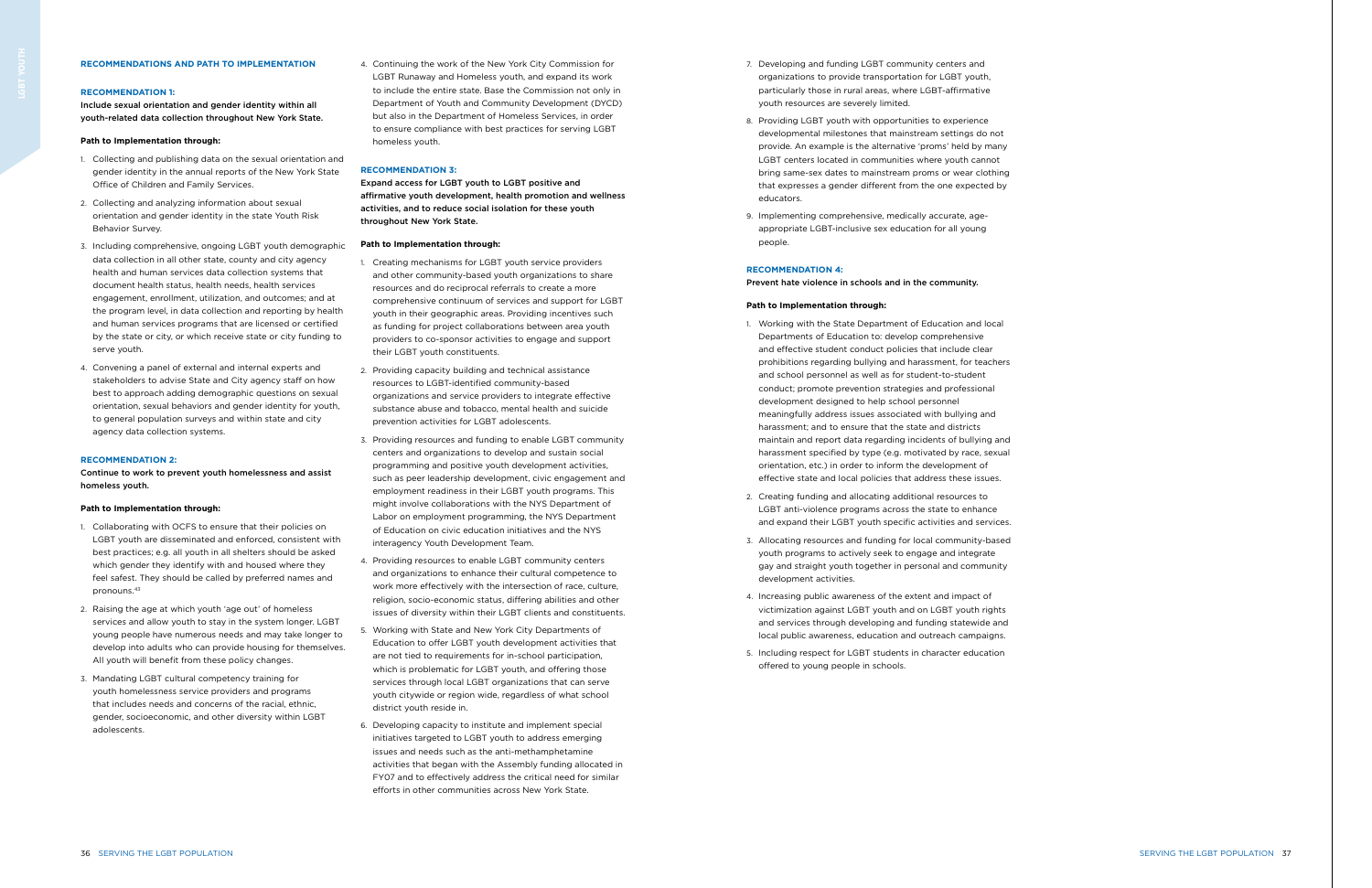Older LGBT adults face unique challenges as they age. They have lived through periods of great change for LGBT rights, but their families are still not recognized under law. All people are vulnerable as they age, and LGBT older adults face the additional burden of stigma. A lifetime of substandard healthcare has cumulative effects, as do experiences with violence. Previous literature has documented high rates of poverty among LGBT adults.<sup>44</sup> Poverty contributes to a lack of choice in how people age, as well as a dearth of resources.

LGBT seniors are less likely to be partnered and less likely to have children to care for them.45 This puts them at risk for isolation and accompanying health risks such as falls and cardiovascular incidents.46 It is estimated that there are 8,000 lesbian, gay and bisexual seniors at risk for social isolation in New York City alone. In addition, LGBT infrastructure may not be accessible to older adults, while mainstream services often fail to welcome LGBT people. Nearly 3 out of 5 (59%) of older adults in the LGBT Needs Assessment survey said that they had never used health and human services targeted to LGBT people, compared with fewer than half of younger LGBT people. This suggests that LGBT health and human services for older adults need to be developed further, and that LGBT services need to be made age-friendly.

Nearly half of older adults in the LGBT Needs Assessment were not partnered or dating (46%); thus, they need alternative supports as they age. One out of five say that they 'often' lack companionship (22%). Further, 16% screen positive for probable depression.

LGBT older adults, like other older adults, may become vulnerable to abuse and neglect. However, homophobia and transphobia (including blackmail threats to 'out' an older adult forcibly) add an additional element of vulnerability. One in five (21%) older adults in the Needs Assessment had experienced neglect or financial exploitation related to homophobia or transphobia.

There is a great dearth of detailed and reliable information about LGBT seniors because little relevant research has been conducted. Government-supported research has generally ignored LGBT seniors. State support for research on the needs and demographics of LGBT seniors would facilitate the strengthening of relevant public policy and planning for appropriate services. Some of this research should be focused on higher and earlier mortality rates in poor communities of color, including LGBT communities, and how this impacts services and funding for seniors in these communities.

### **RECOMMENDATIONS AND PATH TO IMPLEMENTATION**

#### **RECOMMENDATION 1:**

Increase access for LGBT seniors to a comprehensive continuum of aging-related services and supports.

#### **Path to Implementation through:**

1. Including LGBT people as a "vulnerable senior constituency and identity" and as those with "greatest social need" in the NYS Office for the Aging (NYSOFA) and other local aging departments, such as the New York City Department of the Aging, annual planning and development of the senior services delivery systems, as mandated by the Older Americans Act.

2. Extending outreach, education and services to meet the needs of caregivers for LGBT adults and to ensure that existing caregiver services programs are willing and able to support LGBT caregivers.

3. Developing and supporting innovative civic engagement programs to recruit and engage LGBT seniors in lifelong learning initiatives, workplace and volunteer settings, and public policy advocacy.

4. Including LGBT representatives in local advisory committees and on statewide advisory commissions established by the New York State Office for Aging, to address the needs of LGBT older adults.

# **SENIORS**

"… When it comes to disparities in medical care, economic security or training health care professionals, the needs of lesbian, gay, bisexual and transgender communities must be considered, especially as this country attempts to create a much more holistic and inclusive health care system. AARP is acutely aware of the intersection of aging and diversity as we move into the 21st century… That means [AARP] must be relevant to the older lesbian, gay, bisexual and transgender communities."

*From: Jennie Chin Hansen, President, AARP, Keynote Address, SAGE National Conference on LGBT Aging, 2008*

"LGBT seniors face a variety of issues as they strive to maintain their independence. These include health concerns, financial matters, and a variety of social issues. Like other underserved populations, LGBT individuals also face a number of unique challenges as they grow older. Many of these challenges result when older LGBT individuals begin to seek supports and services to assist them as they strive to age in place in their homes and communities."

*From: Request for Proposals, Technical Assistance Resource Center: Promoting Appropriate Long Term Care Supports for LGBT Elders, US Administration on Aging, 2010*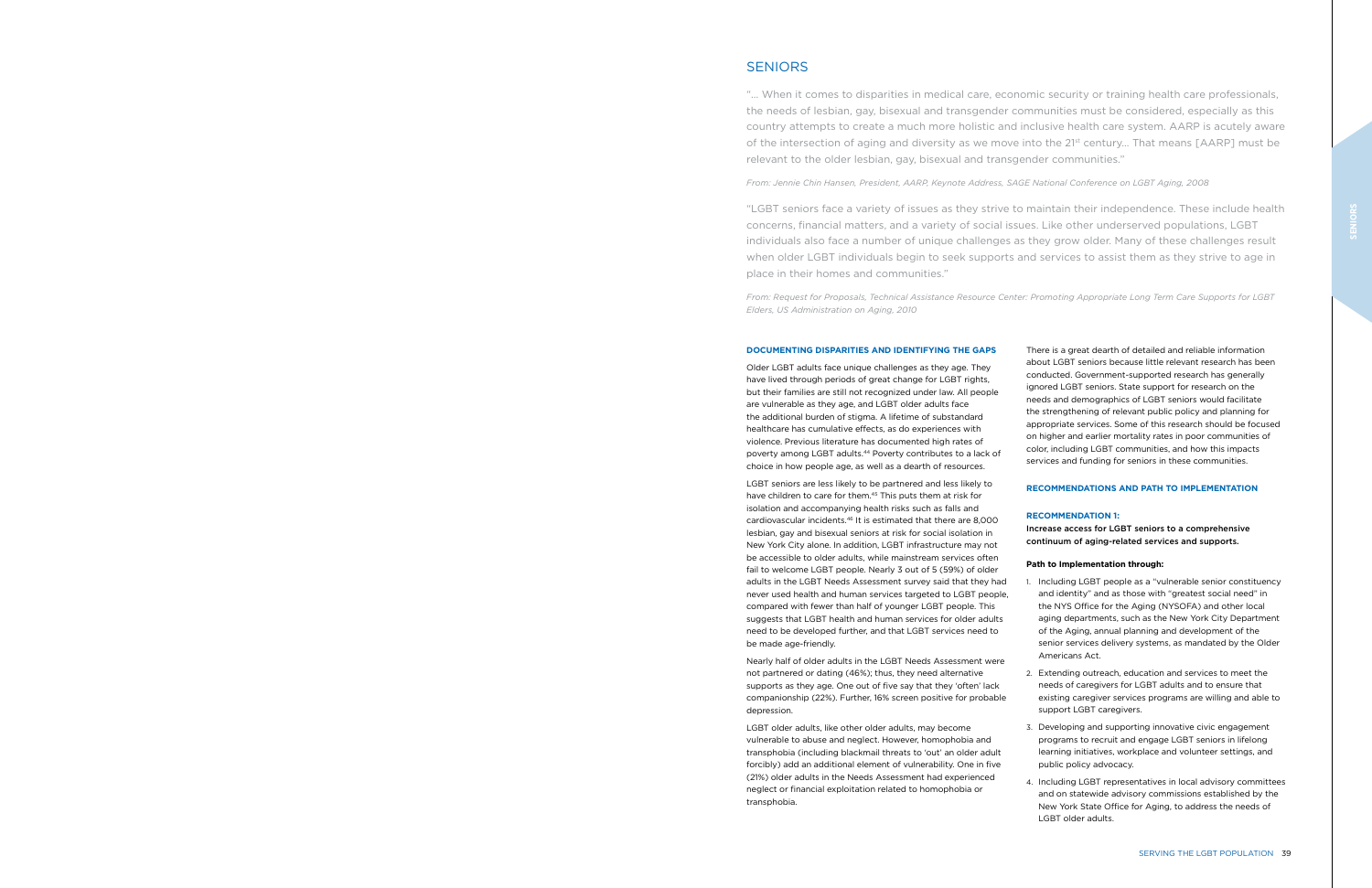There is very little research on LGBT people of color and their health and human services needs. For example, health disparities work conducted by the New York City and State health departments focuses on racial and ethnic disparities but does not include other factors such as sexuality.48 However, the Needs Assessment survey documented large disparities between LGBT people of color and white people. For example, 18% of African American respondents, 22% of Latino/a respondents and 32% of American Indian respondents felt that bias resulting in refusal of medical care was a problem for them, compared with 8% of white LGBT respondents. Similarly, 30% of African American respondents, 34% of Asian respondents and one third (33%) of Latino/a respondents were concerned about being treated badly by a health professional, while only one in four (25%) of white LGBT respondents had this fear.<sup>49</sup>

LGBT people of color experience both homophobia and racism in their daily lives. They are dually marginalized when seeking health and human services, yet their needs may be greater as a result of previous unmet needs. They are rarely represented in policy making and may mistrust mainstream institutions. LGBT people of color may experience racism in LGBT settings as well as homophobia and trans-phobia in people of color communities. People of color are less likely to have access to resources (social and financial capital). Their communities are also disproportionately affected by HIV and AIDS.

### **DOCUMENTING THE DISPARITY AND IDENTIFYING THE GAPS RECOMMENDATIONS AND PATH TO IMPLEMENTATION**

These findings are echoed in the small amount of research available nationally on LGBT people of color health disparities. The Center for American Progress found that lesbian and bisexual African American women are particularly unlikely to get mammograms and that transgender women of color were particularly likely to have HIV/AIDS.<sup>50</sup> However, they note that so little research at the federal level includes LGBT people that in many cases, it is impossible to know what other health disparities may exist.

#### **RECOMMENDATION 1:**

All health and human services infrastructure should be welcoming and culturally sensitive to people of color issues and the ways that these issues intersect with issues of sexuality and gender identity.

## **Path to Implementation through:**

1. Including LGBT populations in racial/ethnic cultural competency training for agencies working with the general population such that intersectional disparities are acknowledged and different LGBT people of color groups (African American, Latino/a, Asian American, American Indian, Arab and Middle Eastern etc.) are discussed.

#### **RECOMMENDATION 2:**

Data analysis and reporting on racial and ethnic communities should examine intersectional disparities involving LGBT people.

#### **Path to Implementation through:**

1. Examining how income and race (which are already foci of their work) intersect with sexuality to determine patterns in health disparities in reports such as those produced by the NYC Department of Health and Mental Hygiene.

2. Fostering collaborations between LGBT working groups who are discussing closing health and human services gaps (as recommended for mental health, primary care, etc. see above) with similar groups discussing racial and ethnic disparities, in order to coordinate their work.

5. Addressing the housing needs of LGBT seniors. This discussion is significantly framed by the need for affordable housing for all seniors, regardless of sexual orientation or gender identity.

#### **RECOMMENDATION 2:**

Ensure culturally competent care and service provision for LGBT seniors throughout New York State.

#### **Path to Implementation through:**

- 1. Requiring state units on aging and area agencies in aging (also known as AAAs, or triple-As) to include LGBT older adults in AAA needs assessments and planning processes, provide LGBT cultural competency training to AAA staff, contractors and volunteers and ensuring that all of AAA's services are free of discrimination based on sexual orientation and gender identity.
- 2. Working with NYSOFA to offer LGBT cultural competence training for senior centers, assisted living facilities and other senior service providers in the State. Training should be conducted by organizations with training expertise in LGBT aging. Funding can be distributed through Area Administrations on Aging or other NYSOFA contracted training organizations, with appropriate guidelines to ensure proper allocation and utilization of funds for LGBT cultural competence training.
- 3. Including a requirement to enhance and document culturally competent services for LGBT clientele within all RFP's issued by NYSOFA.
- 4. Identifying federal funding opportunities and allocating state and local funding that specifically serve LGBT older people.
- 5. Expanding current efforts to develop administrative regulations for assisted living facilities and nursing homes so that they include provisions that prohibit discrimination, including sexual orientation and gender identity discrimination, and include inclusive intake forms and other means by which LGBT families are recognized.
- 6. Developing new policies, modified case reporting systems and training for long term care ombudsmen to insure that they will document and resolve complaints of discrimination based on sexual orientation and gender identity within all senior programs and facilities.
- 7. Making New York State's definition of NORC's (naturally occurring retirement communities) inclusive of the communities formed by LGBT seniors, to provide appropriate services to LGBT senior communities. LGBT seniors often form communities based not on residence but on affinity or cultural identity, which can provide a framework for service delivery. To date, this has not been recognized or leveraged sufficiently through public policy and funding.

### **RECOMMENDATION 3:**

Protect LGBT seniors from discrimination by vigorous enforcement of the letter and spirit of the Sexual Orientation Non-Discrimination Act (SONDA)'s prohibition on discrimination in public accommodations and housing.

#### **Path to Implementation through:**

- 1. Protecting LGBT seniors with administrative regulations, including but not limited to, regulations requiring inclusion of sexual orientation in senior facilities' non-discrimination policies, and recognition of LGBT relationships and families in facilities' procedures and practices.
- 2. Developing as necessary additional administrative regulations to address discrimination against transgender seniors.

#### **RECOMMENDATION 4:**

Support and amend legislation like the Older New Yorkers Equality and Protection Act to insure that LGBT seniors are fully included in its implementation.

#### **Path to Implementation through:**

- 1. Modeling additional legislation on the California Older LGBT Equality and Protection Act to require state units on aging and area agencies to include the needs of LGBT seniors in their assessment and area plans.
- 2. Providing technical assistance to local agencies for the training of staff, contractors and volunteers regarding the unique needs of LGBT seniors.
- 3. Ensuring that programs and services provided through the Older Americans Act and New York State law in each planning and service area are available to all older adults regardless of sexual orientation and gender identity.

#### **RECOMMENDATION 5:**

Ensure that the NYSOFA Point of Entry initiative provide seniors with one stop access to comprehensive information and referral services that is inclusive of the needs of and provides appropriate resources for LGBT seniors.

#### **Path to Implementation through:**

- 1. Facilitating partnerships between LGBT senior service providers and mainstream senior centers to ensure that LGBT seniors take advantage of the services provided by the centers (e.g. meals).
- 2. Establishing LGBT-specific senior programs within LGBT community centers and organizations to provide congregate meals and other traditional senior center services.
- 3. Developing policies to address the acute needs of same-sex couples who are seniors. This is critical given the lack of legal protections for same-sex couples in New York State, and the increased vulnerability of same-sex couples who are seniors.

# LGBT PEOPLE OF COLOR

"Despite strong efforts, health disparities persist, the result of a complex interplay of root causes which include cultural and environmental factors, behavioral influences, socioeconomic conditions, and healthcare access and quality issues… strong efforts are needed to address socioeconomic needs—such as housing and education—which are strong contributing factors in health disparities… We know that an African-American baby boy born in the U.S. today lives 7 fewer years than a white baby boy; people of color account for 80 percent of new HIV infections, with African Americans accounting for 50 percent and Hispanics, 30 percent; the diabetes death rate in Hispanics is 40 percent higher than for non-Hispanic whites; cancer deaths are 35 percent higher among African Americans than whites; African American, Hispanic and Asian American women wait twice as long as white women for diagnostic tests following abnormal mammograms. These are some well-documented disparities in the U.S."

*From: Richard F. Daines, M.D., New York State Commissioner of Health, 6th Annual Urban Health Conference*<sup>47</sup>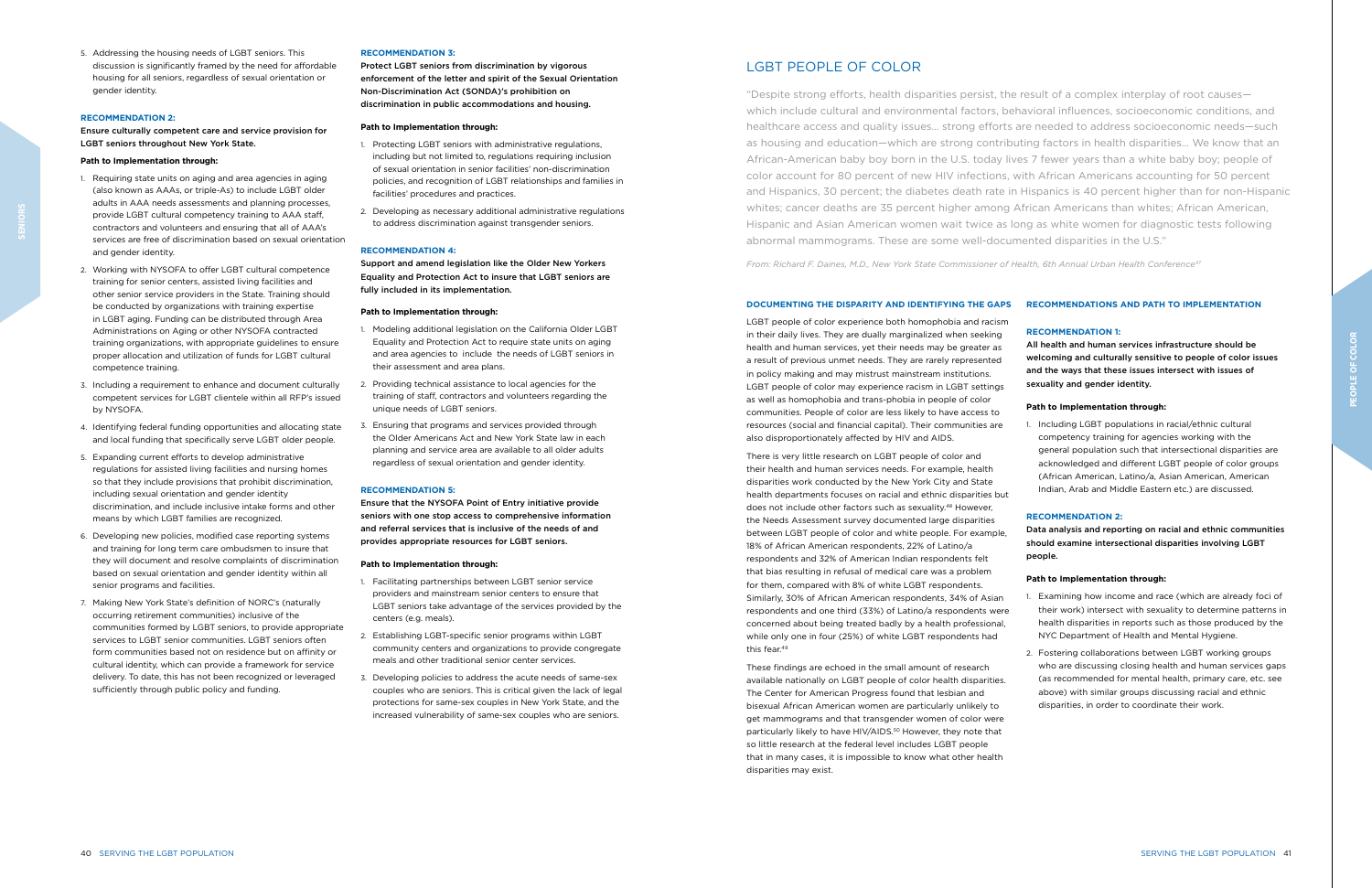Transgender and gender non-conforming people often lack access to health and human services.<sup>53</sup> They can also have challenges around insurance coverage, both for health care related to gender transition, and for more general healthcare that is appropriate to their bodies regardless of what sex is listed on government identification. They are also at high risk for violence and health disparities.54 Although much of the research on transgender people has focused on male-tofemale transgender risks for HIV transmission, more research is needed on other health disparities that have been suggested by a developing literature. These health disparities include smoking, diabetes, cardiovascular disease and cancer.<sup>55</sup> In mental health, studies find elevated rates of depression, suicidal thoughts and suicide attempts.<sup>56</sup>

Transgender people live in a different gender from the one expected from the sex they were assigned at birth. Gender non-conforming people may adopt different gender presentations at different times, or adopt male and female attributes in their self-expression. Many transgender people require additional health services because they are undergoing medical transitions that may require cross-gender hormone therapy, sex reassignment surgery, psychotherapy or other services. Because transgender and gender non-conforming people experience high levels of minority stress and stigma, they often need additional support services as well as specific medical care.

In the needs assessment survey, transgender people were much more likely to be homeless (33% vs. 14%), have probable depression (31% vs. 16%), experience loneliness or have experienced violence (28%). Transgender and gender nonconforming people who took the needs assessment survey were also among the respondents with the highest ratings of barriers to health care.

Further, multiple studies document transgender and gender non-conforming people's experiences with violence in prison and other criminal justice facilities.  $57$  This type of violence is a serious violation of transgender and gender non-conforming people's civil rights and must be taken seriously as a public health issue.

### **RECOMMENDATIONS AND PATH TO IMPLEMENTATION**

#### **RECOMMENDATION 1:**

All health and human services agencies and governmental offices must be welcoming and inclusive of transgender people.

#### **Path to Implementation through:**

1. Allowing for the selection of 'transgender' as a gender identity, in addition to 'male' or 'female', on paperwork and forms. State and local facilities should have some gender neutral or unisex restroom facilities available.

2. Cultural competency training (see recommendations in cultural competency section) should include gender expression and gender identity and explain the relationship to and differences between these and sexual orientation.

#### **RECOMMENDATION 2:**

Improve data collection on gender identity by including questions about transgender experience.

#### **Path to Implementation through:**

1. Including sexual orientation identity and gender identity to reflect transgender populations.

2. Where appropriate and relevant on health surveys, including transgender-specific health questions and risk factors.

3. Adding crimes based on gender identity and expression to the state's hate crimes law to mandate data collection by local law enforcement on bias crimes against transgender people.

#### **RECOMMENDATION 3:**

Protect transgender and gender non-conforming people from discrimination. **Path to Implementation through:** 1. Passing and enforcing basic civil rights legislation for transgender people, like the Gender Expression Non-Discrimination Act (GENDA), to outlaw discrimination based on gender identity and expression in employment, credit, education, and public accommodations. This includes cultural competency training on transgender issues for NYS Department of Human Rights (NYSDHR) staff and adjudicators.

#### **RECOMMENDATION 3:**

LGBT people of color-specific programming should be available for a wide variety of LGBT health and human services issues.

#### **Path to Implementation through:**

- 1. Expanding funding streams for programs targeted at LGBT people of color across issue areas.
- 2. Utilizing recommendations developed by Funders for LGBT Issues, a group concerned with equity in funding for LGBT programs to guide funding programs more equitably for LGBT people of color.<sup>51</sup>
- 3. Using research and community consultation to determine whether integrating LGBT people of color services into mainstream services or providing autonomous funding is more effective in closing gaps.

# TRANSGENDER AND GENDER NON-CONFORMING PEOPLE

"For generations, New York has been a national leader on civil rights, yet the State has lagged far behind in securing basic civil rights for transgender New Yorkers."

*From: Governor David Paterson New York State Press Release December 16, 2009: Governor Paterson Signs Gender Identity and Expression Executive Order (No.33)52*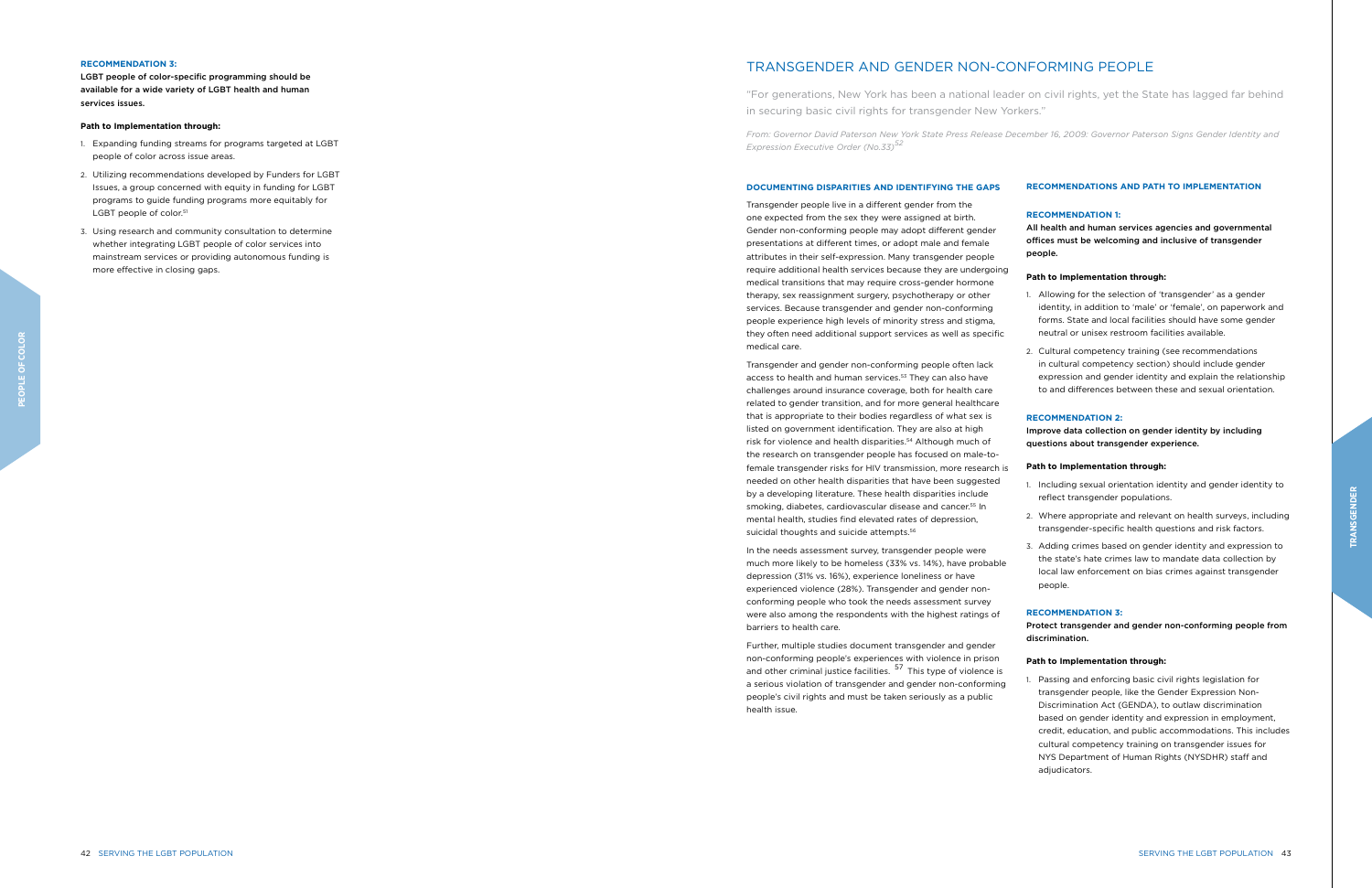People living outside major urban centers experience health disparities. Because LGBT people tend to congregate in major urban areas, those living in rural areas, suburbs and smaller towns are less likely to have access to the LGBT-specific infrastructure more available in cities. Further, mainstream services in rural areas may be less equipped to serve LGBT people who live there effectively.59

> 2. Providing for support and growth for the LGBT Health and Human Services Network. Many of the Network's providers offer services to LGBT people through LGBT-specific, reproductive health or AIDS services settings outside major urban areas. The Network touches 800,000 people each year.<sup>60</sup>

The Needs Assessment survey showed that LGBT people living outside major urban areas were more likely to have barriers to LGBT-sensitive health care that were related to lack of transportation (11% vs. 9%) and the need to travel long distances to receive health care (25% vs. 16%). They were also more likely to lack access to LGBT centers, with nearly 2/3 of people who live outside major urban areas having never been to an LGBT-specific health and human services agency, compared with less than half of those in urban areas, and twice as many (17%) having never been to an LGBT center (versus 8% of those who lived in major urban areas).

#### **RECOMMENDATIONS AND PATH TO IMPLEMENTATION**

#### **RECOMMENDATION 1:**

Create LGBT-specific infrastructure in rural areas, including community centers and youth, family, people of color and older adult programming.

#### **Path to Implementation through:**

1. Creating LGBT community centers in underserved areas through allocation of resources and funding, and monitoring the success of initiatives designed to decrease social isolation for replication across the state.

3. Funding outreach work and transportation options for rural LGBT people. A few organizations have pioneered the use of vans to transport youth to programs where there are no public transportation organizations (for example, Long Island Gay and Lesbian Youth). These programs should be expanded.

#### **RECOMMENDATION 2:**

Integrate LGBT services into health and human services located outside of major urban areas and evaluate the effectiveness of these models.

## **Path to Implementation through:**

- 
- 

1. Cultural competency training across all agencies (see cultural competency section) should be relevant to nonurban populations. In addition to the recommendations made for specific types of cultural competency training (primary care, mental health, anti-violence, etc.), in rural areas, multi-service organizations, which may be the only

- 2. Convening a task force with the New York State Department of Labor and NYSDHR to create strategies for protecting people from employment discrimination.
- 3. Allowing transgender people to change their birth certificates, driver licenses, and other government identification to the gender that reflects their selfidentification. Such changes should not include requirements or unnecessarily intrusive inquiries around medical procedures undertaken to transition gender.

#### **RECOMMENDATION 4:**

Ensure adequate medical care for transgender and gender non-conforming people.

#### **Path to Implementation through:**

- 1. Requiring public and private insurance to be inclusive of medical issues unique to transgender people's needs. The New York State Insurance Department, which regulates insurance, should require health insurers operating in New York State to cover hormones, surgery, psychotherapy, and other medically necessary care specific to transgender people.
- 2. Public and private insurance must also cover general healthcare that is responsive to the bodies of transgender people, regardless of sex indicated on legal identification. For example, transgender women may require prostate exams and transgender men may require cervical cancer screening.
- 3. Public insurances such as the Children's Health Insurance Program (CHIP), Medicare, and Medicaid should also conform to these standards.
- 4. Ensuring that transgender youth and adults who are in the criminal justice system, as well as youth in foster care, have access to medically appropriate care.

#### **RECOMMENDATION 5:**

Public facilities such as homeless shelters, jails and prisons should decrease the risk of violence against transgender people.

#### **Path to Implementation through:**

- 1. Allowing transgender people to identify whether they feel safest in women's or men's facilities and respecting their gender identity and expression within public facilities.
- 2. Convening an interagency working group on revisions to existing policy that will decrease the likelihood of violence in prisons and homeless shelters.
- 3. Mandating cultural competency training in transgender issues for public defenders, judges, correctional officers and other criminal justice system staff.
- 4. Ensuring that transgender and gender non-conforming youth are safe from bullying in schools through anti-bullying initiatives and rigorous policy enforcement.

# GEOGRAPHY AND TRANSPORTATION

"Health disparities, most often associated with urban ethnic and racial populations, persist in rural America as well. Geographic isolation, socio-economic status, health risk behaviors, and limited job opportunities contribute to health disparities in rural communities. While 20% of the United States population lives in rural areas , higher rates of chronic illness and poor overall health are found in those communities when compared to urban populations. Rural residents are older, poorer, and have fewer physicians to care for them. This inequality is intensified as rural residents are less likely to have employerprovided health care coverage; and if they are poor, often not covered by Medicaid. Federal and state agencies, and membership organizations are working to diminish these disparities and keep rural America healthy and strong. Some provide funding, information, and technical assistance to be used at the state, regional and local level and others inform state and federal legislators to help them recognize the issues affecting health care in rural America."

*From: Rural Health Disparities, Rural Assistance Center* <sup>58</sup>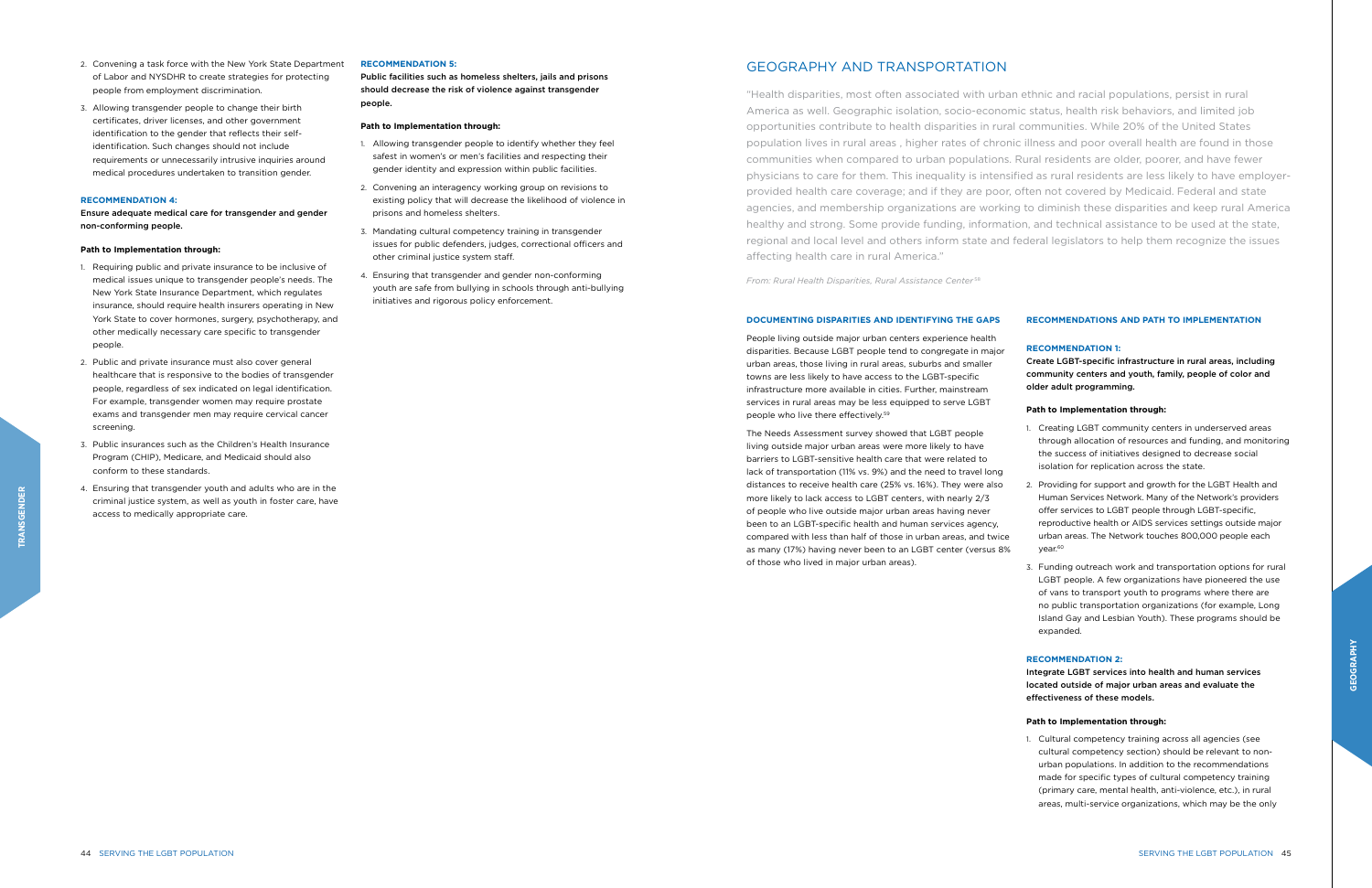of New York's children living in households headed by samesex couples and 7% of New York's adopted children (or 7,042 children) living with a lesbian or gay parent. The analysis also shows that these same-sex couples live throughout the state, are racially and ethnically diverse, have partners who depend upon one another financially, and actively participate in New York's economy.<sup>61</sup>

Analysis of 2000 US Census on same-sex households in New York show that 20% of same-sex couples in New York are raising children under the age of 18 with an estimated 18,335

The census data also indicated that same-sex parents have fewer financial resources to support their children than married parents in New York. The median household income of samesex couples with children is \$45,300, or 29% lower than that of married parents (\$63,700). The average household income of same-sex couples with children is \$61,042, significantly less than \$83,927 for married parents.<sup>62</sup>

The lack of recognition of LGBT families in law and policy remains a problem when those families need health and human services. People who had children living with the, including both same-sex couples and LGBT single parents, were more likely to say that distance from LGBT-friendly healthcare was a problem for them (22% vs. 19%), that refusal of care was a problem for them (12% vs. 10%) and that negative community perceptions of LGBT people was a problem for them (47% vs. 41%).

# **RECOMMENDATIONS AND PATH TO IMPLEMENTATION**

#### **RECOMMENDATION 1:**

Broaden State understandings of what constitutes a family.

#### **Path to Implementation through:**

- 1. Defining family, for all New York State government purposes, through allowing families to define for themselves who their members are which can include LGBT parents, their children, biological relatives, and family members of choice.
- 2. Extending sick leave and bereavement leave to domestic partners on the same basis as spouses, in both public and private employment.

3. Treating domestic partners the same as spouses for workers compensation, crime victims, and line-of-duty death and disability benefits.

4. Government agencies should build services that do not assume heterosexual couples, gender conformity, or the presence of children to constitute a family.

#### **RECOMMENDATION 2:**

Expand access to family building resources for LGBT adults.

### **Path to Implementation through:**

1. Ensuring that sperm bank facilities which are regulated by the New York State Department of Health are welcoming and culturally competent to work with LGBT adults. Standards of care and practice guidelines should be the same for all donors and recipients, LGBT and heterosexual.

2. Providing targeted education on and referrals for access to LGBT-affirmative assisted reproductive technologies, for LGBT prospective parents.

3. Providing equal and affirming access to comprehensive adoption and foster care services to LGBT foster and adoptive parents.

#### **RECOMMENDATION 3:**

Schools and child care must be made safe and welcoming for children of LGBT parents.

### **Path to Implementation through:**

1. Mandating cultural competency training and policies inclusive of diverse LGBT families within Head Start programs, day care facilities and other childcare provision regulated by the New York State government.

2. Including children of LGBT families as well as LGBT children in all school anti-discrimination policies. Schools need to develop programming and policies to enable compliance with the new NYS Dignity for All Students Act.

3. School curricula should be inclusive of LGBT history, culture, civic, and social issues and include diverse images of families.

places LGBT people can find social services, should also receive this type of training.

2. All rural health agencies should evaluate this type of integrated cultural competency training for effectiveness; there are no best practices yet developed for this type of work.

#### **RECOMMENDATION 3:**

Utilize new media and internet tools to reach rural LGBT people with health and human services.

#### **Path to Implementation through:**

- 1. Creating and adding LGBT content to government and non-governmental agencies websites, social media and other alternative methods of outreach for health promotion. Many LGBT health and human services agencies have been pioneers in the use of social media, and these efforts should be provided resources to expand.
- 2. Funding research on alternative ways to use social media and other tools to reach rural LGBT people. Despite the extensive use of social media, little is known about the best methods to utilize to reach LGBT people and how to effectively work with them to improve access to health and human services and shrink health disparities. Further research is needed.

# LGBT FAMILIES

"The leading expert in the world about welfare of children… testified that children do as well in a same sex environment, where both of their parents are the same sex, just as well as opposite sex parents. And it's important to recognize California recognizes the right of same sex couples to live together, to have children, to adopt children, or conceive of children in various ways that are available these days. There's 37,000 children in California with same-sex couples. And the evidence shows that those children are doing fine, just fine. Compare an opposite sex couple with an abusive father. With a same-sex loving couple. Quality of parenting is not based upon gender or sexual orientation. It is in the quality of one's heart."

*From: Ted Olson and David Boies, Attorneys, Proposition 8 Federal Lawsuit, Interviewed on Bill Moyers Journal, March 2010*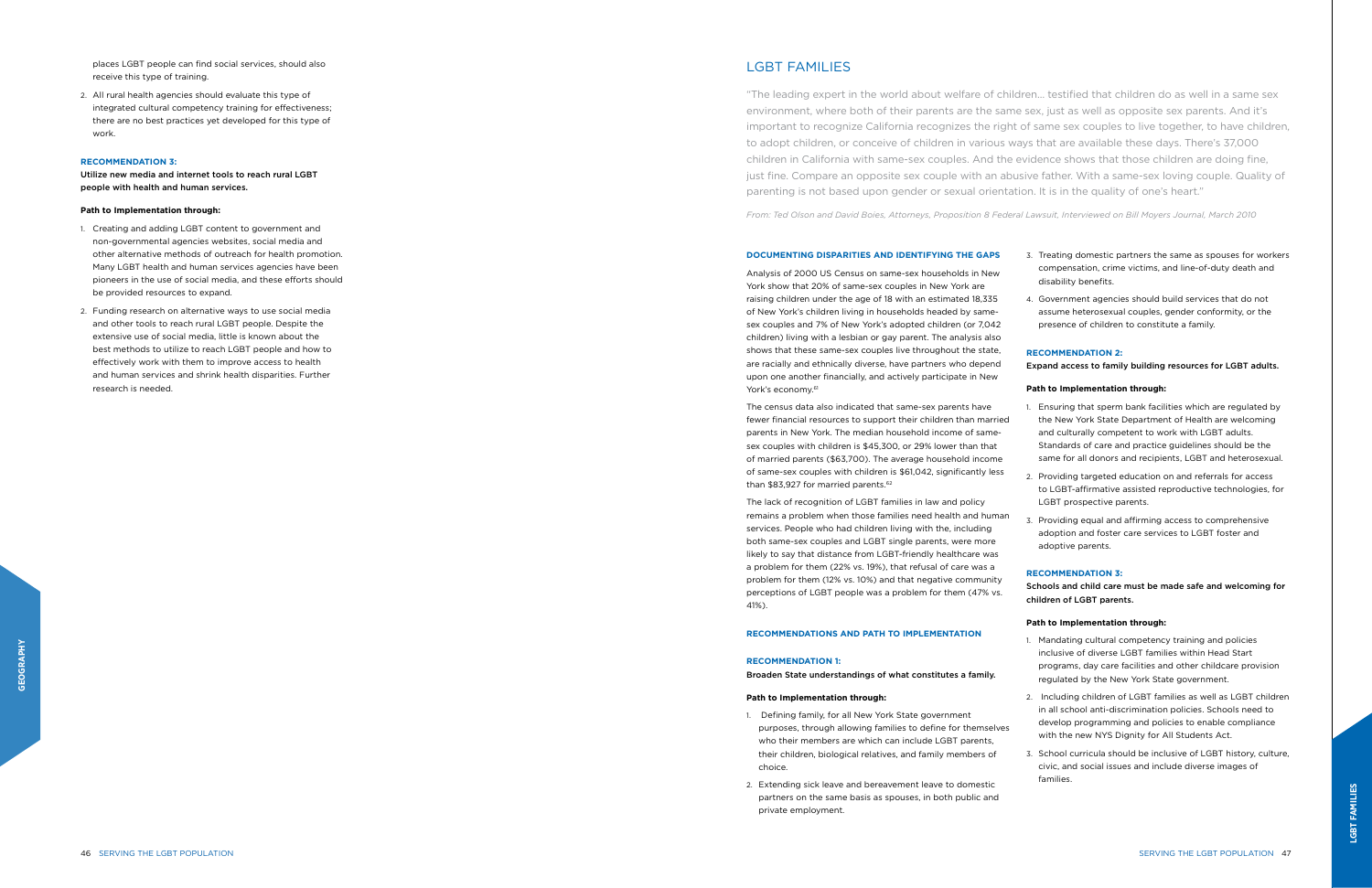#### **RECOMMENDATION 4:**

Ensure that all families have access to legal processes and documents that assure their safety and cohesion.

#### **Path to Implementation through:**

- 1. Same-sex couples should be allowed to marry on the same terms as opposite-sex couples. Assure access to marriagerelated privileges such as covering partners and their children under health insurance policies.
- 2. Mandating cultural competency training for judges, legal aid lawyers, and other family court and surrogate court officials.
- 3. Ensuring non- discriminatory practices towards both parents in adoption and in child custody determinations for same-sex couples and for transgender parents. This includes promotion of simultaneous 2nd parent adoptions for LGBT adopting couples as of right, and not at the discretion of individual judges; and equal standing for consideration for child custody to the non-biological or transgender parent in post-separation custody determinations.
- 4. Same-sex couples should be able to place both parents' names on the birth certificate regardless of whether they are married. Currently these marriages must be performed in another state but are honored by New York.
- 5. Allowing LGBT people who want to become foster parents to do so, in a welcoming and inclusive environment and requiring cultural competency training for foster care staff.

#### **RECOMMENDATION 5:**

Expand access for LGBT families with children to LGBTpositive and affirmative family support, health promotion, and wellness activities in order to reduce social isolation for these families throughout New York State.

#### **Path to Implementation through:**

- 1. Creating mechanisms for LGBT family service providers and other community-based family services organizations to share resources and do reciprocal referrals to create a more comprehensive continuum of services and support for LGBT parents and their children in their geographic areas. This includes providing incentives such as funding for project collaborations between area family service organizations to co-sponsor activities to engage and support LGBT parents and their children.
- 2. Providing resources and funding to enable LGBT community centers and organizations to develop and sustain family social programming and support services, such as parenting education groups, family counseling services, and family recreational activities in their programs.

# ADDENDUM III III III III III III III III II 5

For more information please visit **www.prideagenda.org** or **www.hunter.cuny.edu**

**EMPIRE STATE PRIDE AGENDA FOUNDATION** One Commerce Plaza 99 Washington Avenue, Suite 805 Albany, NY 12260 T: 518-472-3330 16 West 22nd Street, 2nd Floor, New York, NY 10011 T: 212-627-0305 www.prideagenda.org

**BARBARA E. WARREN, PSY.D.** Hunter College Institute for LGBT Social Science & Public Policy

695 Park Avenue, Rm 1305 New York, NY 10065 T: 212-396-6512 M: 917-971-0689 Barbara.Warren@hunter.cuny.edu www.hunter.cuny.edu

**SOMJEN FRAZER** T: 646-233-2019 consulting@somjenfrazer.com www.somjenfrazer.com

#### **New York State Department of Health:**

Daniel O'Connell Deputy Director, Division of HIV Prevention

Alma Candelas Associate Director, Division of HIV Prevention

Harlan Juster Research Scientist, Tobacco Control Program

Kraig Pannell Health Program Administrator, LGBT Health & Human Services Unit

Carmen Vazquez Coordinator, LGBT Health & Human Services Unit

#### **Hunter College:**

Jennifer J. Raab President, Hunter College

**Faculty Steering Group Hunter College Institute for LGBT Social Science and Public Policy:**

Jeffrey Parsons, Ph.D.

SJ Dodd, Ph.D.

Jessie Daniels, Ph.D.

Markus Bidell, Ph.D.

Gerald Mallon, DSW.

Darrell Wheeler, Ph.D.

Daniel Hurewitz, Ph.D.

Mimi Fahs, Ph.D.

Ken Sherrill, Ph.D.

Jason Young, Ph.D. Brooke Wells, Ph.D.

Hunter Center for HIV/AIDS Education, Studies and Training

### **Other Hunter College Faculty and Staff:**

John E. McDonough, DPH Roosevelt House Public Policy Institute

Fay Rosenfeld Roosevelt House Public Policy Institute

Paul Dana Institutional Advancement

Kim Watson Institutional Advancement

Douglas Jones External Relations

Jayne Rosengarten Hunter College Foundation

#### **Empire State Pride Agenda:**

Ross D. Levi Executive Director

Jonathan Lang Director of Governmental Projects and Community Development

Kimberly Eisen Network Coordinator

#### **New York State LGBT Health and Human Services Network:**

Joanne Goodman CANDLE

Christian Huygen Rainbow Heights Club

Karen Taylor Consultant

Terry Boggis LGBT Community Center

Claudia Stallman Lesbian and Gay Family Building Project

Harlan Pruden Northeast 2 Spirit Society

Carrie Davis LGBT Community Center

Jenny DeBower LGBT Community Center

Kim Dill SAGE Upstate

Wendy Stark Callen Lorde Community Health Center

> Sean Cahill Gay Men's Health Crisis

### **Other Contributors:**

Frances Preister NYS Office of Mental Health

Loretta Poole New York State Office of Alcoholism and Substance Abuse Services

Gideon Sabino New York State Office of Alcoholism and Substance Abuse Services

Jillian Youngblood New York City Dept of Health and Mental Hygiene

Jennifer Norton New York City Dept of Health and Mental Hygiene

Scout National LGBT Tobacco Control Network, Fenway Health

Gabriel Sayegh Drug Policy Alliance

Joseph Baker Medicare Rights Center

Sandra Kupprat Center for Health Identity, Behavior and Prevention Studies, New York University

Erik Bottcher Office of the Speaker Christine C. Quinn, New York City Council

> Laura Morrison Office of State Senator Thomas K. Duane

# ACKNOWLEDGMENTS

Produced with funding from the New York State Department of Health. We would like to thank the following contributors for their assistance in producing this report.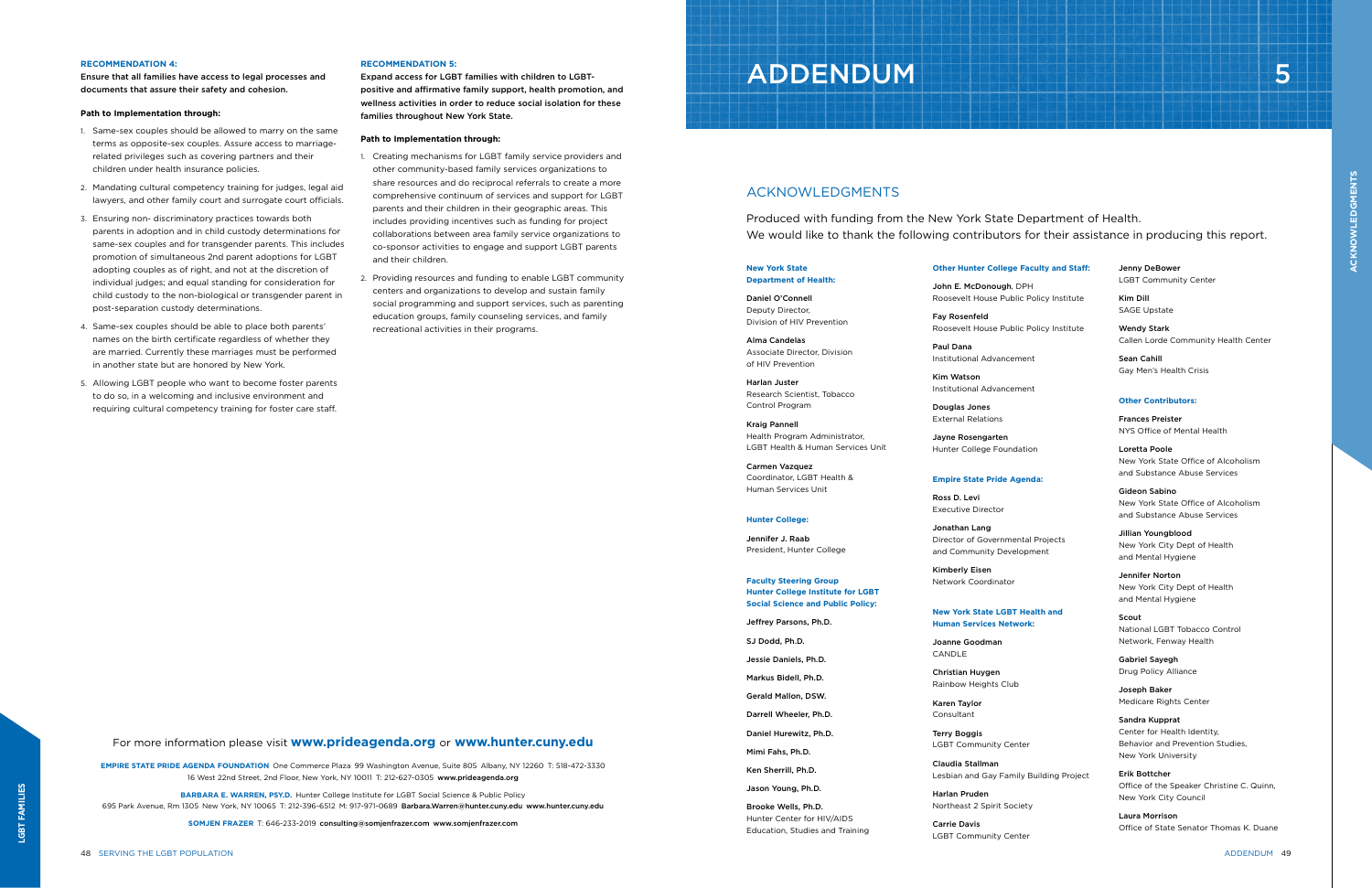- ay Lesbian Straight Education Network. (2008). "GLSEN 2007 National School Climate Survey."
- http://www.glsen.org/cgi-bin/iowa/all/library/record/2340.ht ml?state=research&type=research National Coalition of Anti-Violence Programs (2008).
- NCAVP Hate Violence Report 2009." http://www.ncavp.org/ common/document\_files/Reports/2008%20HV%20Report%20 maller%20file.pdf
- lew York State Office of Children & Family Services. (2008). "2007 Annual Report: Runaway and Homeless Youth." http:// www.ocfs.state.ny.us/main/reports/rhya%20final%20report%20 2007.pdf
- 10 Moriaty, S. (2009). "Who is Advocating for Homeless LGBT Youth?" Change.org. http://homelessness.change.org/blog/ iew/who\_is\_advocating\_for\_homeless\_lgbt\_youth
- lay, N. (2007). "Lesbian, Gay, Bisexual and Transgender Youth: An Epidemic of Homelessness." National Gay and Lesbian Task Force. http://www.thetaskforce.org/downloads/HomelessYouth.pdf
- Some of these results are less precise estimates than other YRBS statistics due to small sample size. New York City Department of Health and Mental Hygiene. (2007). Epiquery: NYC Interactive Health Data System – *Community Health Survey 2007* and *Youth Risk Behavior Survey 2007*. http://nyc.gov/health/epiquery
- ncludes lesbian, gay, bisexual and not sure: lew York City Department of Health and Mental Hygiene. (2007). Epiquery: NYC Interactive Health Data System – *Community Health Survey 2007* and *Youth Risk Behavior Survey 2007*. http://nyc.gov/health/epiquery
- 43 NYAC. (2009). "National Recommended Best Practices for Serving LGBT Homeless Youth." http://www.nyacyouth.org/ docs/uploads/Recommended-Best-Practices-for-LGBT-Homeless-Youth-040909.pdf
- he LGBT Movement Advancement Project and SAGE. (2010). Improving the Lives of LGBT Older Adults." http://lgbtmap. org/file/advancing-equality-for-lgbt-elders.pdf
- 45 See SAGE's website: http://www.sageusa.org/about
- (haricha, K.; Harari, D.; Swift, C.; Gillmann, G.; & Stuck, A. (2007). "Health risk appraisal in older people 1: Are older people living alone an at-risk group?" *British Journal of General Practice. 57*(537), 271-276.
- aines, R.F., New York State Department of Health. (2007). A Vision for Better Health: Reducing Health Disparities with Strategies that Work." http://www.nyhealth.gov/commissioner/ speech/2007-06-15\_reducing\_health\_disparities.htm
- ee for example the landmark Health Disparities Report prepared by the NYC Department of Health and Mental lygiene, which extensively describes racial and ethnic health disparities and does not mention sexuality. It can be ound at: http://www.nyc.gov/html/doh/downloads/pdf/epi/ lisparities-2004.pdf
- he category with 'Arab and Middle Eastern' respondents was too small to analyze for these disparities questions.

# **CITATIONS**

- 1 This information can be found in tables 14 and 15 in: Mosher, W.D.; Chandra, A.; & Jones, J. "Sexual behavior and selected health measures: Men and women 15–44 years of age." *Advance Data from Vital Health and Statistics. (2005).* 362. http://www.cdc.gov/nchs/data/ad/ad362.pdf.
- 2 Transgender estimates come from: New York State Department of Health. (2004). Epiquery: NYC Interactive Health Data System – *Adult Tobacco Survey*. https://a816healthpsi.nyc.gov/ epiquery/EpiQuery/

Williams Institute, School of Law, UCLA. (2007). *Census Snapshot.* http://www.law.ucla.edu/williamsinstitute/ publications/USCensusSnapshot.pdf

- 3 Frazer, M. S. (2009). "LGBT Health and Human Services Needs in NY State." Empire State Pride Agenda Foundation. http://www.prideagenda.org/Portals/0/pdfs/LGBT Health and Human Services Needs in New York State.pdf
- 4 We have not cited each individual use of Epiquery. See CHS and YRBS: https://a816healthpsi.nyc.gov/epiquery/EpiQuery/
- 5 Office of Minority Health. (2005). "What Is Cultural Competency?" U.S. Dept. of Health and Human Services. http://minorityhealth.hhs.gov/templates/browse. aspx?Lvl=2&lvlid=11
- 6 Institute of Medicine. (2001).*Crossing the Quality Chasm: A New Health System for the Twenty-first Century.* National Academies Press.

Smedley, B.D.; Stith, A.Y.; & Nelson, A.R. eds., (2002).*Unequal Treatment: Confronting Racial and Ethnic Disparities in Health Care.* National Academies Press.

Betancourt, J.R.; Green, A.R.; Carrillo, J.E. & Parker. (2005). "Cultural competence and health care disparities: key perspectives and trends." *Health Affairs.*24(2):499-505.

- 7 Human Rights Campaign. (2009). "Healthcare Equality Index 2009: Creating A National Standard for Equal Treatment of LGBT Patients and Their Families." http://www.hrc.org/ documents/Healthcare\_Equality\_Index\_2009.pdf
- 8 Corliss, H.L.; Shankle, M.D.; Moyer, M.B. "Research, curricula, and resources related to lesbian, gay, bisexual, and transgender health in US schools of public health." *American Journal of Public Health.* (2007). 97(6):1023-7.
- 9 Center for Health, Identity, Behavior and Prevention Studies (CHIBPS). (2008). "LGBT Center Training Institute: Training Needs Analysis." Unpublished Report, The Steinhardt School of Culture, Education and Human Development, New York **University**
- 10 Krehely, J. "How to Close the LGBT Health Disparities Gap, Center for American Progress." (2009). http://www.americanprogress.org/issues/2009/12/ lgbt\_health\_disparities.html
- 11 Williams Institute, School of Law, UCLA. (2009). "Best Practices for Asking Questions about Sexual Orientation on Surveys." http://www.law.ucla.edu/williamsinstitute/pdf/ SMART\_FINAL\_Nov09.pdf
- 12 Scout. (2008). "LGBT Surveillance and Data Collection Briefing Paper." National LGBT Tobacco Control Network. http://www.lgbttobacco.org/files/ Surveillance Briefing Paper 04.doc
- 13 Sausa, L.A.; Sevelius, J.; Keatley, J.; Iñiguez, J. R.; & Reyes, M. (2009). "Policy Recommendations for Inclusive Data Collection of Trans People in HIV Prevention, Care & Services." Center of Excellence for Transgender HIV Prevention: University of California, San Francisco. http://www.transhealth.ucsf.edu
- 14 Dean, L.; Meyer, I.H.; Robinson, K.; et al. (2000). "Lesbian, gay, bisexual, and transgender health: Findings and concerns." *Journal of the Gay and Lesbian Medical Association*. 4(3):101-151.
- 15 Kerker, B. D., Mostashari, F., & Thorpe, L. (2006). Health care access and utilization among women who have sex with women: Sexual behavior and identity. *Journal of Urban Health, 83*(5), 970-979.
- 16 Oliveira, J.O. & Burke, P.J. (2009). "Lost in the shuffle: culture of homeless adolescents." *Pediatric Nursing*. 35(3):154-61.
- 17 Frazer, M. S. (2009). "LGBT Health and Human Services Needs in NY State." Empire State Pride Agenda Foundation. http://www.prideagenda.org/Portals/0/pdfs/LGBT Health and Human Services Needs in New York State ndf
- 18 Diamant, A.L.; Wold, C.; Spritzer, K.; & Gelberg, L. (2000). "Health behaviors, health status, and access to and use of health care: a population-based study of lesbian, bisexual, and heterosexual women." *Archives of Family Medicine.* 9(10):1043.
- 19 Women who partner with women and identify as lesbian are more likely to have received screening than are those who identify as heterosexual — in other words, identity and behavior concordance has a protective effect. Kerker, B. D., Mostashari, F., & Thorpe, L. (2006). "Health care access and utilization among women who have sex with women: Sexual behavior and identity." *Journal of Urban Health. 83*(5), 970-979.
- 20 Warren, B. & Barber, M. (2009). "Cultural Profiles: Lesbian Gay Bisexual Transgender Queer/Questioning and Intersex." Nathan Kline Institute Center of Excellence in Culturally Competent Mental Health. http://ssrdqst.rfmh.org/cecc/index. php?Q=node/84
- 21 Warren, B. & Barber, M. (2009). "Cultural Profiles: Lesbian Gay Bisexual Transgender Queer/Questioning and Intersex." Nathan Kline Institute Center of Excellence in Culturally Competent Mental Health. http://ssrdqst.rfmh.org/cecc/index. php?Q=node/84
- 22 Lucksted, A. (2004). "Raising Issues: Lesbian, Gay, Bisexual, & Transgender People Receiving Services In The Public Mental Health Center." Unpublished report for the Center for Mental Health Services, SAMSHA, Department of Psychiatry, University of Maryland. http://medschool.umaryland.edu/ facultyresearchprofile/uploads/71a936b5d8344d8d987fbb418e 9d7e30.pdf
- 23 Hellman, R.; Klein, E.; Huygen, C.; Chew, M.; & Uttaro, T. (2009). "A Study of Members of a Support and Advocacy Program for LGBT Persons with Major Mental Illness" 59(4). http://www. psychservices.psychiatryonline.org/cgi/reprint/59/4/447.pdf
- 24 Centers for Disease Control. (2008). "Trends in Current Cigarette Smoking Among High School Students and Adults, United States, 1965–2007." http://www.cdc.gov/tobacco/data\_ statistics/tables/trends/cig\_smoking/

| 25 | National LGBT Tobacco Control Network. (2008).<br>"Reaching and Serving Your LGBT Communities."<br>http://www.lgbttobacco.org/resources.php?ID=23                                                                                                                                                                                                                                     | 38 G         | N<br>h                  |
|----|---------------------------------------------------------------------------------------------------------------------------------------------------------------------------------------------------------------------------------------------------------------------------------------------------------------------------------------------------------------------------------------|--------------|-------------------------|
|    | 26 National LGBT Tobacco Control Network. (2008).<br>"Reaching and Serving Your LGBT Communities."<br>http://www.lgbttobacco.org/resources.php?ID=23                                                                                                                                                                                                                                  |              | m<br>٧<br>"             |
|    | 27 Weighted prevalence. New York State Department of Health.<br>(2004). Epiquery: NYC Interactive Health Data System -<br>Adult Tobacco Survey. https://a816healthpsi.nyc.gov/epiquery/<br>EpiQuery/                                                                                                                                                                                  | 39 N         | С<br>SI<br>"            |
|    | 28 New York State Department of Health. (2004). Epiquery:<br>NYC Interactive Health Data System - Adult Tobacco Survey.<br>https://a816healthpsi.nyc.gov/epiquery/EpiQuery/                                                                                                                                                                                                           | 40 M         | W<br>2                  |
|    | 29 Meyer, Ilan H. (2003). "Prejudice, Social Stress, and Mental<br>Health in Lesbian, Gay, and Bisexual Populations: Conceptual<br>Issues and Research Evidence Psychol Bull. 2003 September;<br>129(5): 674-697. http://www.ncbi.nlm.nih.gov/pmc/articles/<br>PMC2072932/pdf/nihms32623.pdf                                                                                          |              | Υ<br>V<br>R<br>Ε<br>h   |
|    | 30 Includes lesbian, gay, bisexual, and not sure:<br>New York City Department of Health and Mental Hygiene.<br>(2007). Epiquery: NYC Interactive Health Data System -<br>Community Health Survey 2007 and Youth Risk Behavior<br>Survey 2007. http://nyc.gov/health/epiquery                                                                                                          | 41           | - S<br>Υ<br>D<br>Ε<br>H |
| 31 | Nakamura, N., Semple, S. J., Strathdee, S. A., & Patterson,<br>T. L. (2009). "Methamphetamine initiation among HIV-positive<br>gay and bisexual men. AIDS Care, 21(9), 1176-1184.                                                                                                                                                                                                     | 42 Ir        | h<br>N                  |
|    | Solomon, T. M., Kiang, M. V., Halkitis, P. N., Moeller, R. W., &<br>Pappas, M. R. (2010). "Personality traits and mental states of<br>methamphetamine-dependent and methamphetamine non-<br>using MSM." Addictive Behaviors, 35(2), 161-163.                                                                                                                                          | 43 N         | $\mathcal{C}$<br>C<br>2 |
|    | 32 Rethinking Victim Assistance for Lesbian, Gay, Bisexual,<br>Transgender, and Queer Victims of Hate Violence & Intimate<br>Partner Violence, Joint Policy Report, National Center<br>for Victims of Crime and the National Coalition of Anti-<br>Violence Programs, March, 2010 http://www.ncvc.org/<br>ncvc/AGP.Net/Components/documentViewer/Download.<br>aspxnz?DocumentID=47632 | 44 T         | S<br>d<br>Н<br>"<br>О   |
|    | 33 National Coalition of Anti-Violence Programs. (2005).<br>"About NCAVP." http://www.ncavp.org/about/default.aspx                                                                                                                                                                                                                                                                    | 45 S<br>46 K |                         |
|    | 34 National Center for Victims of Crime and National Coalition of<br>Anti-Violence Programs. (2010). "Why It Matters: Rethinking<br>Victim Assistance for LGBT Victims of Hate Violence &<br>Intimate Partner Violence." http://www.avp.org/documents/                                                                                                                                | 47 D         | C,<br>р<br>P<br>$\lq$   |
|    | whyitmatters.pdf<br>35 National Coalition of Anti-Violence Programs (2008).<br>"NCAVP Hate Violence Report 2009." http://www.ncavp.org/<br>common/document_files/Reports/2008%20HV%20Report%20<br>smaller%20file.pdf                                                                                                                                                                  | 48 S         | S<br>S <br>р            |
|    | 36 National Coalition of Anti-Violence Programs (2008).<br>"NCAVP Hate Violence Report 2009." http://www.ncavp.org/<br>common/document_files/Reports/2008%20HV%20Report%20<br>smaller%20file.pdf                                                                                                                                                                                      |              | Н<br>h<br>fc<br>d       |
| 37 | http://www.edgeboston.com/index.php?Ch=news≻=&sc2=                                                                                                                                                                                                                                                                                                                                    | 49 T         | to                      |

news&sc3=&id=102392 This links just to their home page. Do you remember the specific article? I didn't find anything while searching related keywords on EdgeBoston.com